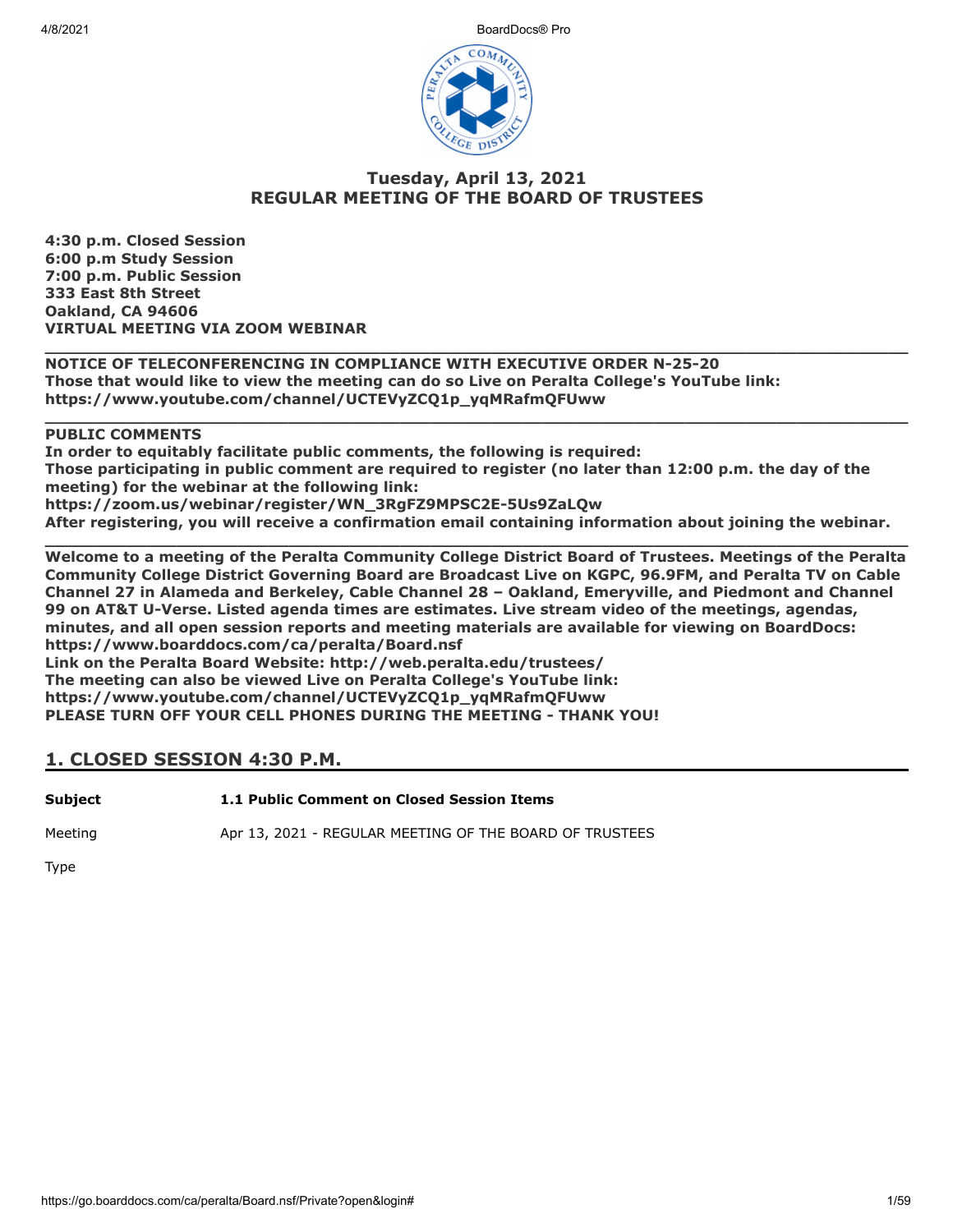| <b>Subject</b> | 1.2 Conference with Labor Negotiator, Peralta Federation of Teachers, Local 39, and SEIU<br>1021 (Government § 54957.6) (40 minutes) |
|----------------|--------------------------------------------------------------------------------------------------------------------------------------|
| $M = -11.7$    | $\lambda = 10$ $2021$ $\lambda = 0.001$ $\lambda = 0.001$ $\lambda = 0.001$ $\lambda = 0.001$ $\lambda = 0.001$ $\lambda = 0.001$    |

Meeting **Apr 13, 2021 - REGULAR MEETING OF THE BOARD OF TRUSTEES** 

Type Action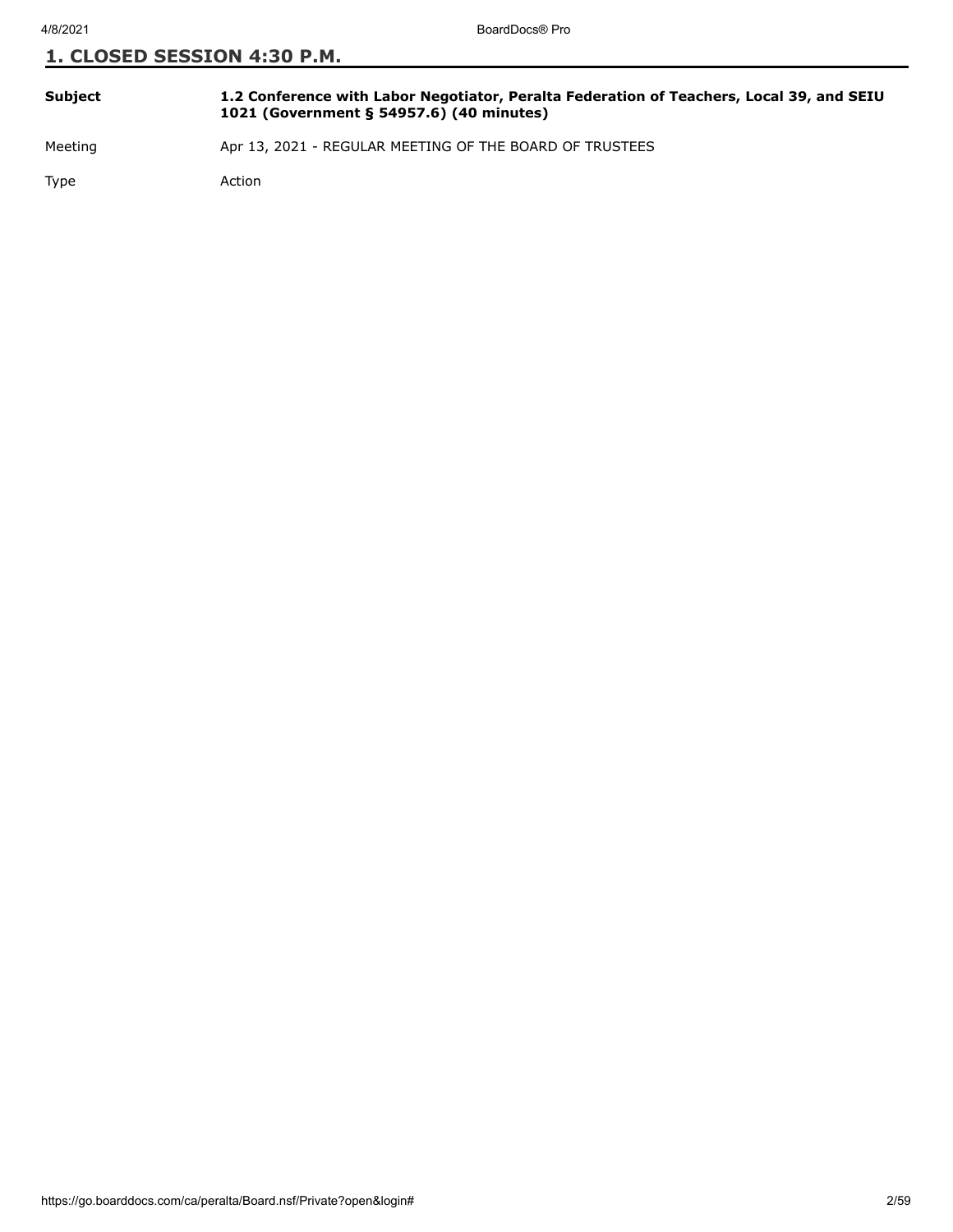**Subject 1.3 Public Employee Appointment (Government Code Section 54957) (5 minutes)**

Meeting Apr 13, 2021 - REGULAR MEETING OF THE BOARD OF TRUSTEES

Type Action

Recommendation to appoint Immaculate Adesida as the Director of Human Resources, District Office.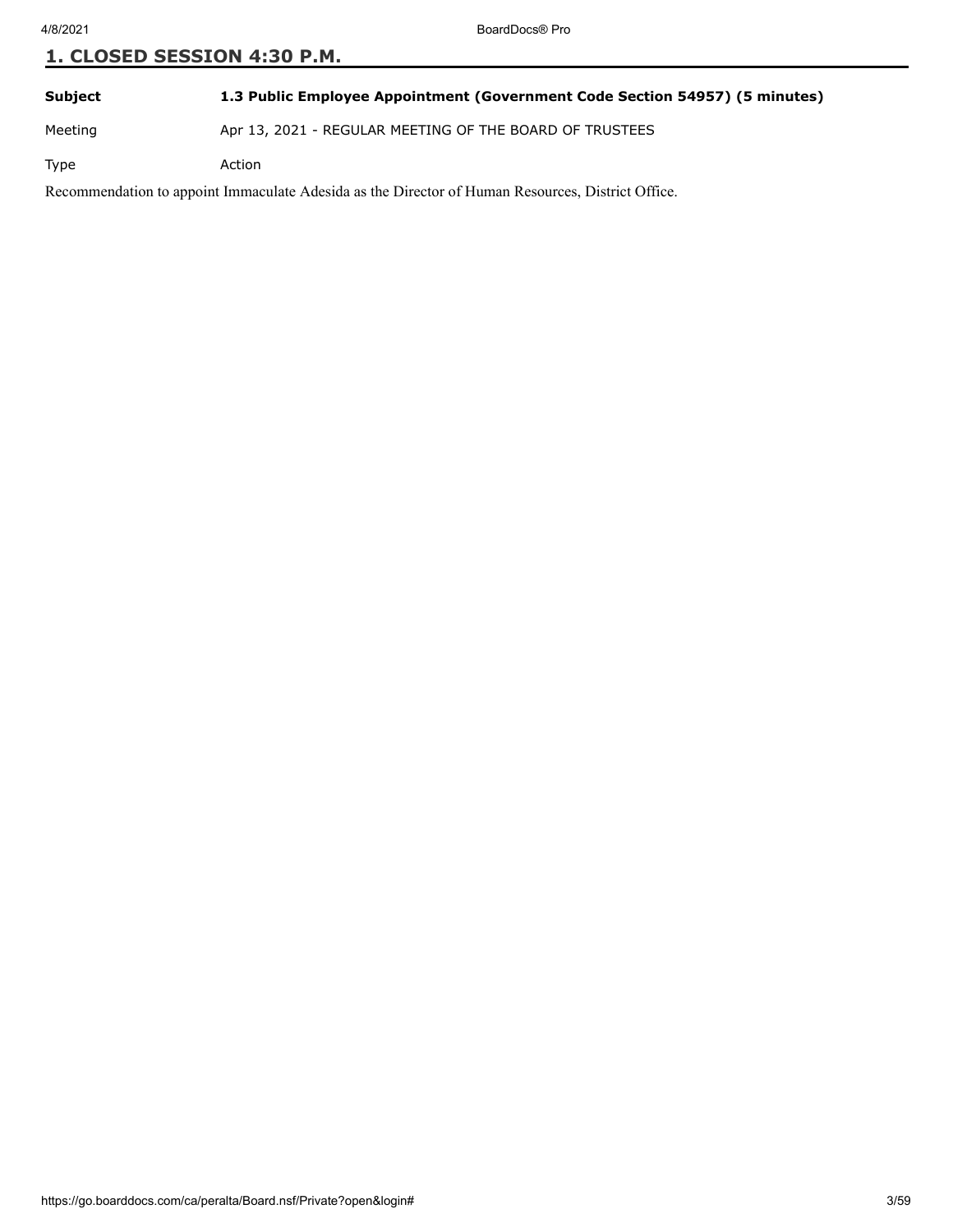#### **Subject 1.4 Public Employee Discipline/Dismissal/Release (40 minutes)**

Meeting Apr 13, 2021 - REGULAR MEETING OF THE BOARD OF TRUSTEES

Type

The Board is provided respective salaries in closed session for information purposes only if any. The Board is reminded not to discuss personnel matters outside of closed session.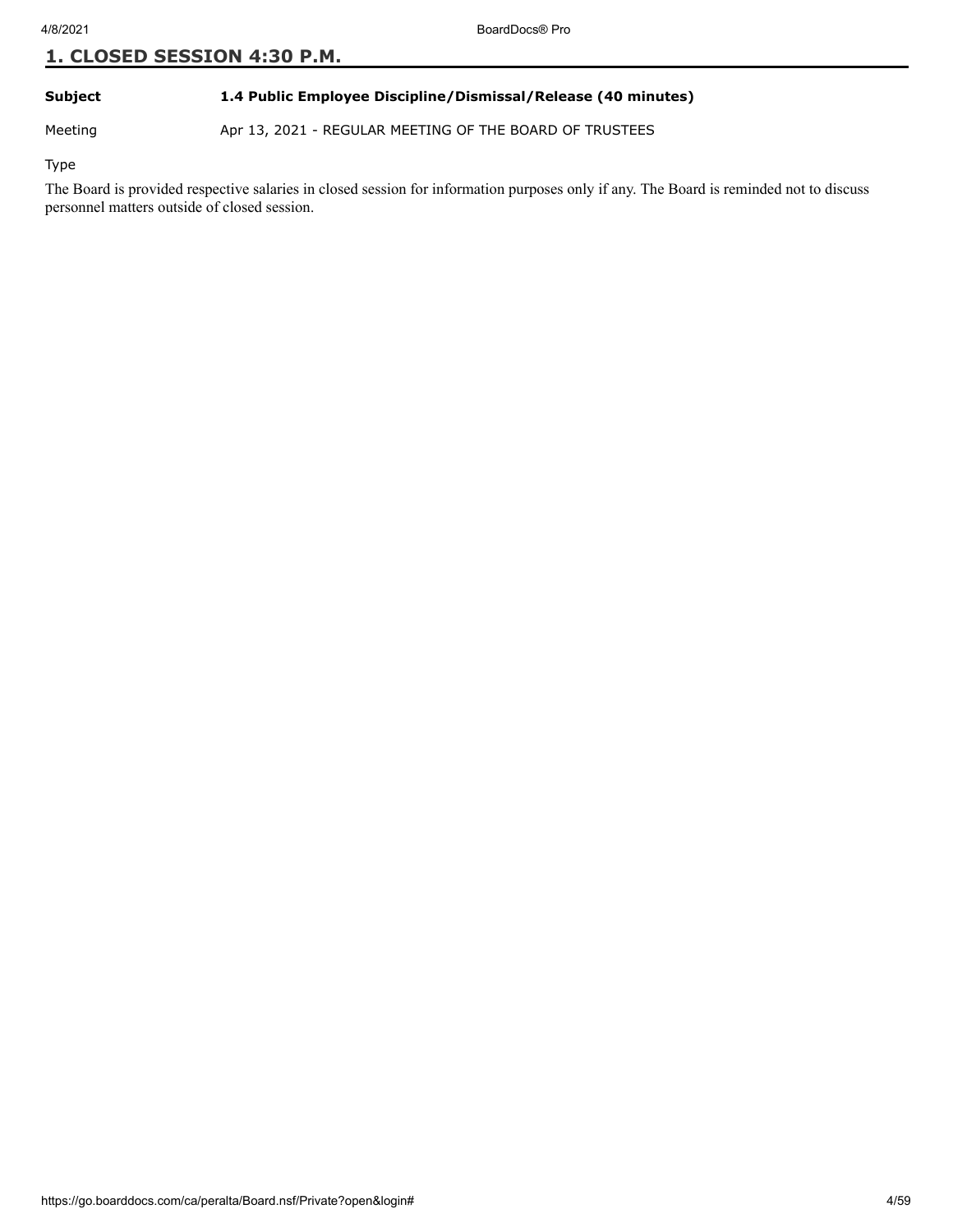**Subject 1.5 Conference with Legal Counsel, Multiple Cases: (Government Code § 54956.9)** Meeting Apr 13, 2021 - REGULAR MEETING OF THE BOARD OF TRUSTEES Type Information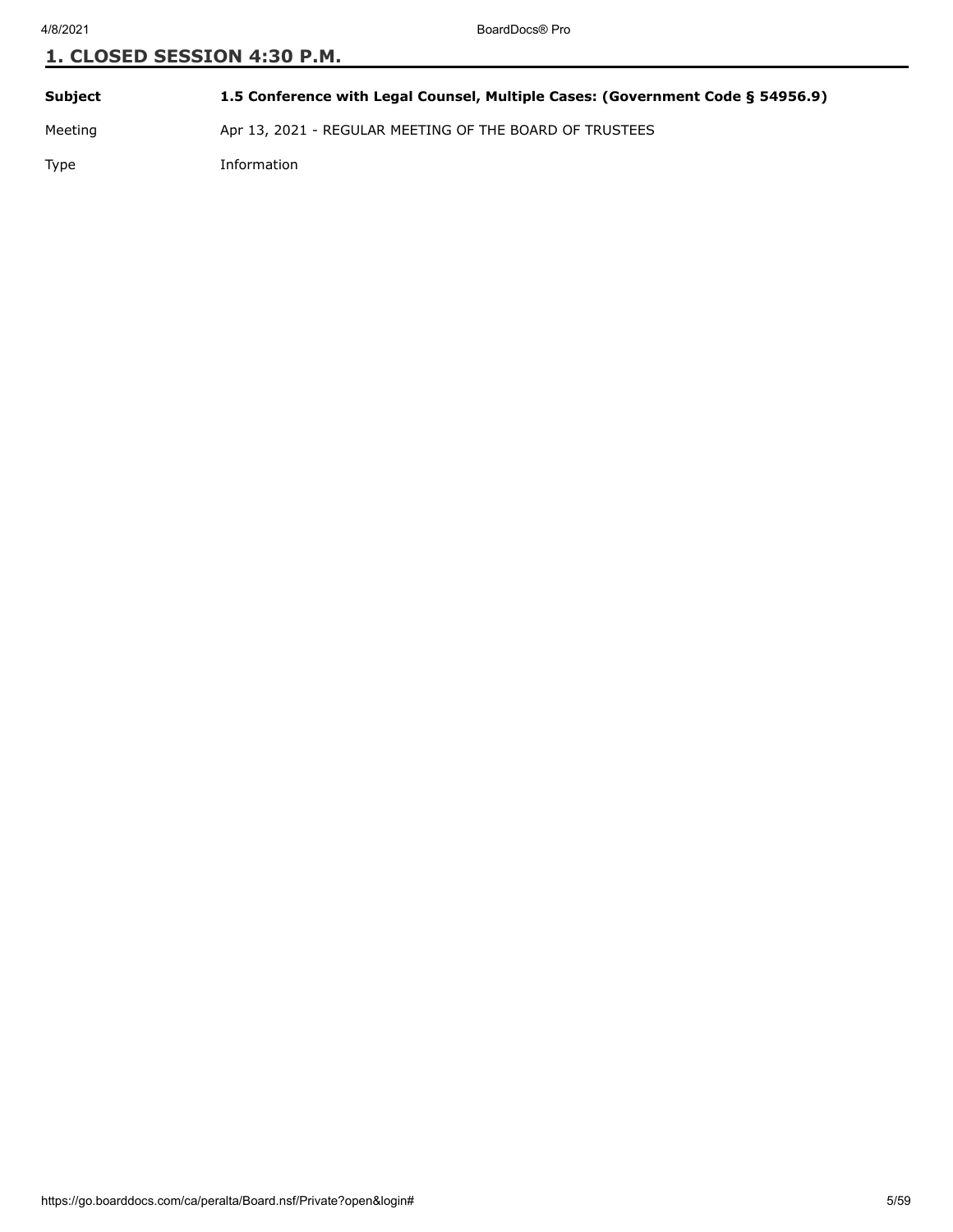#### **Subject 1.6 Public Employee Evaluation**

Meeting Apr 13, 2021 - REGULAR MEETING OF THE BOARD OF TRUSTEES

Type

The Board is provided respective salaries in closed session for information purposes only, if any. The Board is reminded not to discuss personnel matters outside of closed session.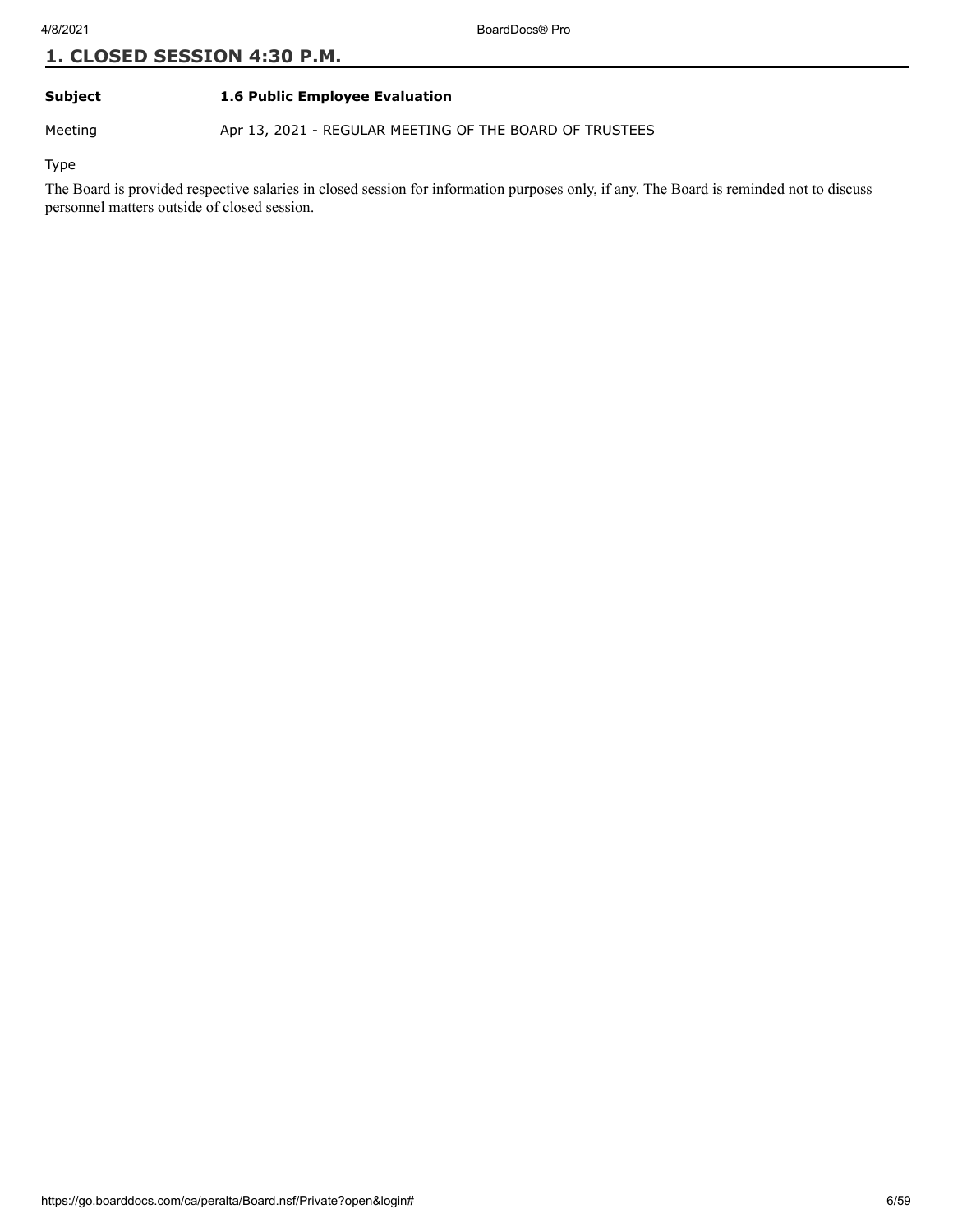#### **2. STUDY SESSION 6:00 P.M.**

#### **Subject 2.1 Technology Overview and Strategy (60 minutes)**

Meeting **Apr 13, 2021 - REGULAR MEETING OF THE BOARD OF TRUSTEES** 

Type Discussion, Information

**TO: Peralta Board of Trustees**

**FROM: Carla Walter, Interim Chancellor**

**PREPARED BY: Sasha Amiri-Nair, Board Clerk** 

#### **BACKGROUND/ANALYSIS:**

Technology strategy is a key aspect of District-wide functions and employee and student success. This session will give an overview of the [Technology Master Plan prepared by CBT](http://go.boarddocs.com/ca/peralta/Board.nsf/goto?open&id=BNNQ8467E119) as the deliverable from a contract approved by the Board of Trustees on April 21, 2020. T*he study session will also bring forward findings and recommendations regarding data policy and strategic next steps in the District's technology planning.*

Ms. Mojdeh Mehdizadeh will lead the first part of the session. She has over 30 years of higher education experience. She has served in executive leadership roles for nearly 20 years and currently serves as Executive Vice Chancellor of Education and Technology for the Contra Costa Community College District. Her responsibilities include leadership and support of the colleges' (Contra Costa, Diablo Valley, and Los Medanos) educational programs, student services, workforce, economic development, information technology, international education, distance education, research and planning, and grants. Previously she was President of Contra Costa College. Ms. Mehdizadeh completed her undergraduate general education requirements at Diablo Valley College, where she developed her understanding and appreciation of the community college system's importance in developing students for meaningful roles in the careers and the community. Ms. Mehdizadeh has been and continues to be very active in the state, federal, and other organizations aimed at enhancing public education systems throughout the State. Her work on the Microsoft Higher Education Advisory Committee resulted in improved partnership agreements with Microsoft, which reduced licensing costs for higher education institutions and provided access to significantly reduced cost and free Microsoft products for students. She is a passionate leader in assuring excellent and affordable postsecondary education for all students, regardless of their economic situation. Her participation and advocacy in this area extend to serving locally on the Board of the Richmond Promise and in shaping the statewide directions in support of student access and success with the California Community College Telecommunications and Technology Advisory Committee, Institutional Effectiveness Partnership Team, and a prior and founding member of the CCCApply Statewide Application to Community Colleges Steering Committee. Ms. Mehdizadeh holds an M.A. in Organizational and Intercultural Communications from Cal State University East Bay and a B.S. in Computer Information Systems from San Francisco State University.

The second segment of the session will be led by Ms. Deborah Ludford, with Cambridge West. Upon retirement in 2018 after 30 years in higher education, Deborah joined Cambridge West Partnership, LLC as the Director of Technology Services to assist colleges with their data and technology needs. After starting her career in the private sector as a software developer and manager, Ms. Ludford transitioned into education and became a Professor in Computer Science & Information Systems. With a passion for the adaptation of technology to improve student learning and success, her career's focus has centered on that goal. Ms. Ludford has served as President of the Academic Senate, representing faculty, Dean of Business and Computer Information Systems at two institutions, and as the Chief Information Systems Officer for two community college districts in California. She is currently Chairman of the Finance Committee and Board Member for CENIC (Corporation for Education Network Initiatives in California). She is Past President and Executive Director of the Certification program for CISOA (Chief Information Systems Officers Association). Ms. Ludford has also served on numerous ACCJC Accreditation Visiting teams at both the college and district levels, has authored numerous strategic plans, technology plans, and security/disaster recovery plans, and has served as the Accreditation Liaison Officer at two institutions.

#### **Deliverables**:

Technology Master Plan and Data Integrity Plan

File Attachments [Peralta Board Presentation of Final Report.pdf \(790 KB\)](https://go.boarddocs.com/ca/peralta/Board.nsf/files/BZLLLH571452/$file/Peralta%20Board%20Presentation%20of%20Final%20Report.pdf) [Peralta Board Presentation 4-13-21 FINAL.pdf \(581 KB\)](https://go.boarddocs.com/ca/peralta/Board.nsf/files/BZMUAF58763C/$file/Peralta%20Board%20Presentation%204-13-21%20FINAL.pdf) [Follow-up Report Go-live February 16th the PeopleSoft 9.2 Upgrade.pdf \(409 KB\)](https://go.boarddocs.com/ca/peralta/Board.nsf/files/BZU28800E76A/$file/Follow-up%20Report%20Go-live%20February%2016th%20the%20PeopleSoft%209.2%20Upgrade.pdf) [PCCD TMP 2021-2026 \(2\).pdf \(2,381 KB\)](https://go.boarddocs.com/ca/peralta/Board.nsf/files/BZVNKV605BF8/$file/PCCD%20TMP%202021-2026%20(2).pdf)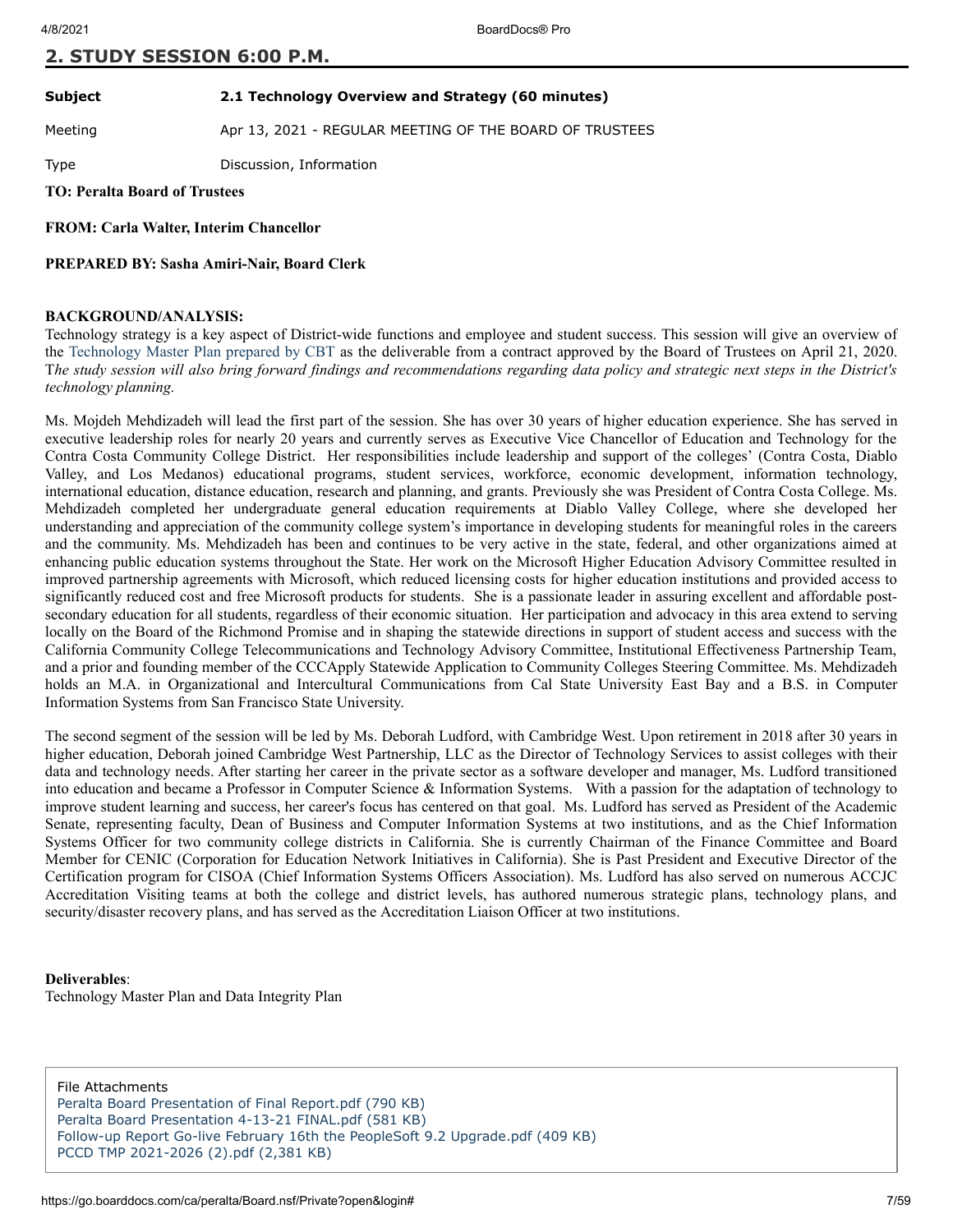4/8/2021 BoardDocs® Pro

| Subject | 3.1 Call to Order                                       |
|---------|---------------------------------------------------------|
| Meeting | Apr 13, 2021 - REGULAR MEETING OF THE BOARD OF TRUSTEES |
| Type    | Procedural                                              |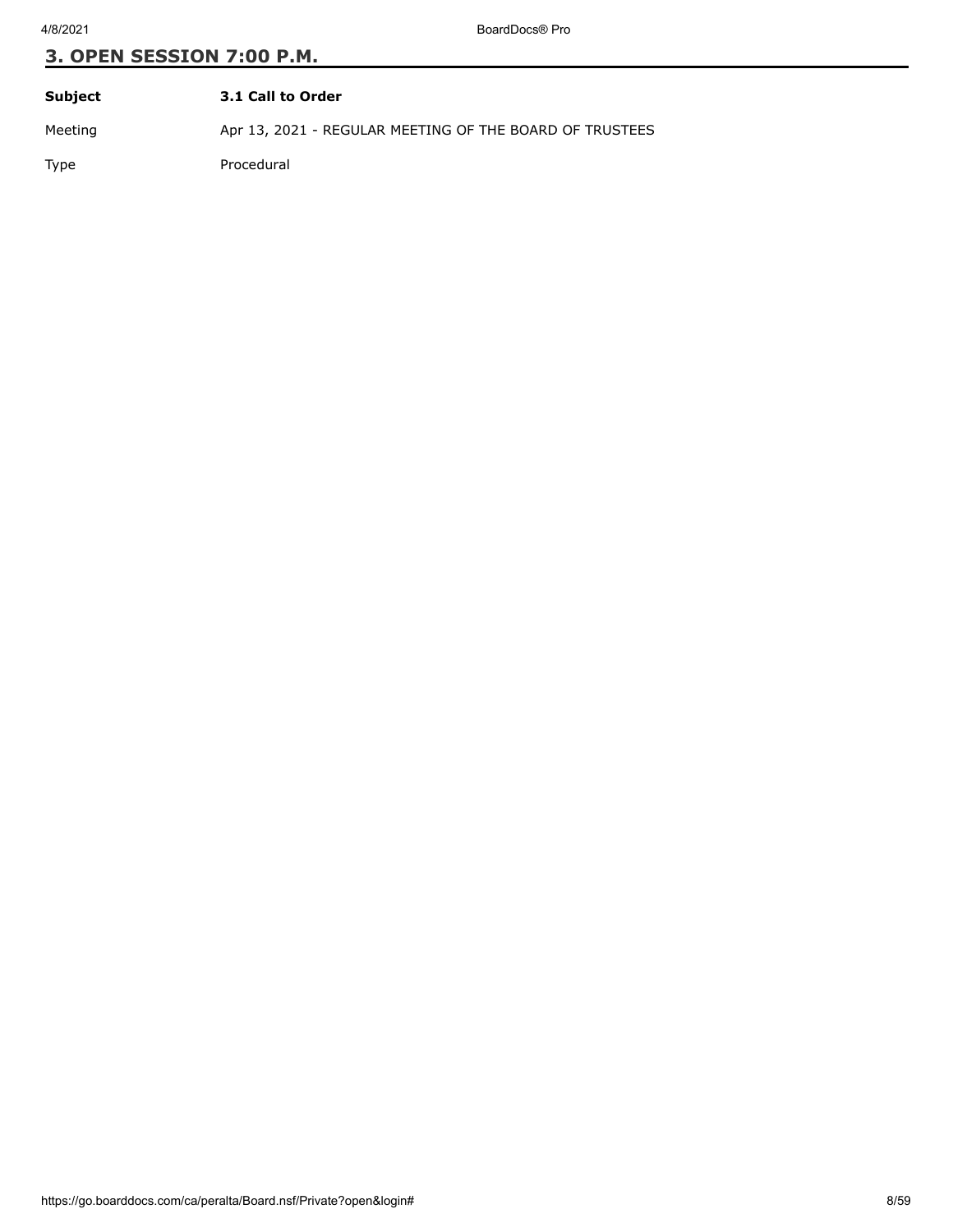| Subject | 3.2 Pledge of Allegiance                                |
|---------|---------------------------------------------------------|
| Meeting | Apr 13, 2021 - REGULAR MEETING OF THE BOARD OF TRUSTEES |
| Type    | Procedural                                              |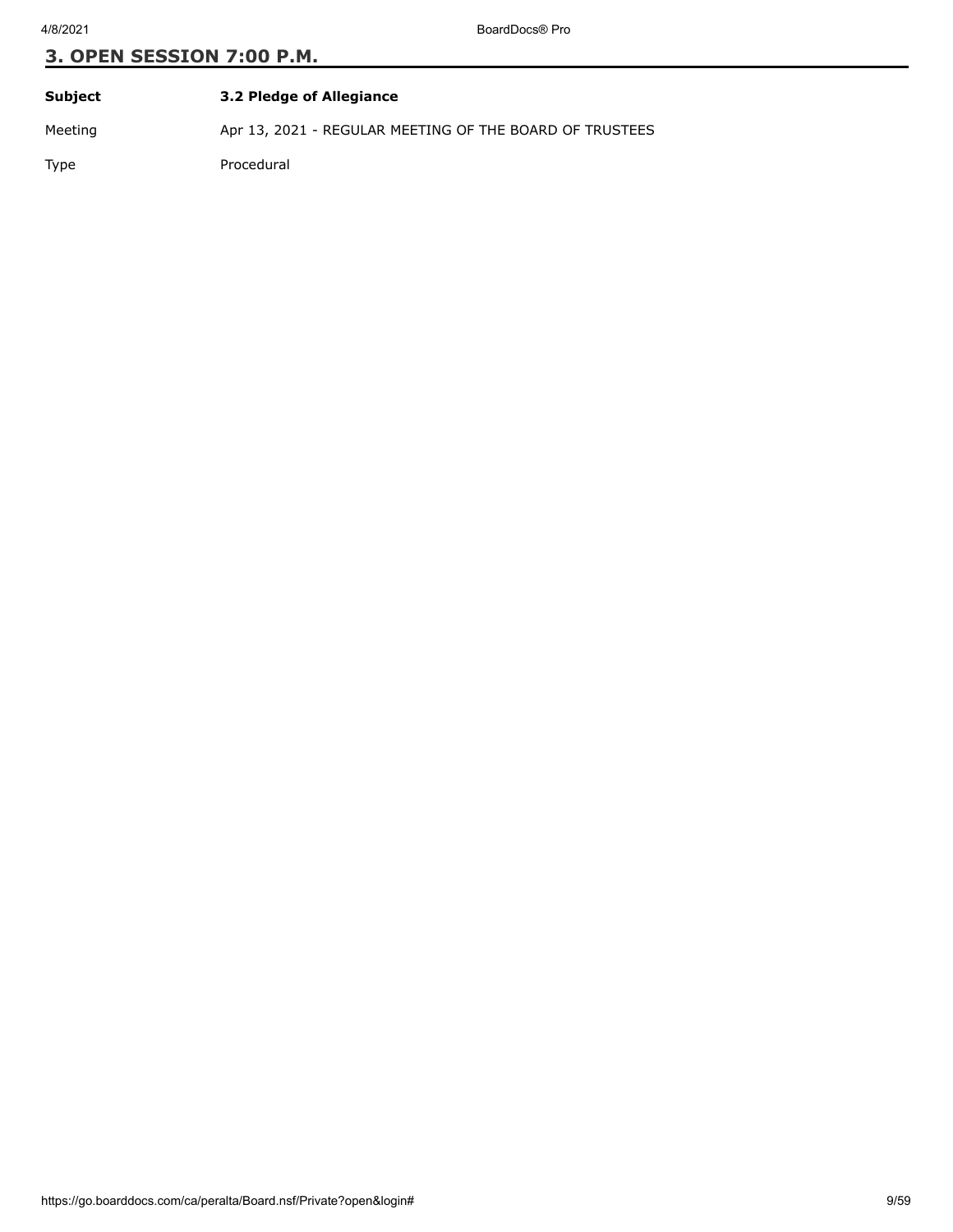4/8/2021 BoardDocs® Pro

| Subject | 3.3 Roll Call                                           |
|---------|---------------------------------------------------------|
| Meeting | Apr 13, 2021 - REGULAR MEETING OF THE BOARD OF TRUSTEES |
| Type    | Procedural                                              |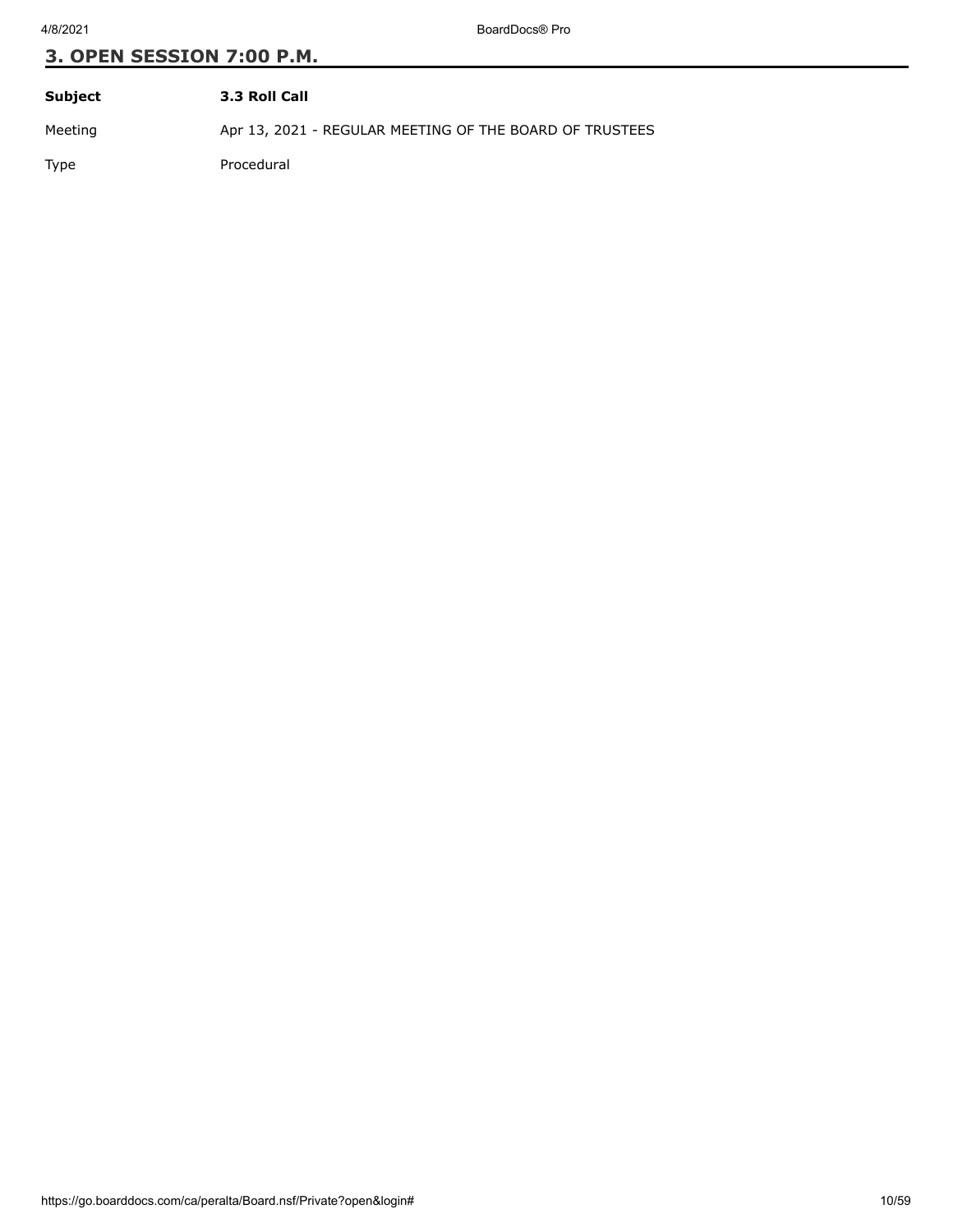#### **Subject 3.4 Affirmation of the Statement of Cooperation**

#### Meeting **Apr 13, 2021 - REGULAR MEETING OF THE BOARD OF TRUSTEES**

Type Procedural

We the Peralta Community College District Board of Trustees commit to the following in our efforts to help students reach their educational goals:

- 1. We agree to listen and seek to understand others and opposing viewpoints with the expectation of good intentions and a deep commitment to the District's students.
- 2. We commit to being prepared for each meeting and to work within our established communication protocols when we seek additional information. Members will review the agenda in advance of each meeting and adhere to Board Policy 2340 for adding items to the agenda.
- 3. We have reviewed the Board's Code of Ethics and commit to reviewing it annually at our organizational meeting to remind ourselves of the behavior we are to exhibit and the guidelines we are to follow in our role.
- 4. If the Code of Ethics is violated, we commit to follow the process stated in the Code and will first address concerns informally to settle disagreements one-on-one between and among members before moving to the formal process.
- 5. We agree that from time to time, the Chair will remind members of appropriate behavior and may call for a recess or redirect members if they stray from the topic of discussion.
- 6. We collectively recognize that it is within the duties and authority of the Chair to render decisions or take actions to keep our meetings on track in adherence to Board policy.
- 7. We will strive to fulfill the vision we established for ourselves.
- 8. We will model the behavior we want others to exhibit.

File Attachments

[PCCD Cooperation Statement.final fully signed.pdf \(427 KB\)](https://go.boarddocs.com/ca/peralta/Board.nsf/files/BZEMFG5B06F2/$file/PCCD%20Cooperation%20Statement.final%20fully%20signed.pdf)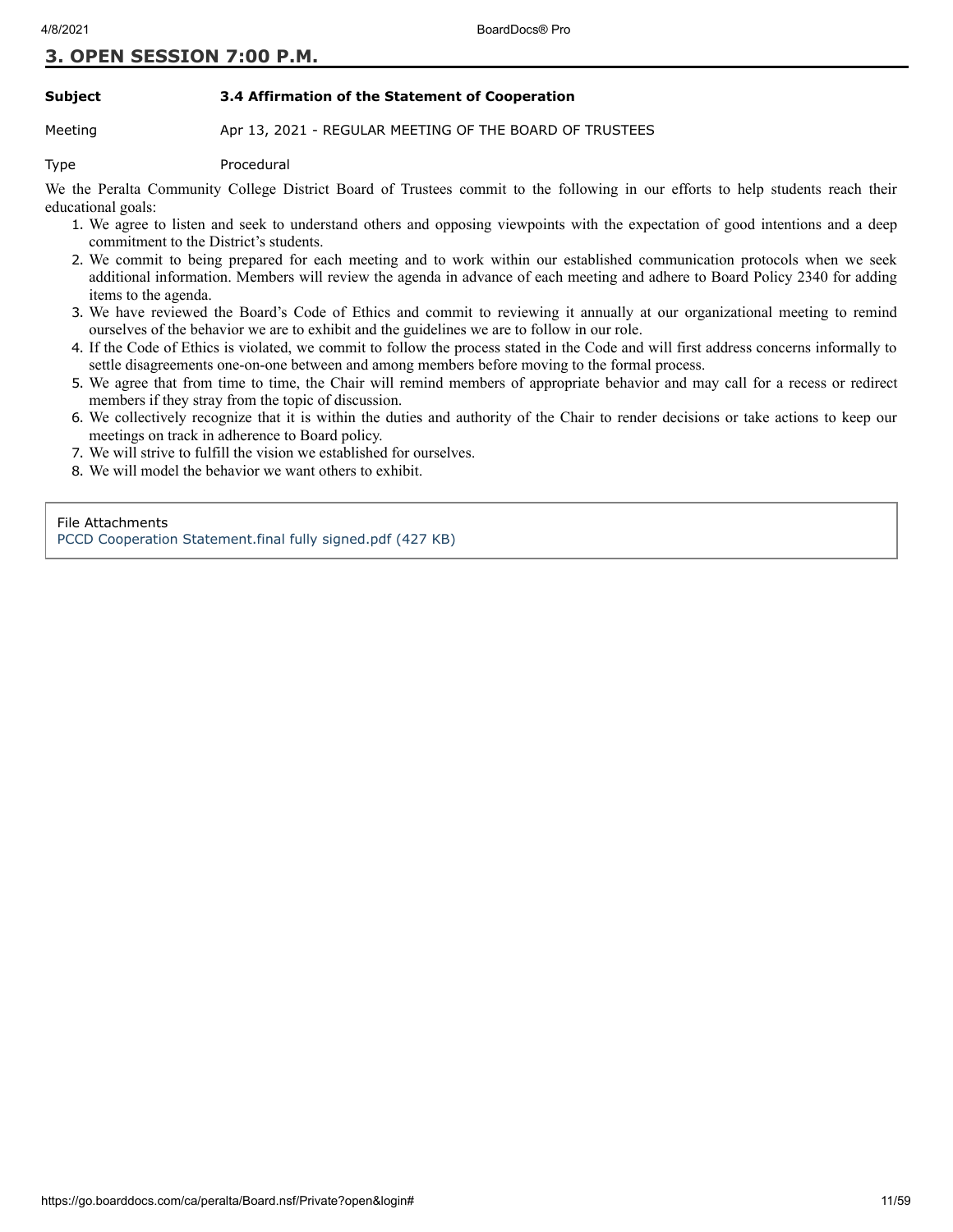#### **Subject 3.5 Proclamation for Dr. Carla Walter**

Meeting Apr 13, 2021 - REGULAR MEETING OF THE BOARD OF TRUSTEES

Type Information

- Proclamation by the Governing Board of Peralta Community College District upon the Completion of the Tenure of Interim Chancellor, Dr. Carla Walter.

File Attachments [Proclamation - Dr Walter .pdf \(559 KB\)](https://go.boarddocs.com/ca/peralta/Board.nsf/files/BZVSR5730BED/$file/Proclamation%20-%20Dr%20Walter%20.pdf)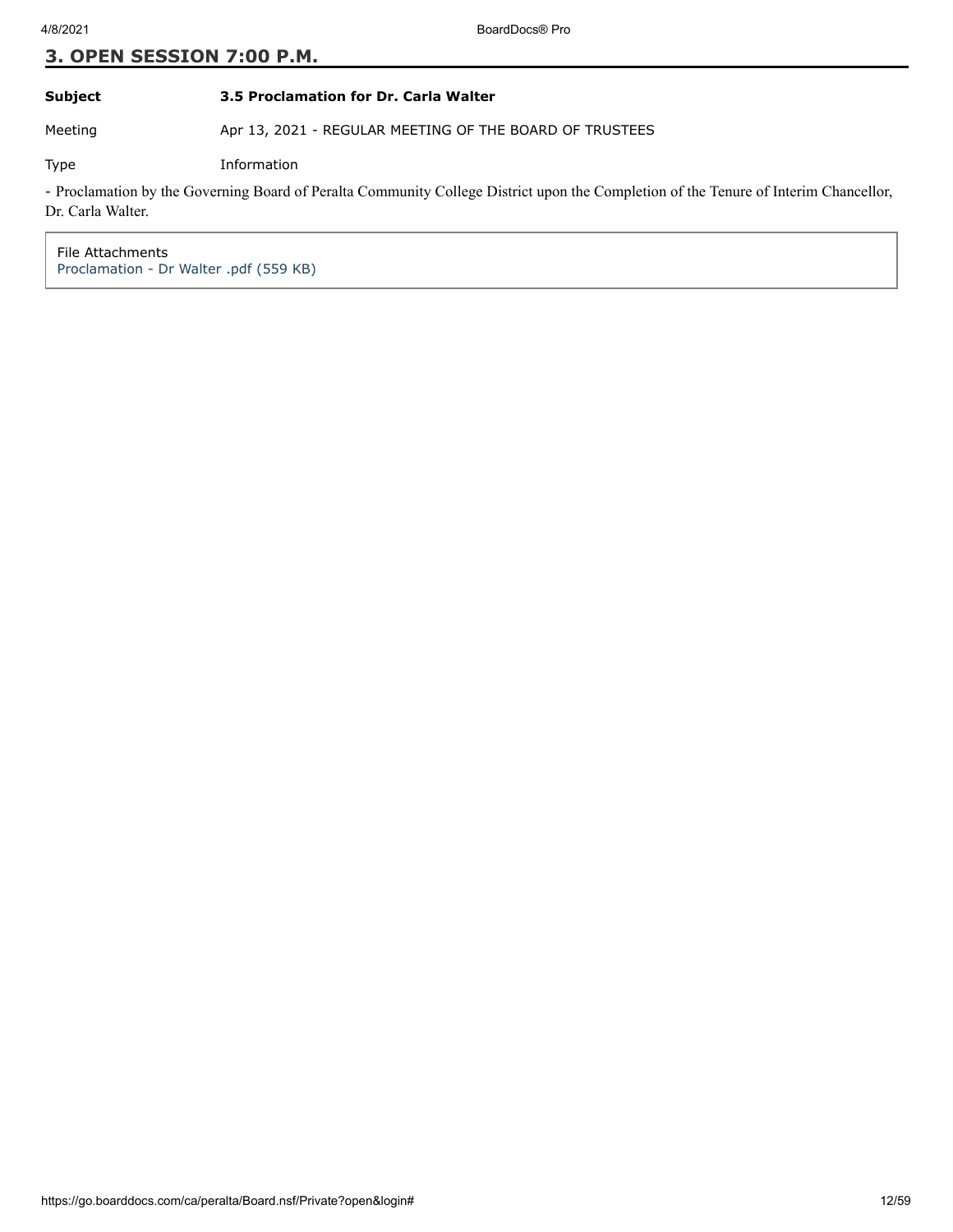| Subject     | 3.6 Report of Action Taken in Closed Session            |
|-------------|---------------------------------------------------------|
| Meeting     | Apr 13, 2021 - REGULAR MEETING OF THE BOARD OF TRUSTEES |
| <b>Type</b> | Information                                             |

https://go.boarddocs.com/ca/peralta/Board.nsf/Private?open&login# 13/59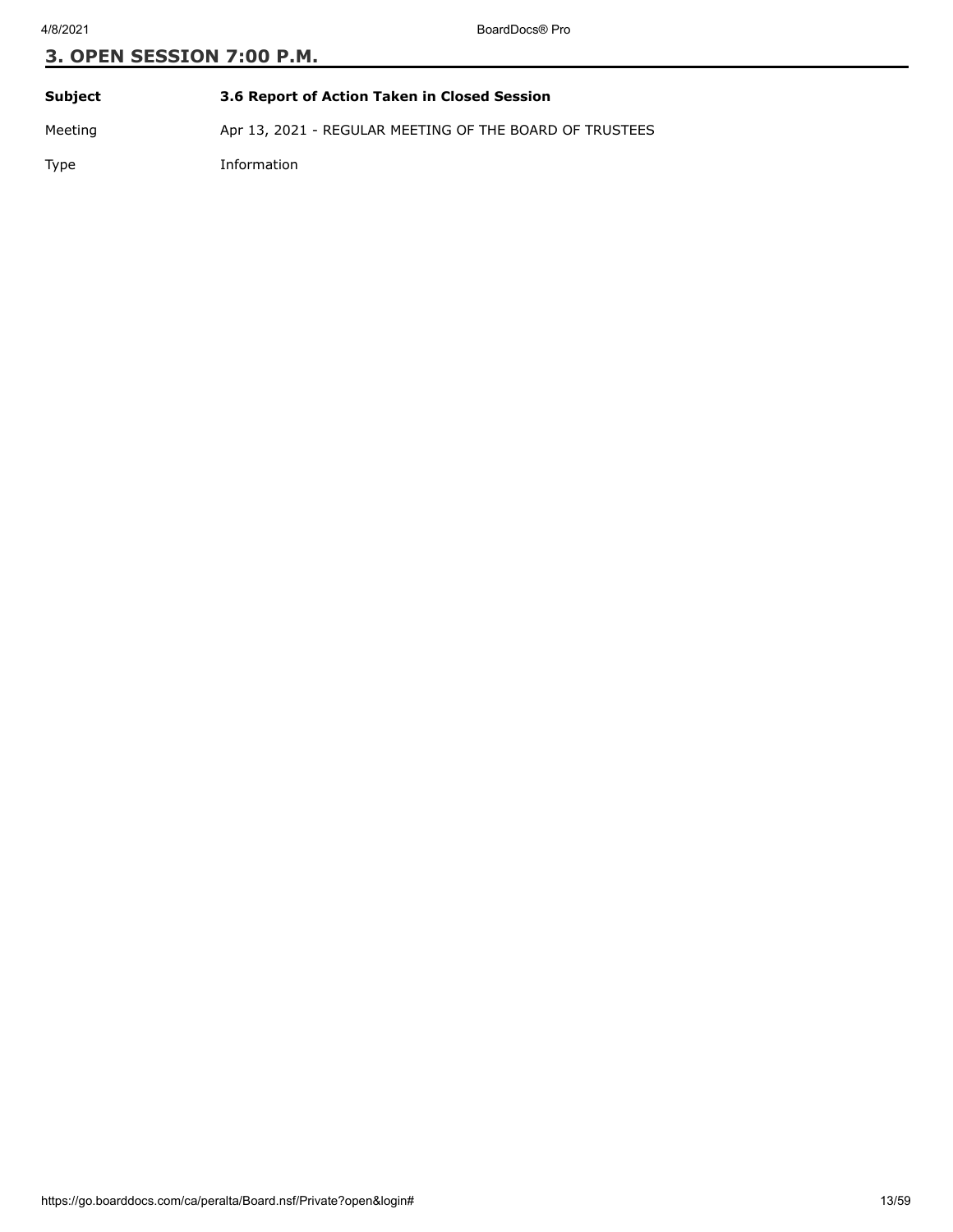| <b>Subject</b>        | 3.7 Approval of the Agenda                              |
|-----------------------|---------------------------------------------------------|
| Meeting               | Apr 13, 2021 - REGULAR MEETING OF THE BOARD OF TRUSTEES |
| Type                  | Action                                                  |
| <b>Preferred Date</b> | Apr 13, 2021                                            |
| Absolute Date         | Apr 13, 2021                                            |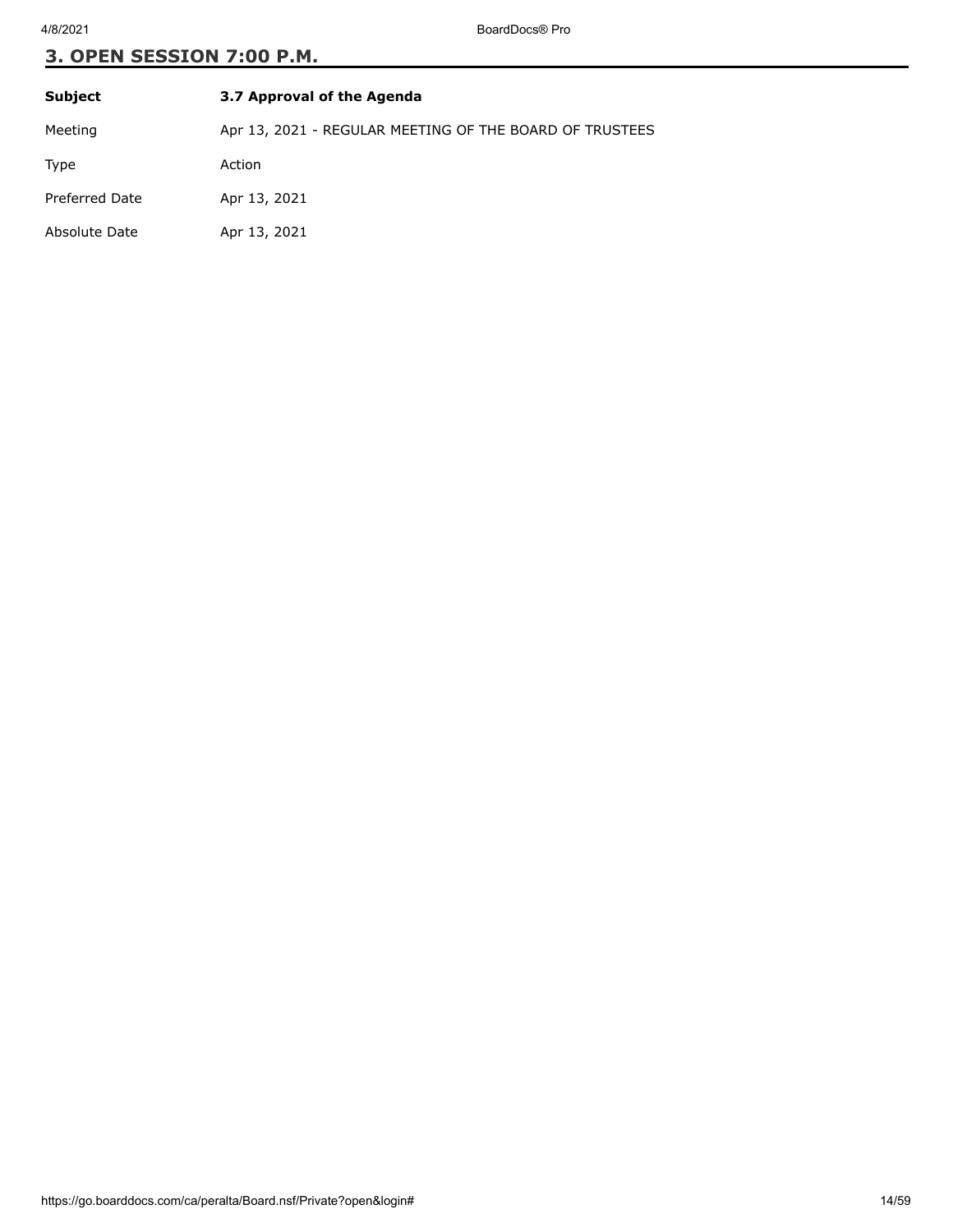| <b>Subject</b>  | 3.8 Approval of the Minutes                             |
|-----------------|---------------------------------------------------------|
| Meeting         | Apr 13, 2021 - REGULAR MEETING OF THE BOARD OF TRUSTEES |
| Type            | Action, Minutes                                         |
| Preferred Date  | Apr 13, 2021                                            |
| Absolute Date   | Apr 13, 2021                                            |
| Fiscal Impact   | No                                                      |
| <b>Budgeted</b> | No                                                      |
|                 |                                                         |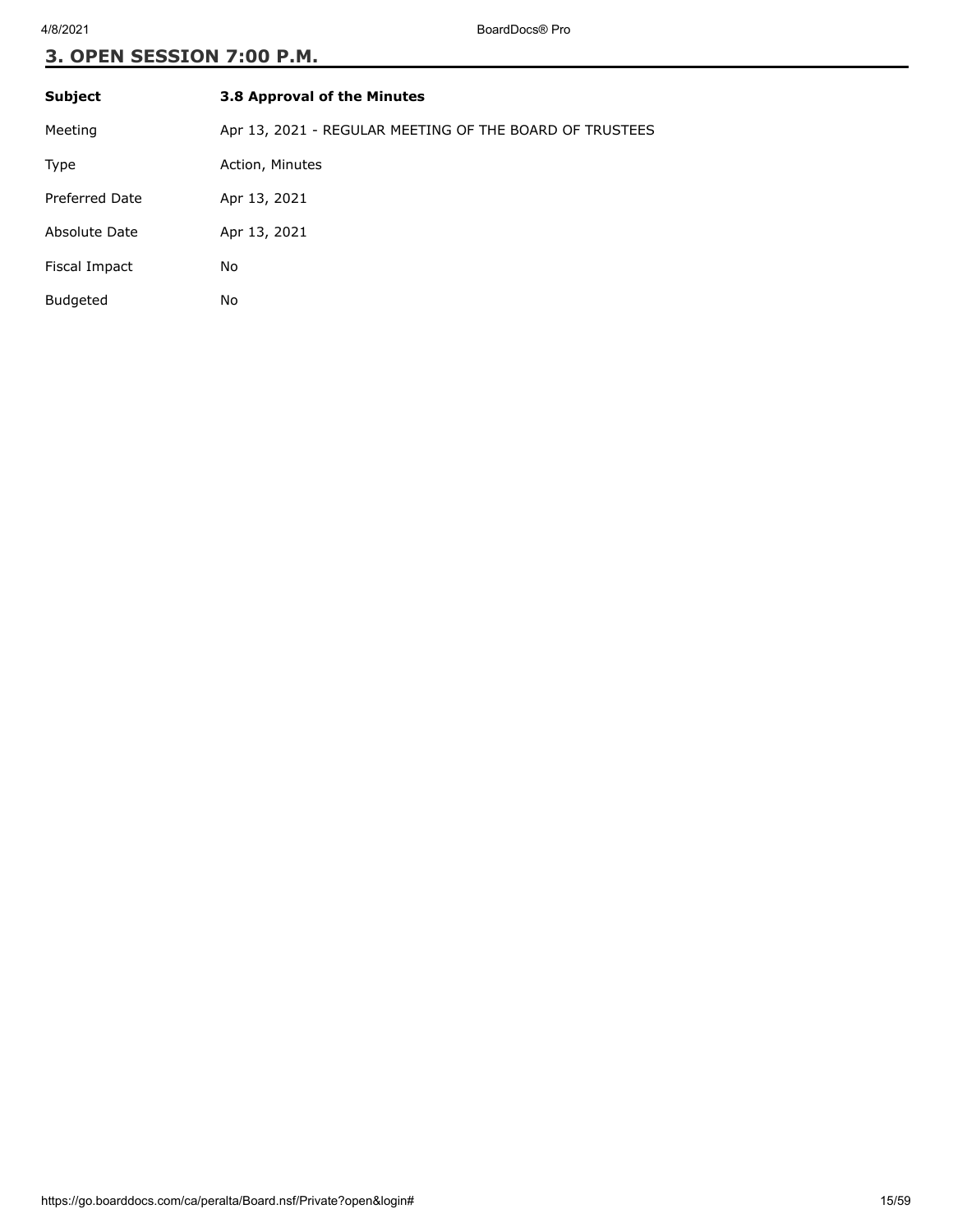| Subject | 3.9 Associated Student Government Reports (5 minutes)   |
|---------|---------------------------------------------------------|
| Meeting | Apr 13, 2021 - REGULAR MEETING OF THE BOARD OF TRUSTEES |
| Type    | Information                                             |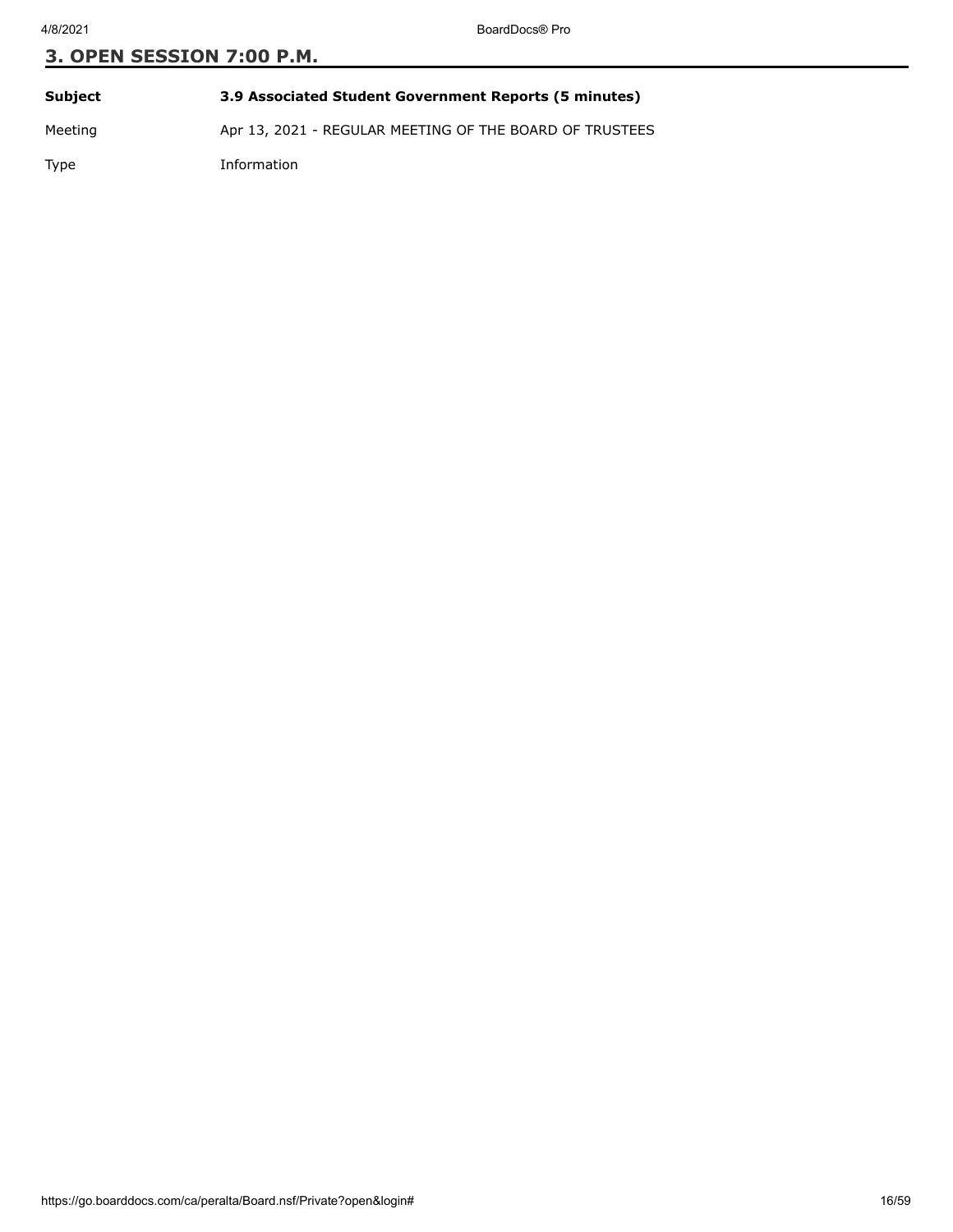| Subject     | 3.10 Peralta Classified Senate Report (5 minutes)       |
|-------------|---------------------------------------------------------|
| Meeting     | Apr 13, 2021 - REGULAR MEETING OF THE BOARD OF TRUSTEES |
| <b>Type</b> | Information                                             |

https://go.boarddocs.com/ca/peralta/Board.nsf/Private?open&login# 17/59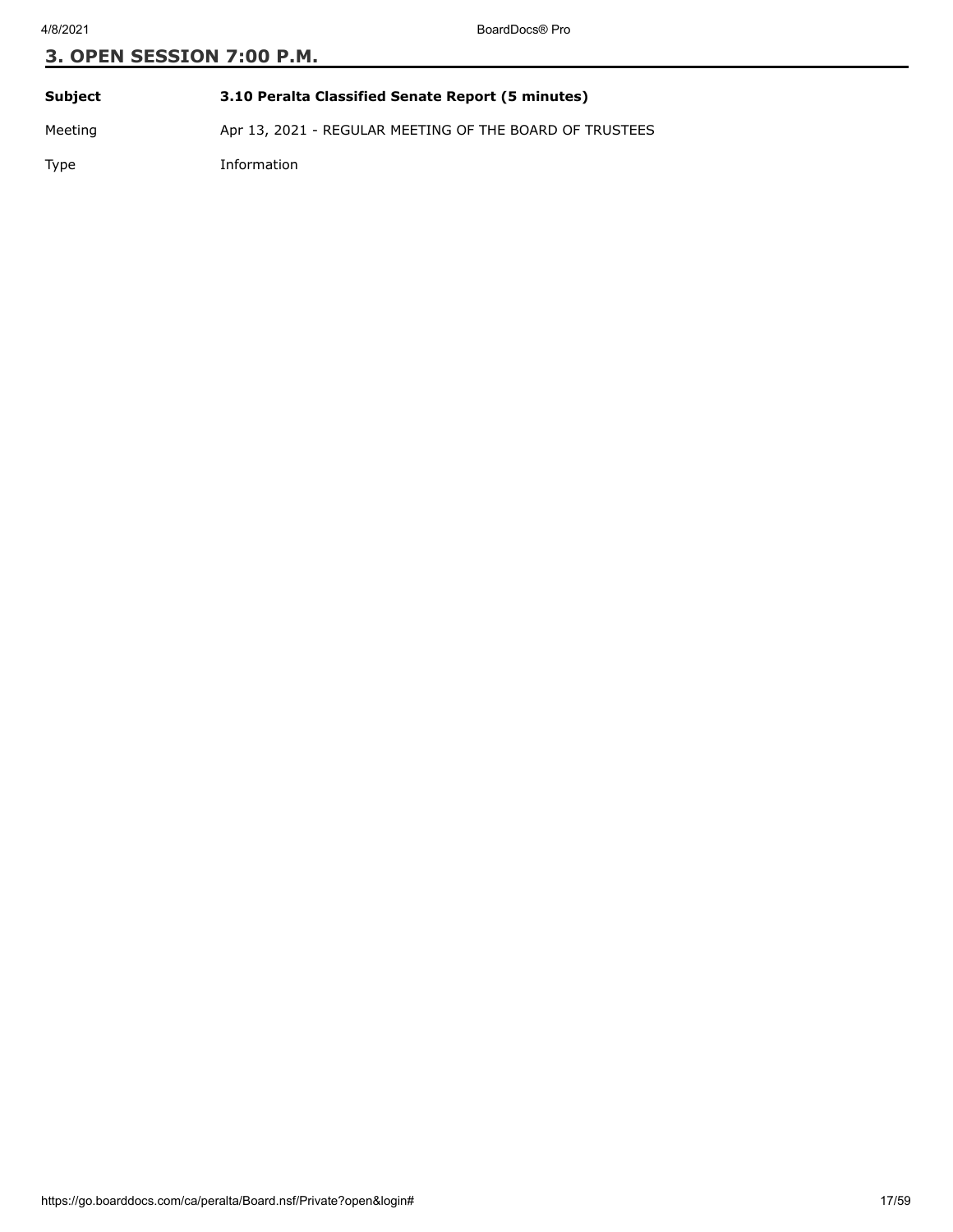| Subject     | 3.11 District Academic Senate Report (5 minutes)        |
|-------------|---------------------------------------------------------|
| Meeting     | Apr 13, 2021 - REGULAR MEETING OF THE BOARD OF TRUSTEES |
| <b>Type</b> | Information                                             |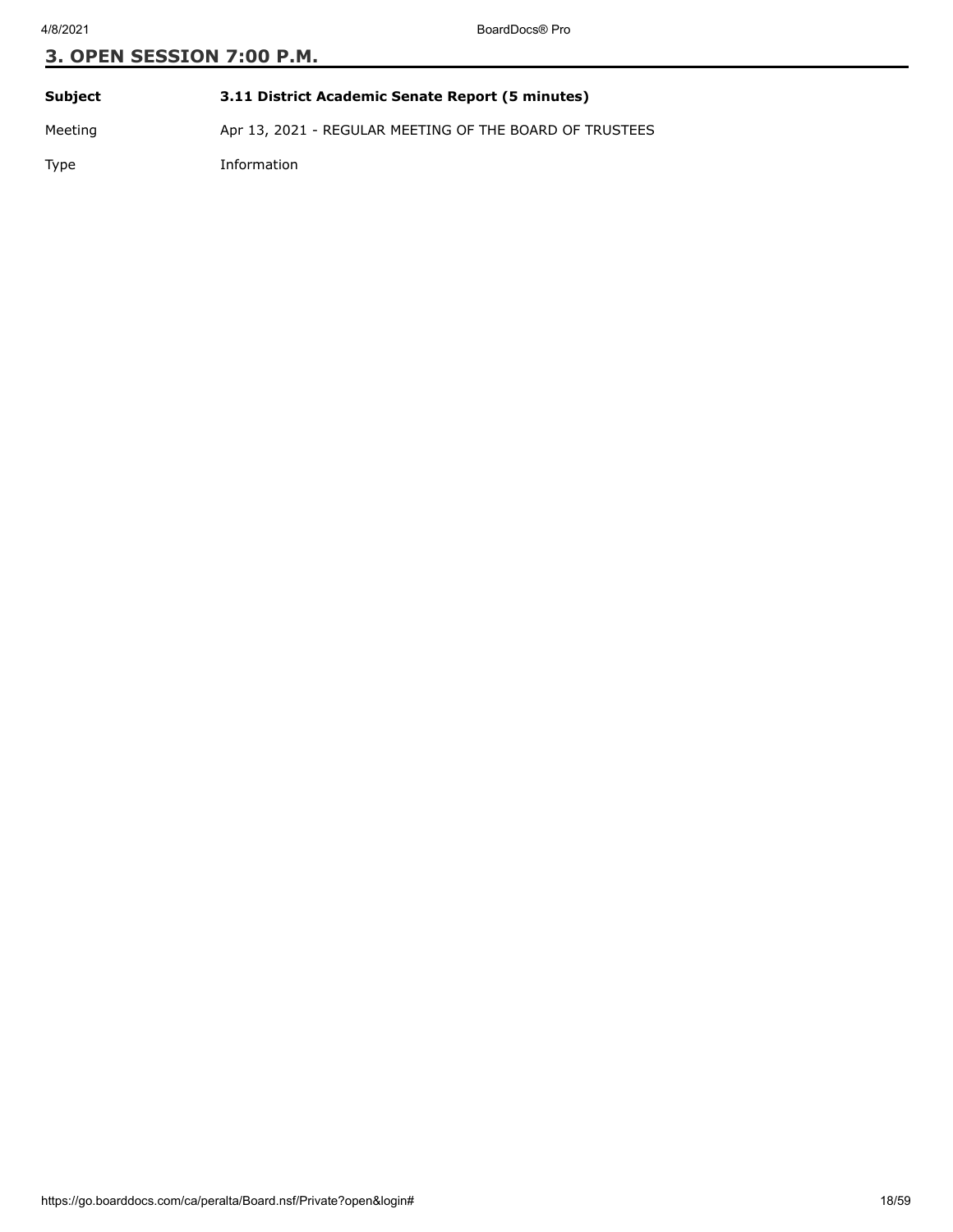#### **Subject 3.12 Public Communication (45 minutes)**

Meeting **Apr 13, 2021 - REGULAR MEETING OF THE BOARD OF TRUSTEES** 

Type Information

At this time, the Board of Trustees will listen to communication from the public on matters that are not on the agenda and are within the Board's jurisdiction. Under provisions of the Brown Act, the Board and District staff are prohibited from discussing or taking action on oral requests that are not part of the agenda but may respond briefly. A maximum of 45 minutes (up to 3 minutes per individual) will be provided for speakers under this agenda section, at the Board President's discretion. A speaker's card must be completed to request to address the Board. Requests to speak which cannot be honored within the time limit will be scheduled for subsequent meetings in the order received. Persons addressing items included on the agenda will be heard at the time the item is considered, and comments on tangential issues not directly related to the item may be ruled out of order. Cards must be received prior to the Board's consideration of the item and are honored in the order the cards are received. A speaker may yield time to another speaker up to a limit of 6 additional minutes, with no more than 5 speakers on the issue, where both have completed a speaker's card, and the yielder must identify him/herself to the Board. Speakers are asked to submit any materials to the Board Clerk and shall not approach the dais during meetings. (Please line up when your name is called.) Further direction is provided in Board Policy and Administrative Procedure 2345 Public Participation at Board Meetings.

**<http://web.peralta.edu/trustees/board-policies/>**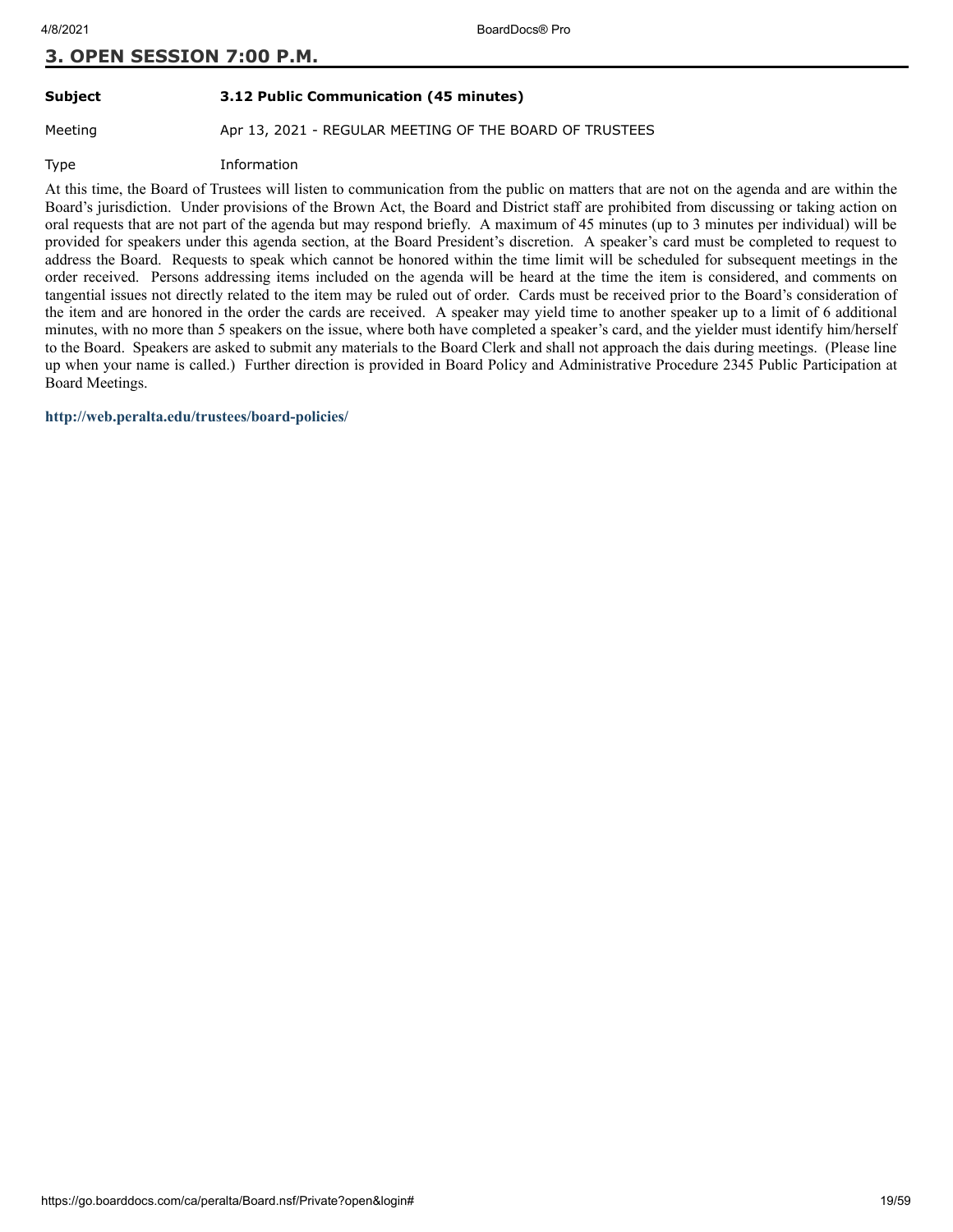#### **Subject 3.13 Chancellor's Reports (25 minutes)**

Meeting Apr 13, 2021 - REGULAR MEETING OF THE BOARD OF TRUSTEES

Type Information

• College Reports

File Attachments

- [4.13.21 BCC BOT Report.pdf \(915 KB\)](https://go.boarddocs.com/ca/peralta/Board.nsf/files/BZSH74470C5C/$file/4.13.21%20BCC%20BOT%20Report.pdf)
- [4.13.21 Merritt College BOT Report.pdf \(705 KB\)](https://go.boarddocs.com/ca/peralta/Board.nsf/files/BZSM6X59C757/$file/4.13.21%20Merritt%20College%20BOT%20Report.pdf)
- [4.13.21 Laney College BOT Report.pdf \(991 KB\)](https://go.boarddocs.com/ca/peralta/Board.nsf/files/BZT6481311B4/$file/4.13.21%20Laney%20College%20BOT%20Report.pdf)
- [4.13.21 CoA BOT Report.pdf \(1,012 KB\)](https://go.boarddocs.com/ca/peralta/Board.nsf/files/BZT64W132ACB/$file/4.13.21%20CoA%20BOT%20Report.pdf)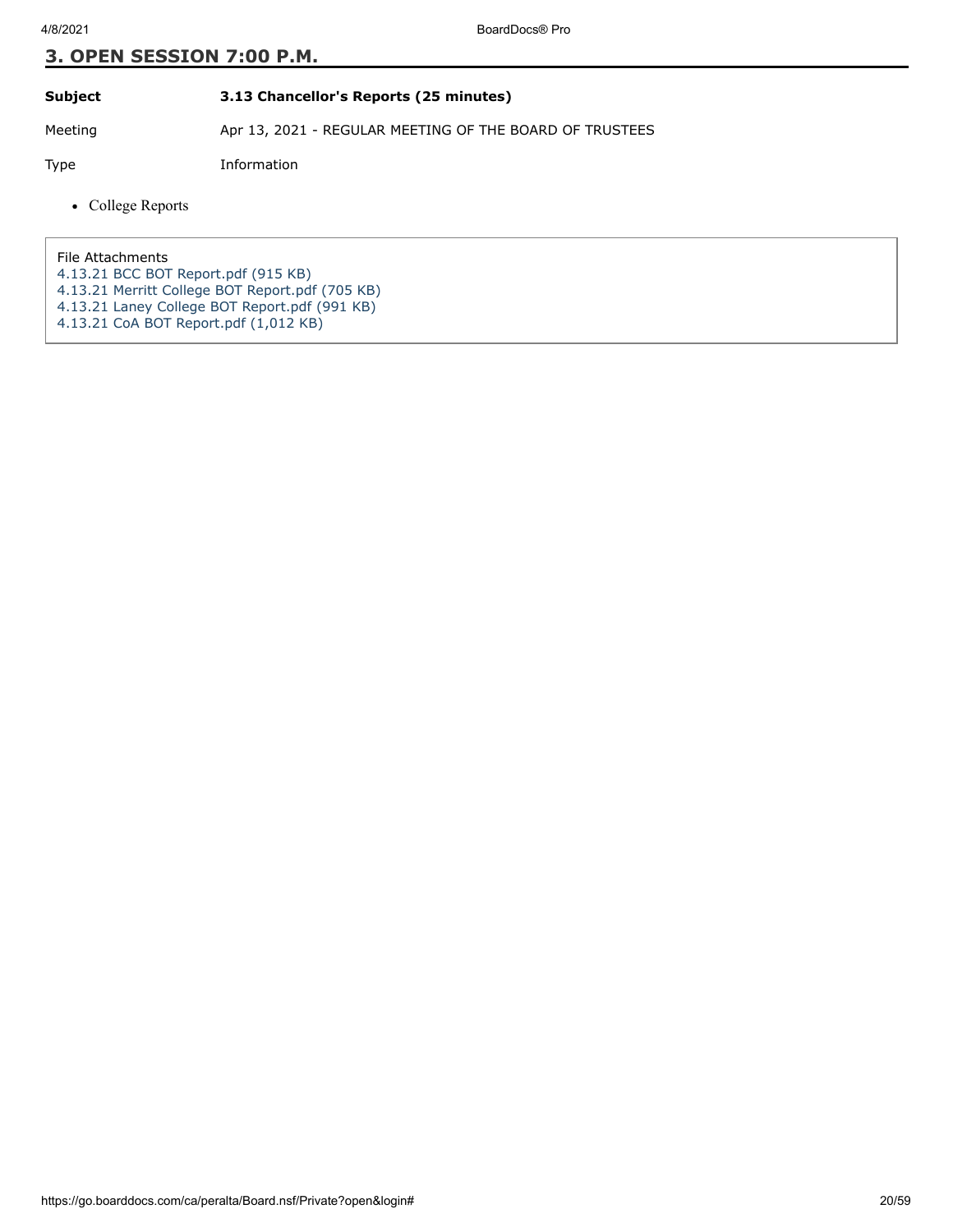#### **Subject 4.1 COVID 19 Grant Update. Presenter: Interim Vice Chancellor Adil Ahmed (15 minutes)**

Meeting **Apr 13, 2021 - REGULAR MEETING OF THE BOARD OF TRUSTEES** 

Type Information

**TO: Peralta Board of Trustees**

**FROM: Adil Ahmed, Interim Vice Chancellor for Finance & Administration**

#### **PREPARED BY: Adil Ahmed, Interim Vice Chancellor for Finance & Administration**

#### **BACKGROUND/ANALYSIS:**

COVID-19 Response Block Grant:

To respond to, and provide support for, the novel coronavirus, a disease known as COVID-19, the state and federal government has provided resources to support state and local government, respond to the public health crisis, encourage recovery, and support vulnerable Californians.

These funds should be used on activities that directly support student learning, continuity of education, and mitigate learning loss related to COVID-19. In addition, the Legislature intended for these funds to be used to prioritize services for underrepresented students.

Some allowable expenses are:

- Costs related to facilitating distance learning due to the pandemic (faculty training for remote learning, laptops purchases, and associated peripherals to accommodate remote learning)
- PPE (personal, protective, equipment)
- Public safety necessities (facility cleaning, safety markers, signage, etc.)
- COVID testing and contact tracing
- Improvement to telework capacity

Expenditures of the federal portion of the block grant must be incurred by December 30, 2020.

PCCD has expensed the funding from the COVID-19 19 Response Block Grant through the purchase of laptops to support remote learning.

#### For your information:

[https://www.cccco.edu/-/media/CCCCO-Website/College-Finance-and-Facilities/COVID-19-Block-Grant/revised-fs-20-08-covid-19](https://www.cccco.edu/-/media/CCCCO-Website/College-Finance-and-Facilities/COVID-19-Block-Grant/revised-fs-20-08-covid-19-response-block-grant-funding-information-and-requirements-a11y.pdf?la=en&hash=A2BDDC4F385783E0222AB3DEA7CC70D22AFA43DA) response-block-grant-funding-information-and-requirements-a11y.pdf? la=en&hash=A2BDDC4F385783E0222AB3DEA7CC70D22AFA43DA

[https://www.cccco.edu/-/media/CCCCO-Website/College-Finance-and-Facilities/COVID-19-Block-Grant/20-21\\_-covid-19-block-grant](https://www.cccco.edu/-/media/CCCCO-Website/College-Finance-and-Facilities/COVID-19-Block-Grant/20-21_-covid-19-block-grant-memo-a11y.pdf?la=en&hash=7BE17C2A8676D91429B83BBDCEBF57AA8D611DC6)memo-a11y.pdf?la=en&hash=7BE17C2A8676D91429B83BBDCEBF57AA8D611DC6

#### **EVALUATION AND RECOMMENDED ACTION:**

Informational only.

File Attachments [Covid 19 Grant Update rvsd 4-6-21.pdf \(265 KB\)](https://go.boarddocs.com/ca/peralta/Board.nsf/files/BZUR966C50B2/$file/Covid%2019%20Grant%20Update%20rvsd%20%204-6-21.pdf)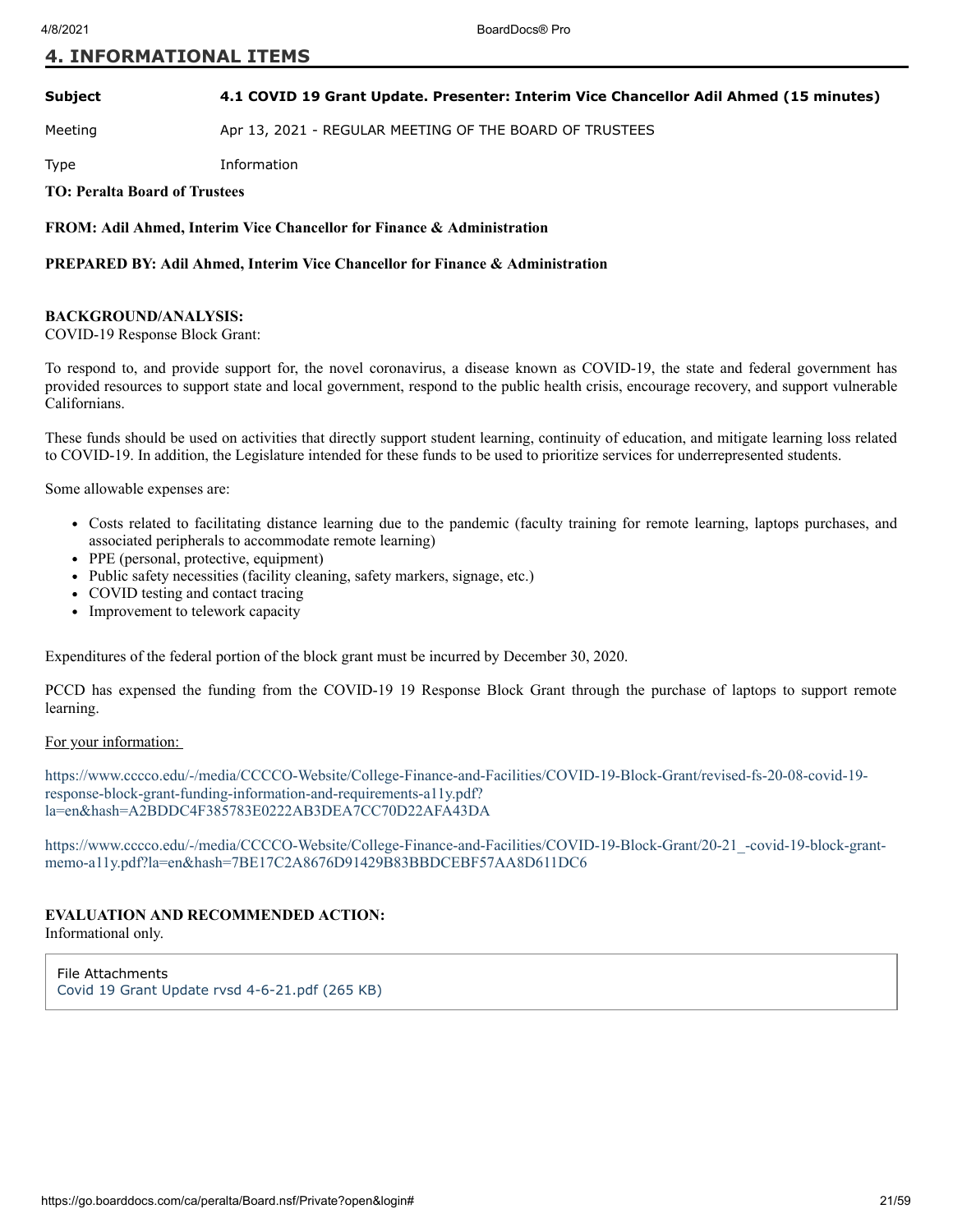#### **Subject 4.2 CARES ACT Update. Presenter: Interim Vice Chancellor Adil Ahmed (15 minutes)**

Meeting **Apr 13, 2021 - REGULAR MEETING OF THE BOARD OF TRUSTEES** 

Type Information

#### **TO: Peralta Board of Trustees**

**FROM: Adil Ahmed, Interim Vice Chancellor for Finance & Administration**

#### **PREPARED BY: Adil Ahmed, Interim Vice Chancellor for Finance & Administration**

#### **BACKGROUND/ANALYSIS:**

The CARES Act establishes the Higher Ed Relief Fund (HEERF) to help colleges manage acute financial strain due to unclear enrollment and reduced state revenues. Two waves of funding have been established: HEERF I and HEERF II. Funding has been granted for emergency financial aid grants to students for eligible expenses, including food, housing, course materials, health care, and child care. The other half of the funding has been provided to institutions to defray expenses, cover lost revenue, and transition to distance education. A summary of allowable uses for the HEERF funds is provided as guidance for district investments due to the pandemic.

These funds are restrictive to expenses incurred as a direct result of the pandemic such as: shift in mode of curriculum delivery to remote learning (related to students and faculty), materials and resources -program tools needed to create and manage virtual environments, expenses necessary to provide additional health and emergency services (e.g., COVID testing, tracing, and counseling).

#### **CARES Act/ HEERF Funds Allowable Uses:**

#### **Emergency Grants to Students**

- Emergency grants for students for expenses related to disruption of campus operations due to coronavirus
- Reimbursement to the institution for institutionally-funded emergency grants to CARES eligible students as a result of COVID-19 made **on or after** March 27, 2020
- Applying funds to student accounts to cover outstanding balances posted to the student's account prior to December 27, 2020, so long as that student was enrolled during a period of time for which the national emergency was declared.

#### **Institutional Share**

The institutional share can be used at the institution's discretion to cover costs associated with the interruption of instruction and significant changes to the delivery of education due to the coronavirus. Institutions may also use the funds to make additional emergency financial aid grants to students, provided that the grants are for expenses related to the disruptions of campus operations due to the pandemic. Allowable expenses are as follows:

- Costs related to significant changes to the delivery of instruction due to the coronavirus
- Provide additional emergency grants to students (these grants may address food insecurities and other costs incurred by the disruption of the pandemic)
- Reimbursement for the refunds to students for room and board, tuition, and other fees.
- Purchase and reimbursement for previously purchased laptops, hotspots, or other information technology equipment and software to enable students to participate in distance learning due to the coronavirus
- Awarding scholarships and providing payment for future academic terms as long as these are costs associated with significant  $\bullet$ changes to the delivery of instruction due to the coronavirus
- Pay a per-student fee to a third-party service provider, including an OPM, for each additional student using the distance learning platform, learning management system, online resources, or other support services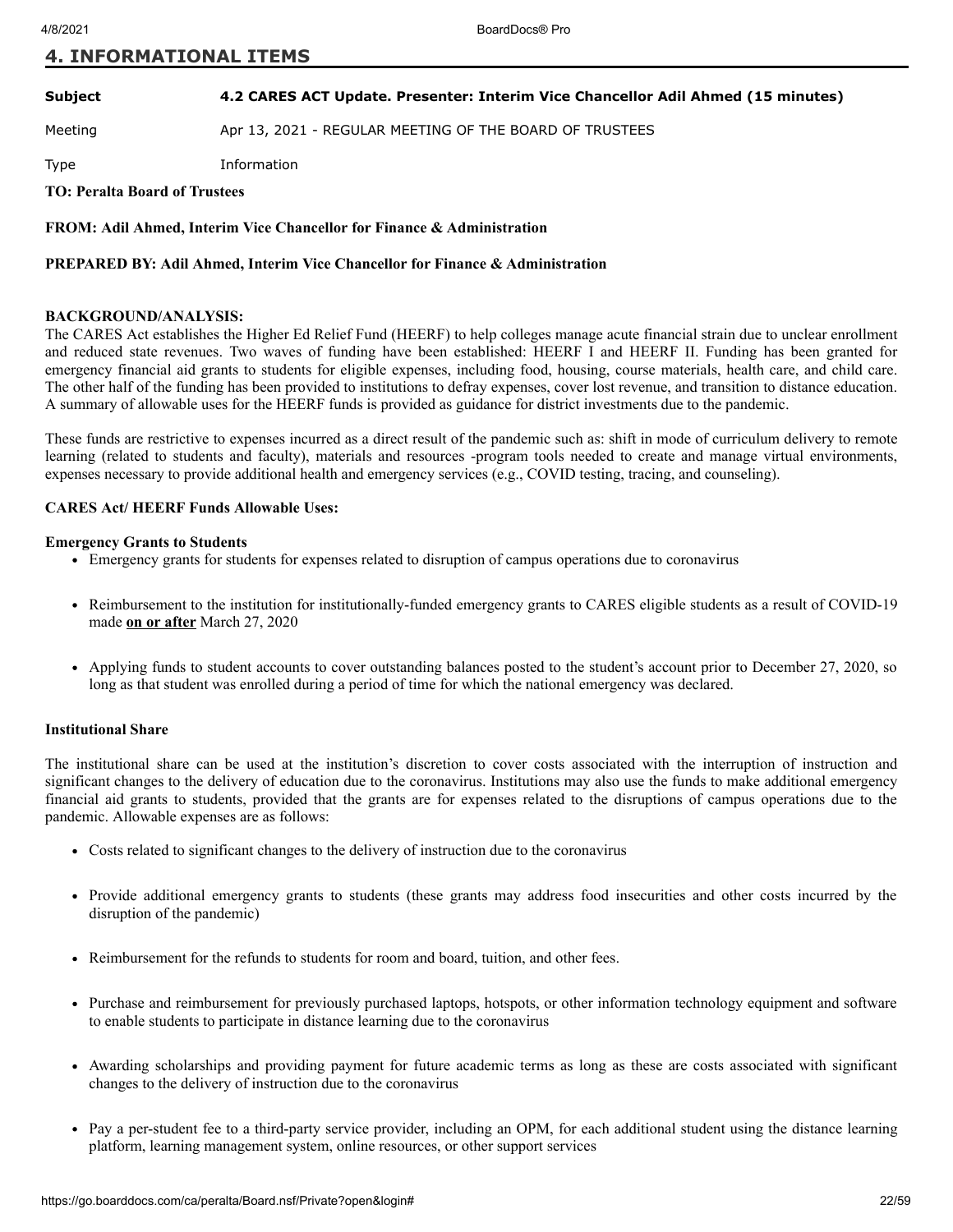• PPE — health and safety necessities

#### For your Information:

[https://www.cccco.edu/-/media/CCCCO-Website/College-Finance-and-Facilities/CARES/CARES-Act-Analysis\\_CCCCO\\_3-27.pdf?](https://www.cccco.edu/-/media/CCCCO-Website/College-Finance-and-Facilities/CARES/CARES-Act-Analysis_CCCCO_3-27.pdf?la=en&hash=1DCFBF52300267F7AA874760EE7358AB33E4DCD9) la=en&hash=1DCFBF52300267F7AA874760EE7358AB33E4DCD9

<https://www2.ed.gov/about/offices/list/ope/caresact.html>

https://www2.ed.gov/about/offices/list/ope/crrsaa.html?

[\\_cldee=a3N0b3V0QGFjaGlldmluZ3RoZWRyZWFtLm9yZw%3D%3D&recipientid=contact-4b329b78df1ae511ac970050569e5b20-](https://www2.ed.gov/about/offices/list/ope/crrsaa.html?_cldee=a3N0b3V0QGFjaGlldmluZ3RoZWRyZWFtLm9yZw%3D%3D&recipientid=contact-4b329b78df1ae511ac970050569e5b20-91f4c9f1fe0b4635b09a3837d1220f65&esid=abbc52bc-4157-eb11-8134-005056866fb1) 91f4c9f1fe0b4635b09a3837d1220f65&esid=abbc52bc-4157-eb11-8134-005056866fb1

#### **EVALUATION AND RECOMMENDED ACTION:**

Informational only.

File Attachments [CARES - HEERF Fund Allowable Uses.pdf \(424 KB\)](https://go.boarddocs.com/ca/peralta/Board.nsf/files/BZUSPU736761/$file/CARES%20-%20HEERF%20Fund%20Allowable%20Uses.pdf) [CARES Act Update rvsd 4-8-21.pdf \(103 KB\)](https://go.boarddocs.com/ca/peralta/Board.nsf/files/BZVSNS72447D/$file/CARES%20Act%20Update%20rvsd%204-8-21.pdf) [BCC CARES Allocation and Spending Plan 4-8-21.pdf \(111 KB\)](https://go.boarddocs.com/ca/peralta/Board.nsf/files/BZVSUX74599B/$file/BCC%20CARES%20Allocation%20and%20Spending%20Plan%204-8-21.pdf) [CoA CARES Allocation and Spending Plan 4-8-21.pdf \(112 KB\)](https://go.boarddocs.com/ca/peralta/Board.nsf/files/BZVSUZ7459A9/$file/CoA%20CARES%20Allocation%20and%20Spending%20Plan%204-8-21.pdf) [Laney CARES Allocation and Spending Plan 4-8-21.pdf \(109 KB\)](https://go.boarddocs.com/ca/peralta/Board.nsf/files/BZVSV37459B6/$file/Laney%20CARES%20%20Allocation%20and%20Spending%20Plan%204-8-21.pdf) [Merritt CARES Allocation and Spending Plan 4-8-21.pdf \(86 KB\)](https://go.boarddocs.com/ca/peralta/Board.nsf/files/BZVSV57459C4/$file/Merritt%20CARES%20Allocation%20and%20Spending%20Plan%204-8-21.pdf)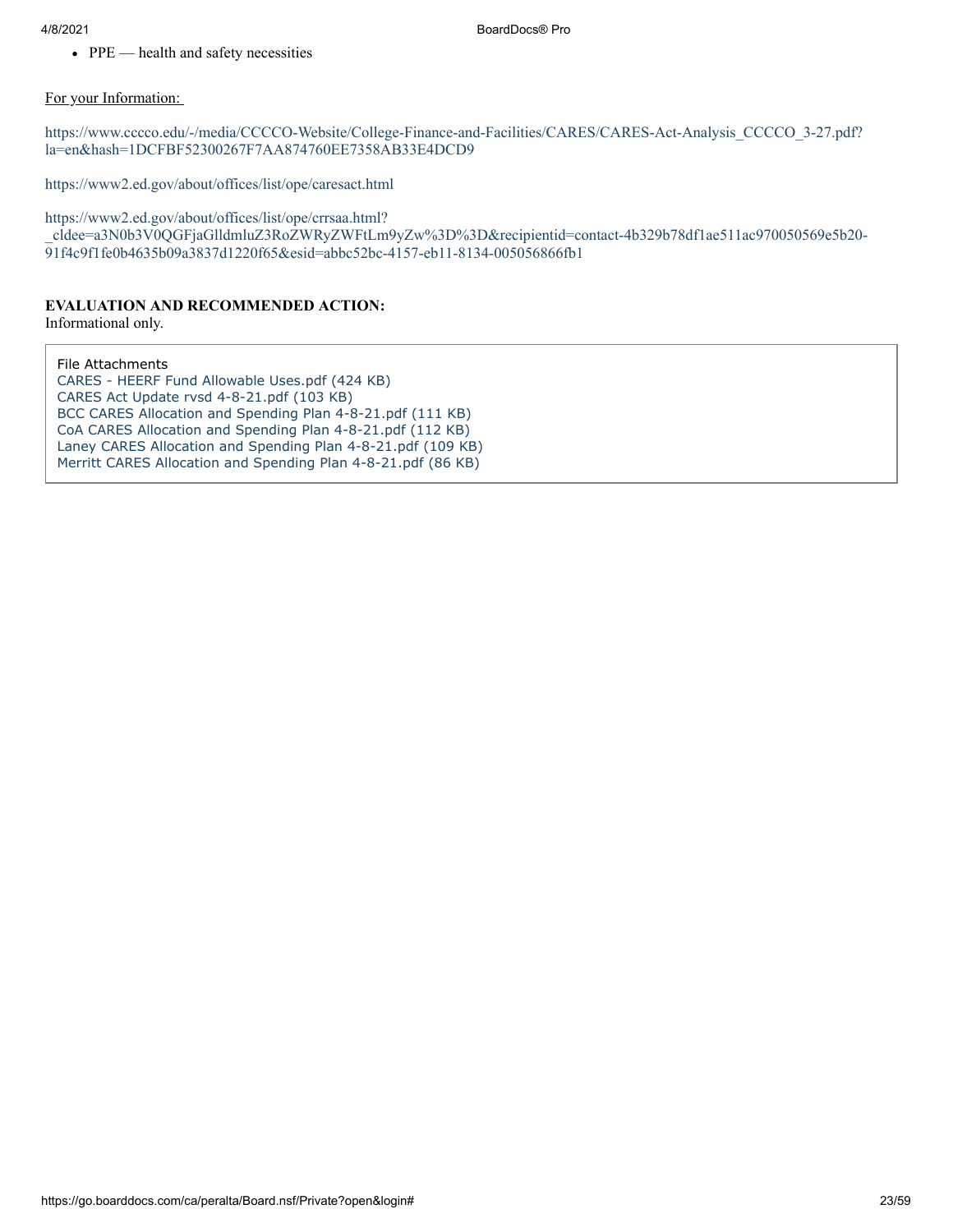#### **Subject 4.3 PARCEL TAX Report Update for Measure B. Presenter: Interim Vice Chancellor Adil Ahmed (15 minutes)**

Meeting **Apr 13, 2021 - REGULAR MEETING OF THE BOARD OF TRUSTEES** 

Type Information

**TO: Peralta Board of Trustees**

**FROM: Adil Ahmed, Vice Chancellor for Finance & Administration**

**PREPARED BY: Adil Ahmed, Vice Chancellor for Finance & Administration**

#### **BACKGROUND/ANALYSIS:**

The Peralta Colleges Education Renewal Measure (also commonly referred to as Measure E) is a qualified special tax that is authorized to be used to "support core academic programs such as math, science, and English, train students for careers, and prepare students to transfer to four-year universities." The Peralta Colleges Education Renewal Measure is essentially an extension of the Parcel Tax provision that voters approved in 2012 and expired on June 30, 2020. It was renewed as Measure E which took effect on July 1, 2020. It continues to direct that proceeds are to be spent "exclusively for instructional purposes with classified expenditures limited to defined instructional support.". Measure E plans are currently in effect now and will be reported at the beginning of the next fiscal year. The attached reports are from the colleges for **Measure B**. The links below provide additional information for each college for **Measure E**.

Links to the board-approved parcel tax plans for **Measure E** from October 2020:

- BCC: <http://go.boarddocs.com/ca/peralta/Board.nsf/goto?open&id=BUJU347A089C>
- CoA: <http://go.boarddocs.com/ca/peralta/Board.nsf/goto?open&id=BU5MWA5C57F7>
- Laney: <http://go.boarddocs.com/ca/peralta/Board.nsf/goto?open&id=BUE2X204403C>
- Merritt: <http://go.boarddocs.com/ca/peralta/Board.nsf/goto?open&id=BTZRWU69EC65>

#### For your information:

- PCCD AP 6741:<https://web.peralta.edu/trustees/files/2018/09/AP-6741-Parcel-Tax.pdf>
- PCCD BP 6741:<https://web.peralta.edu/trustees/files/2018/10/BP-6741-Parcel-Tax.pdf>

#### **EVALUATION AND RECOMMENDED ACTION:**

Informational only.

File Attachments [BCC Parcel Tax Use Summary - FY 19-20.pdf \(430 KB\)](https://go.boarddocs.com/ca/peralta/Board.nsf/files/BZVG6P424DBD/$file/BCC%20Parcel%20Tax%20Use%20Summary%20-%20FY%2019-20.pdf) [Merritt Course Sections 2019-2020.pdf \(414 KB\)](https://go.boarddocs.com/ca/peralta/Board.nsf/files/BZVG6R424F31/$file/Merritt%20Course%20Sections%202019-2020.pdf) [COA 2019-2020.pdf \(434 KB\)](https://go.boarddocs.com/ca/peralta/Board.nsf/files/BZVG6T425034/$file/COA%202019-2020.pdf) [Laney Course Sections 2019-2020.pdf \(435 KB\)](https://go.boarddocs.com/ca/peralta/Board.nsf/files/BZVG6V425116/$file/Laney%20Course%20Sections%202019-2020.pdf) [Parcel Tax 2019-2020.pdf \(464 KB\)](https://go.boarddocs.com/ca/peralta/Board.nsf/files/BZVG6X4251EC/$file/Parcel%20Tax%202019-2020.pdf)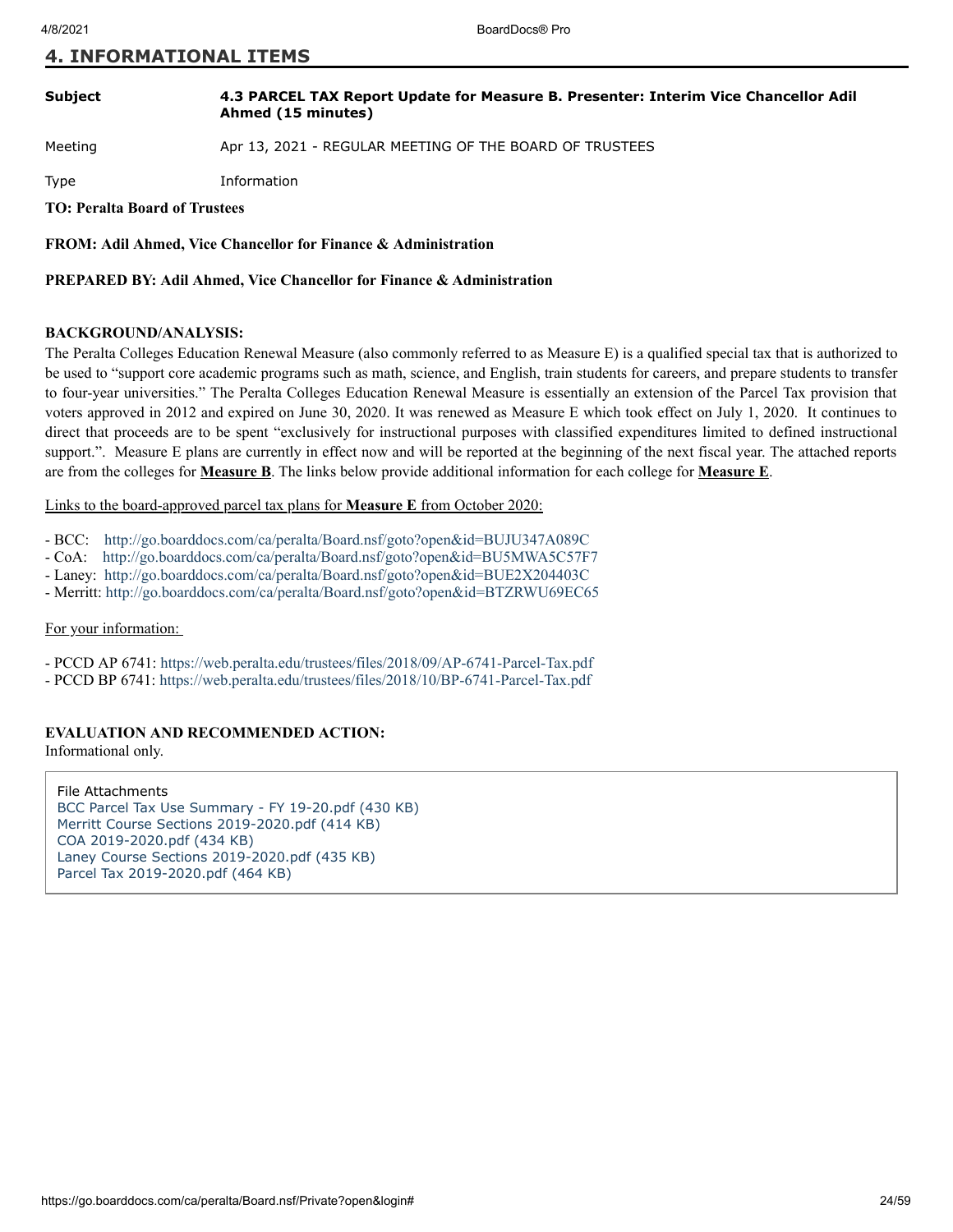#### **Subject 4.4 Parcel Tax Committee Report. Presenter: Debra Weintraub (15 minutes)**

Meeting **Apr 13, 2021 - REGULAR MEETING OF THE BOARD OF TRUSTEES** 

Type Information

**TO: Peralta Board of Trustees**

**FROM: Debra Weintraub**

**PREPARED BY: Debra Weintraub**

#### **BACKGROUND/ANALYSIS:**

Voters approved Measure E – The Peralta Colleges Education Renewal Measure in November 2018. A Citizens' Oversight Committee was established with the purpose of informing the voters and taxpayers about expenditures and use of the parcel tax designated for the Peralta Colleges. A report is to be given once a year, informing the public whether the District is spending the money in compliance with the requirements as outlined in Measure E.

File Attachments [PTOC Report 4.13.21.pdf \(160 KB\)](https://go.boarddocs.com/ca/peralta/Board.nsf/files/BZT66A135E74/$file/PTOC%20Report%204.13.21.pdf)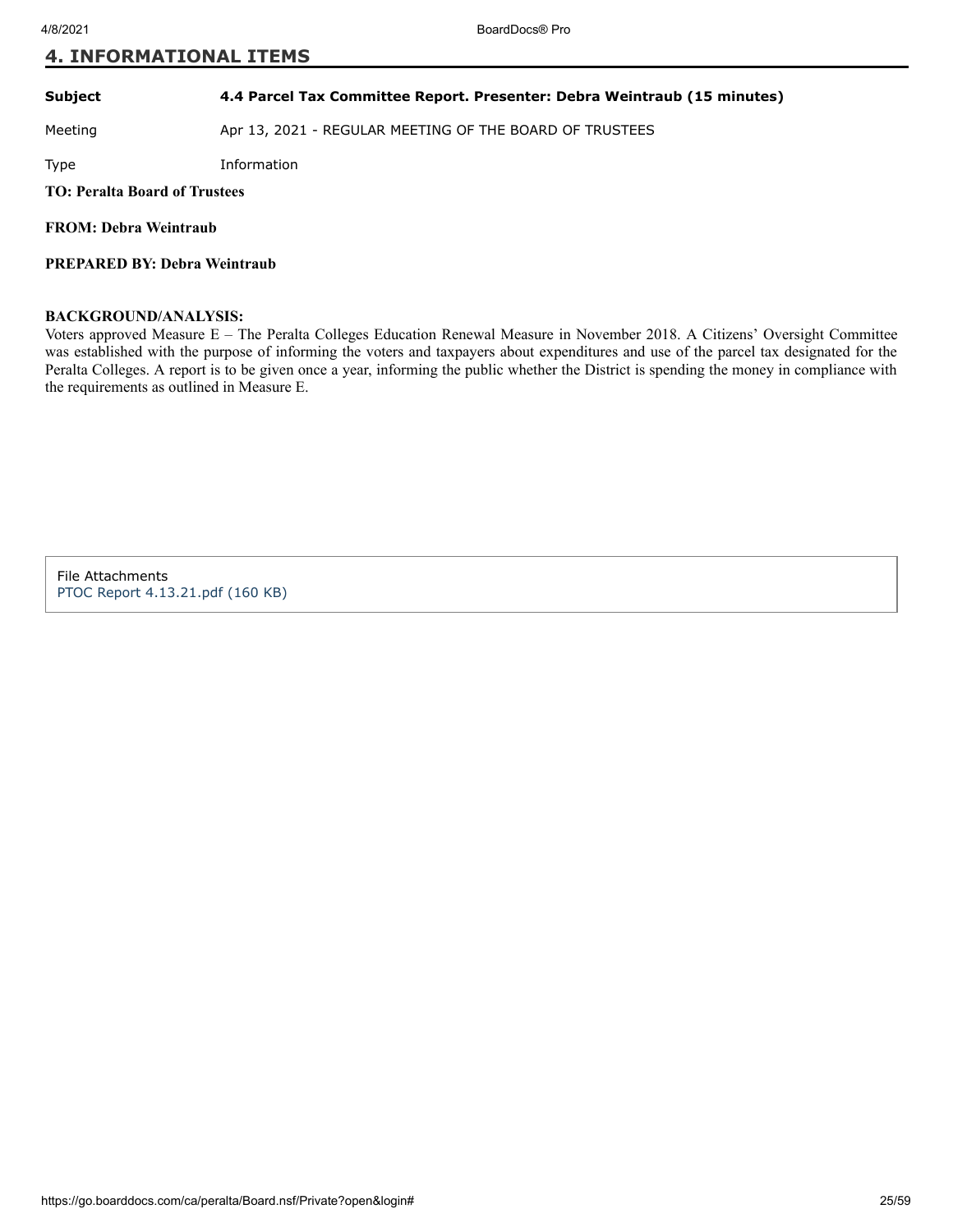#### **Subject 4.5 General Obligation Bond Program Update. Presenters: Keith Kajiya, Bond Program Manager (AECOM), and Dave Olson, Bond Municipal Advisor (Backstrom McCarley Berry & Co.) (15 minutes)**

Meeting **Apr 13, 2021 - REGULAR MEETING OF THE BOARD OF TRUSTEES** 

Type Information

**TO: Peralta Board of Trustees**

**FROM: Department of General Services**

**PREPARED BY: Atheria Smith, Keith Kajiya (AECOM), and David Olson (Backstrom McCarley Berry & Co.)**

#### **BACKGROUND/ANALYSIS:**

This update, prepared by the Department of General Services, the Bond Program Manager, and the District's Municipal Advisors, provides a progress summary of the Bond Program, a status update for major capital projects, milestones, current budgets, and amounts expended, as of 2/28/2021, of the 2020 Measure A and Measure G Bonds sold by the District in May 2020.

#### **EVALUATION AND RECOMMENDED ACTION:**

Informational only.

File Attachments [21\\_0413 PCCD Bond Update R2.pdf \(2,181 KB\)](https://go.boarddocs.com/ca/peralta/Board.nsf/files/BZVSEX71A8FC/$file/21_0413%20PCCD%20Bond%20Update%20R2.pdf)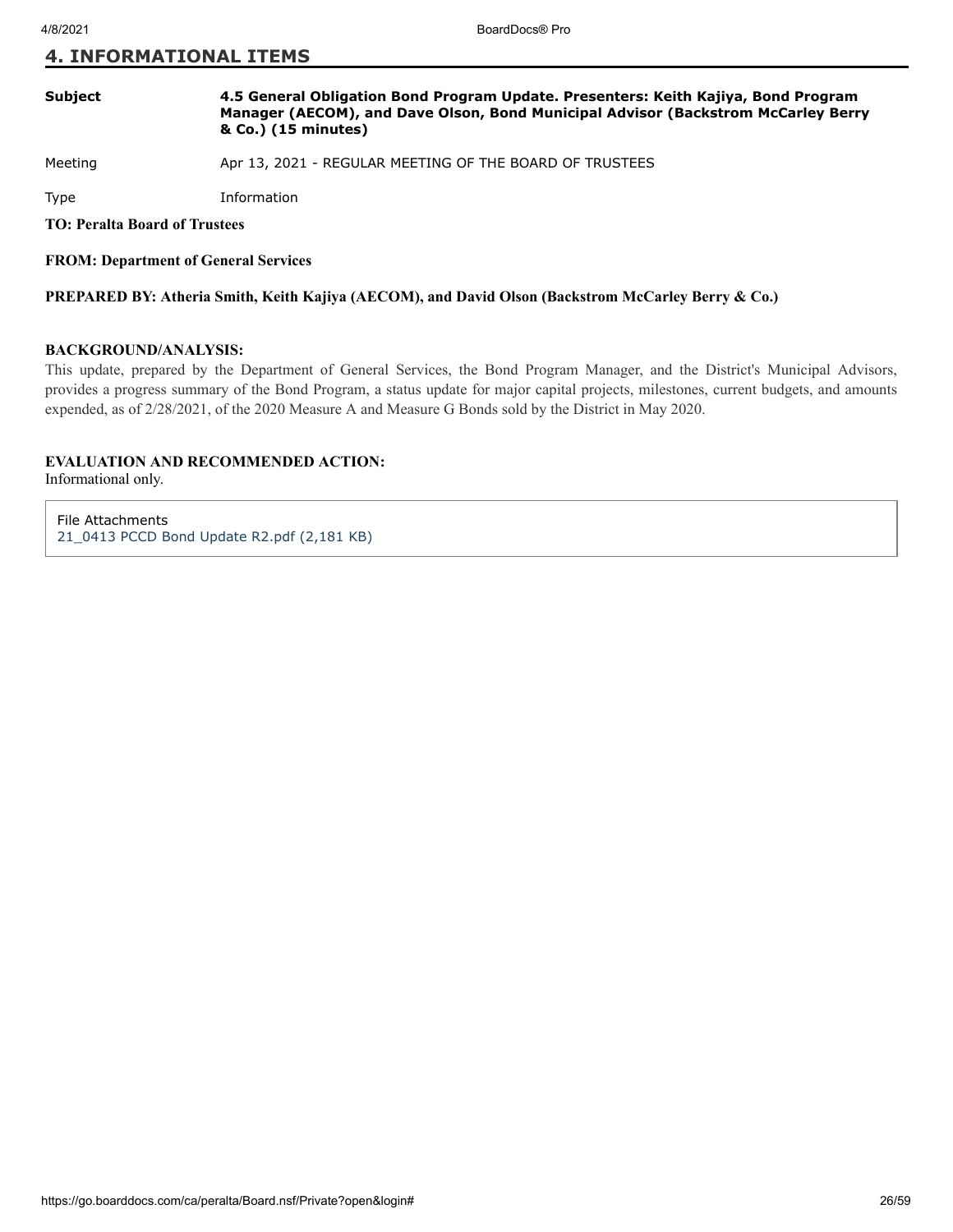#### **Subject 4.6 Other Post Employment Benefit ("OPEB") Bonds Payment Plan Update. Presenter: Erwin Tam, Bond Municipal Advisor (Backstrom McCarley Berry & Co) (15 minutes)**

Meeting **Apr 13, 2021 - REGULAR MEETING OF THE BOARD OF TRUSTEES** 

Type Information

**TO: Peralta Board of Trustees**

**FROM: Adil Ahmed, Interim Vice Chancellor for Finance & Administration**

**PREPARED BY: Adil Ahmed, Interim Vice Chancellor for Finance & Administration and Erwin Tam, Bond Municipal Advisor**

#### **BACKGROUND/ANALYSIS:**

Attached for review by the Board is the District's plan for the payment of its obligations relating to the OPEB Bonds (defined below) for FY 2020-21 and FY 2021-22.

In 2005, the District issued and sold its Taxable 2005 Limited Obligation Other Post-Employment Benefits Bonds (the "**OPEB Bonds**"), pursuant and subject to an Indenture of Trust, dated as of December 1, 2005, to provide certain health care benefits for retired District employees and their dependents, who were hired as of or before 2004. The proceeds from the sale of the OPEB Bonds were transferred to a separate fund known as the Retiree Health Benefit Program Fund or OPEB Trust I to be held in trust and invested, subject to the terms of the Indenture of Trust.

The Indenture authorized the District to transfer amounts held in the Retiree Health Benefit Program Fund to a custodial trustee and to delegate investment authority for such amounts pursuant to Section 53621 of the California Government Code, and consistent in addition to that, the District delegated investment authority of Trust I to the Retirement Board which has entered into an agreement with Neuberger Berman Trust Company to serve as custodial trustee for and to invest, the OPEB Trust I funds.

On April 7, 2020, the Board of Trustees unanimously passed Resolution 19/20-44, providing for an annual budget update on the OPEB Bond Payment Plan and enacting procedures for the determination of a "surplus" for the Retiree Health Benefits Fund (also referred to as District Fund 94 and Trust I) as described below. Pursuant to the Indenture of Trust for the OPEB Bonds, in addition to paying or reimbursing the cost of retiree health benefits, moneys in the Trust I may also be used to pay the principal on the OPEB Bonds if "the District determines that any or all of the amounts held in [Trust I] are or will not be required for payment of current or future Retiree Health Benefit Costs" (a "**Surplus**"). A copy of said resolution is attached. This informational item - the attached OPEB Bonds Payment Plan - is being submitted pursuant to the Resolution and includes the District's determination in accordance with the Resolution of Surplus for the purpose of making a payment on the OPEB Bonds for FY21-22. The Supplemental Actuarial Report as of June 30, 2020, referenced in the Report is also attached and submitted here for the Board's review.

For your information:

<https://go.boarddocs.com/ca/peralta/Board.nsf/Public#>

#### **EVALUATION AND RECOMMENDED ACTION:**

Informational Only.

File Attachments

[Peralta CCD - Informational Item re OPEB Bond Payment Plan \(FINAL\).pdf \(153 KB\)](https://go.boarddocs.com/ca/peralta/Board.nsf/files/BZTS5G707D09/$file/Peralta%20CCD%20-%20Informational%20Item%20re%20OPEB%20Bond%20Payment%20Plan%20(FINAL).pdf) [Peralta CCD Reso re Trust 1 Process and OPEB Reports v9 \(202004002\) v2 CLEAN.pdf \(146 KB\)](https://go.boarddocs.com/ca/peralta/Board.nsf/files/BZTS5J707D20/$file/Peralta%20CCD%20Reso%20re%20Trust%201%20Process%20and%20OPEB%20Reports%20v9%20(202004002)%20v2%20CLEAN.pdf) [PeraltaCCDGASB75AFinal2020ReportSupplemental.pdf \(500 KB\)](https://go.boarddocs.com/ca/peralta/Board.nsf/files/BZTS5L707D4E/$file/PeraltaCCDGASB75AFinal2020ReportSupplemental.pdf)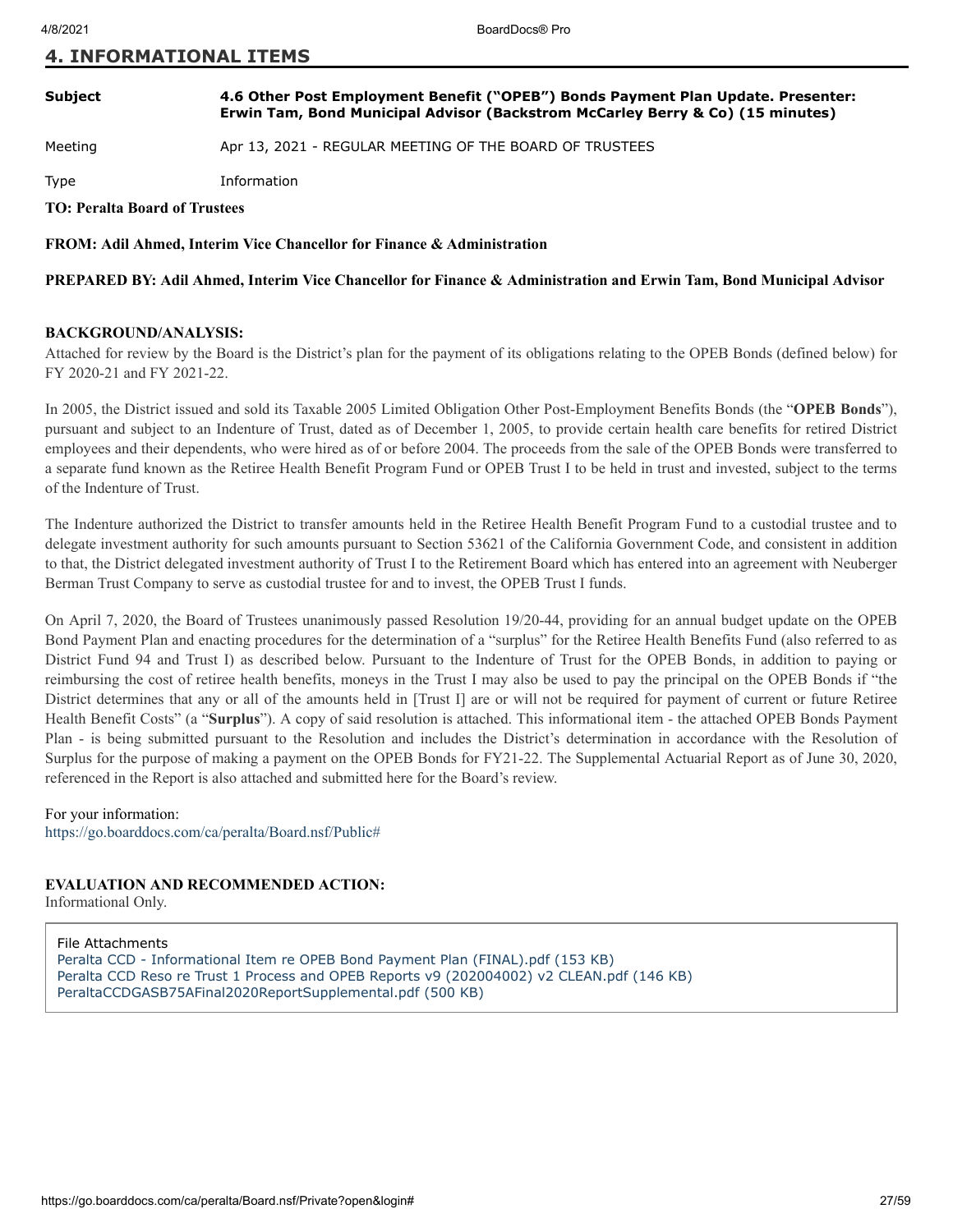| <b>Subject</b>                       | 4.7 First Reading on Proposed Board Policies. Presenter: Interim Chancellor Carla Walter<br>(5 minutes) |
|--------------------------------------|---------------------------------------------------------------------------------------------------------|
| Meeting                              | Apr 13, 2021 - REGULAR MEETING OF THE BOARD OF TRUSTEES                                                 |
| Type                                 | Information                                                                                             |
| Goals                                | D: Strengthen Accountability, Innovation and Collaboration                                              |
| <b>TO: Peralta Board of Trustees</b> |                                                                                                         |

#### **FROM: Dr. Carla Walter, Interim Chancellor**

#### **PREPARED BY: Sasha Amiri-Nair, Board Clerk**

#### **BACKGROUND/ANALYSIS:**

The Board will conduct a first reading of the Board Policies. The following policies are presented for review and will return to a future Board meeting for approval and adoption.

- **BP 2435 Evaluation of the Chancellor (**This policy was last updated in 2015.)
- **BP 3410 Nondiscrimination (**This policy was last updated in 2019.)
- **BP 3430 Prohibition of Harassment (**This policy was last updated in 2019.)
- **BP 3518 Child Abuse Reporting (**This is a new policy)
- **BP 5035 Withholding of Student Records (**This policy was last updated in 2020.)
- **BP 5500 Standards of Student Conduct (**This policy was last updated in 2015.)
- **BP 7330 Communicable Disease Employees (**This policy was last updated in 2017.)

#### File Attachments

- [BP 2435 Evaluation of the Chancellor \(2\).pdf \(123 KB\)](https://go.boarddocs.com/ca/peralta/Board.nsf/files/BZNSJN72EF5E/$file/BP%202435%20Evaluation%20of%20the%20Chancellor%20(2).pdf)
- [BP 3410 Nondiscrimination.pdf \(128 KB\)](https://go.boarddocs.com/ca/peralta/Board.nsf/files/BZNSJV72F772/$file/BP%203410%20Nondiscrimination.pdf)
- [BP 3430 Prohibition of Harassment.pdf \(139 KB\)](https://go.boarddocs.com/ca/peralta/Board.nsf/files/BZNSJY72FA49/$file/BP%203430%20Prohibition%20of%20Harassment.pdf)
- [BP 3518 Child Abuse Reporting.pdf \(116 KB\)](https://go.boarddocs.com/ca/peralta/Board.nsf/files/BZNSK472FD41/$file/BP%203518%20Child%20Abuse%20Reporting.pdf)
- [BP 5035 Withholding of Student Records.pdf \(69 KB\)](https://go.boarddocs.com/ca/peralta/Board.nsf/files/BZNSK772FEED/$file/BP%205035%20Withholding%20of%20Student%20Records.pdf)
- [BP 5500 Standards of Student Conduct.pdf \(105 KB\)](https://go.boarddocs.com/ca/peralta/Board.nsf/files/BZNSKF730C5D/$file/BP%205500%20Standards%20of%20Student%20Conduct.pdf)
- [BP 7330 Communicable Disease Employees.pdf \(139 KB\)](https://go.boarddocs.com/ca/peralta/Board.nsf/files/BZNSKH730E55/$file/BP%207330%20Communicable%20Disease%20-%20Employees.pdf)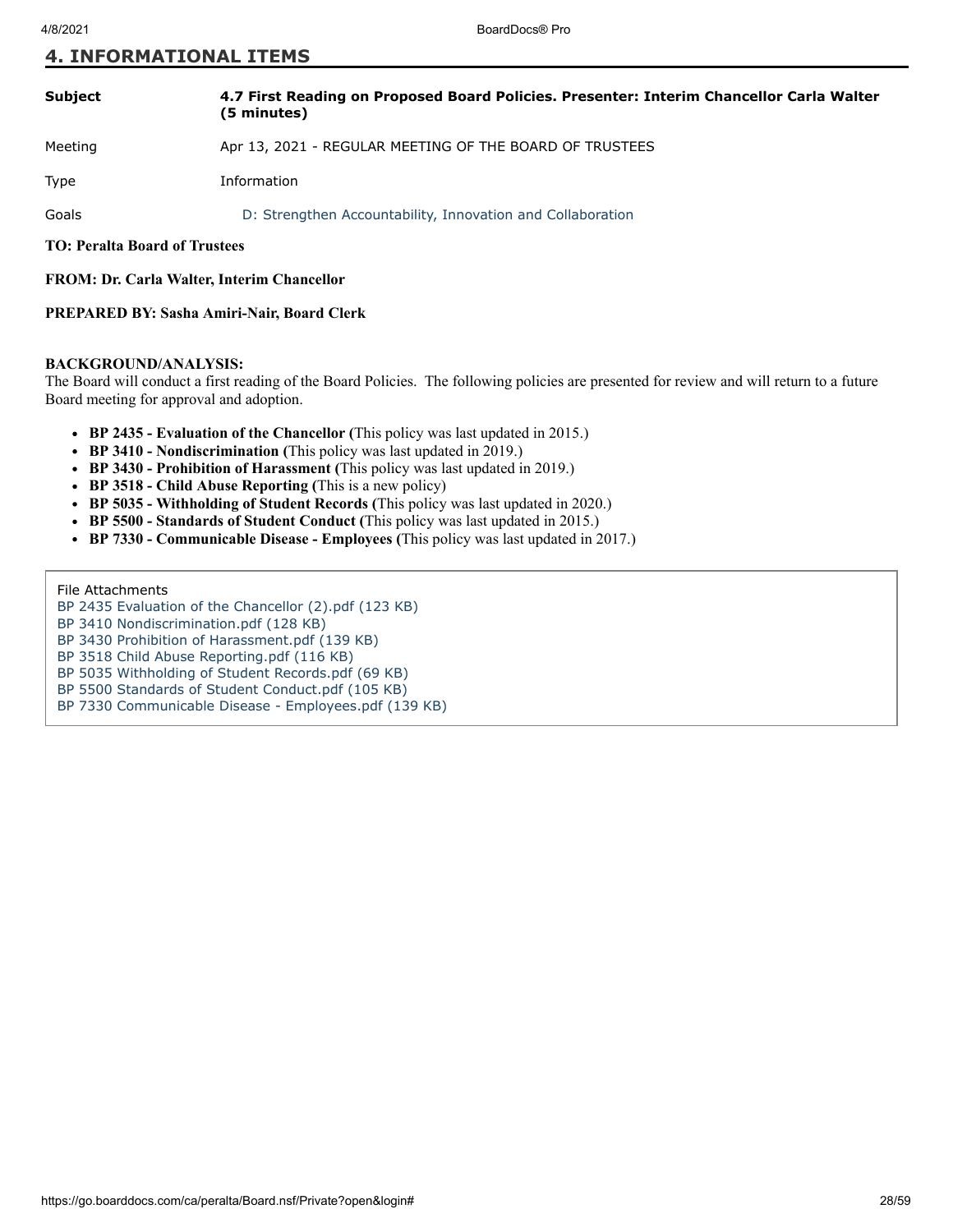## **5. CONSENT CALENDAR - CHANCELLOR**

| <b>Subject</b>                       | 5.1 Consider Ratification of Monthly Contract Report in Accordance with Administrative<br>Policy 6340. Presenter: Interim Chancellor Carla Walter |
|--------------------------------------|---------------------------------------------------------------------------------------------------------------------------------------------------|
| Meeting                              | Apr 13, 2021 - REGULAR MEETING OF THE BOARD OF TRUSTEES                                                                                           |
| <b>Type</b>                          | Action (Consent)                                                                                                                                  |
| <b>Preferred Date</b>                | Apr 13, 2021                                                                                                                                      |
| Absolute Date                        | Apr 13, 2021                                                                                                                                      |
| Fiscal Impact                        | No.                                                                                                                                               |
| <b>TO: Peralta Board of Trustees</b> |                                                                                                                                                   |

#### **FROM: Dr. Carla Walter, Interim Chancellor**

#### **PREPARED BY: Brandi Howard, Contracts & Legal Affairs Coordinator**

#### **BACKGROUND/ANALYSIS:**

Consider Ratification of the Monthly Report of Contracts for the period of March 11, 2021, through March 31, 2021. In accordance with Administrative Policy 6340, all contracts and amendments regardless of dollar amount must be ratified by the Board of Trustees within 60 days, if not approved in advance as otherwise required herein.

#### **DELIVERABLES/SCOPE OF WORK:**

Scope of Work and budget source for each contract can be found in the monthly report.

#### **EVALUATION AND RECOMMENDED ACTION:**

The Interim Chancellor recommends approval.

File Attachments [4.13.2021 BOT Ratification Report .pdf \(111 KB\)](https://go.boarddocs.com/ca/peralta/Board.nsf/files/BZPQ2J6731A8/$file/4.13.2021%20BOT%20Ratification%20Report%20.pdf)

*All matters listed under the Consent Calendar are considered by the Board of Trustees to be routine or sufficiently supported by back-up information as to not require additional discussion. Consent Calendar items will be enacted by one motion. There will be no separate discussion on these items prior to the time the Board votes on them, unless a Board member requests that a specific item be removed from the Consent Calendar for action and a separate vote. Public comment on Consent Calendar items from anyone completing a card will be heard prior to the Board's vote on the Consent Calendar. All Board approved contracts are subject to final negotiation and execution by the Chancellor.*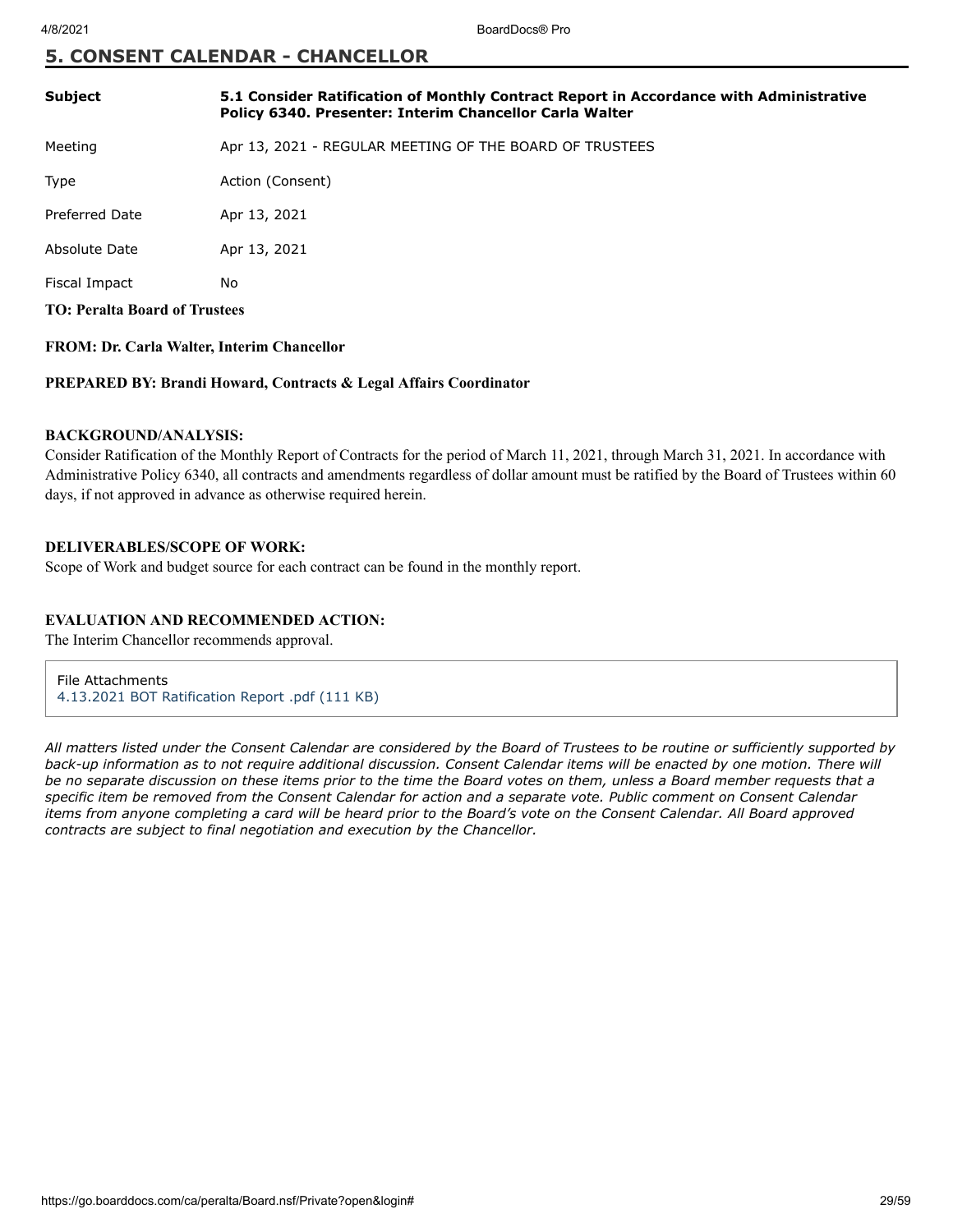## **6. CONSENT CALENDAR - ACADEMIC AFFAIRS**

| <b>Subject</b>                                                                                                | 6.1 Consider Approval of Independent Contractor Agreement (ICC) for Innova<br>Management Services, LLC (Innova) with College of Alameda in the amount not to<br>exceed \$25,400 for FY 20-21; Presenter: President Jones. |  |  |
|---------------------------------------------------------------------------------------------------------------|---------------------------------------------------------------------------------------------------------------------------------------------------------------------------------------------------------------------------|--|--|
| Meeting                                                                                                       | Apr 13, 2021 - REGULAR MEETING OF THE BOARD OF TRUSTEES                                                                                                                                                                   |  |  |
| Type                                                                                                          | Action (Consent)                                                                                                                                                                                                          |  |  |
| <b>Preferred Date</b>                                                                                         | Apr 13, 2021                                                                                                                                                                                                              |  |  |
| Absolute Date                                                                                                 | Apr 13, 2021                                                                                                                                                                                                              |  |  |
| Fiscal Impact                                                                                                 | Yes                                                                                                                                                                                                                       |  |  |
| Dollar Amount                                                                                                 | \$25,400.00                                                                                                                                                                                                               |  |  |
| <b>Budgeted</b>                                                                                               | Yes                                                                                                                                                                                                                       |  |  |
| <b>Budget Source</b><br>2-11-255-5105-1-672700-1051-00; Perkins Grant<br><b>TO: Peralta Board of Trustees</b> |                                                                                                                                                                                                                           |  |  |

**FROM: Dr. Nathaniel Jones III, President, CoA**

#### **PREPARED BY: Teddy Washington, President's Office & Kawanna Rollins, Coordinator/CTE**

**CTS ticket #:** 123175

#### **BACKGROUND/ANALYSIS:**

Innova will provide Project Management Services for the Career Technical Education (CTE) Programs at the College of Alameda. They will create and manage virtual web space for CoA Career Discovery Day. The consultant already has an approved ICC with Laney College for \$48,300.

| <b>Vendor:</b><br><b>Innova Management</b><br>Services, LLC | Location                    | Amount   | <b>End Date</b> | <b>Board Approval</b> |
|-------------------------------------------------------------|-----------------------------|----------|-----------------|-----------------------|
| ICC# 2000140172                                             | Laney College               | \$48,300 | 6/30/21         | n/a                   |
| ICC# 2000142049                                             | College of Alameda \$25,400 |          | 6/30/21         | pending $4/13/21$     |
|                                                             | TOTAL                       | \$73,700 |                 |                       |

#### **DELIVERABLES/SCOPE OF WORK:**

The following describes the tasks, development stages, and deliverables that Innova Management Services ("Innova") proposes for creating a comprehensive website for College of Alameda's (CoA) Career and Technical Education's (CTE) "Career Discover Day" event. Each site element, including the graphic design and functionality, will be configured to suit COA's event needs.

Innova Management Services will work with CoA to establish the following:

- Establish the expected date for the website to go live.
- Work directly with CoA to establish website content.
- Provide Marketing and Social Media content.

#### **ANTICIPATED COMPLETION DATE:** June 30, 2021

#### **EVALUATION AND RECOMMENDED ACTION:**

The College of Alameda has evaluated the deliverables to date for Innova Management Services and found them to be satisfactory.

The President of CoA and the Interim Chancellor recommend approval.

File Attachments [FY 20-21 ICC - Laney- Innova Management Services - \\$48300\\_CTS#103170 - signed.pdf \(828 KB\)](https://go.boarddocs.com/ca/peralta/Board.nsf/files/BZLQVR6B2F21/$file/FY%2020-21%20ICC%20-%20Laney-%20Innova%20Management%20Services%20-%20%2448300_CTS%23103170%20-%20signed.pdf) [MARC ICC CoA Innova Mgmt Services 4-13-21 BOT.pdf \(2,200 KB\)](https://go.boarddocs.com/ca/peralta/Board.nsf/files/BZLQZA6BB396/$file/MARC%20ICC%20CoA%20Innova%20Mgmt%20Services%204-13-21%20BOT.pdf)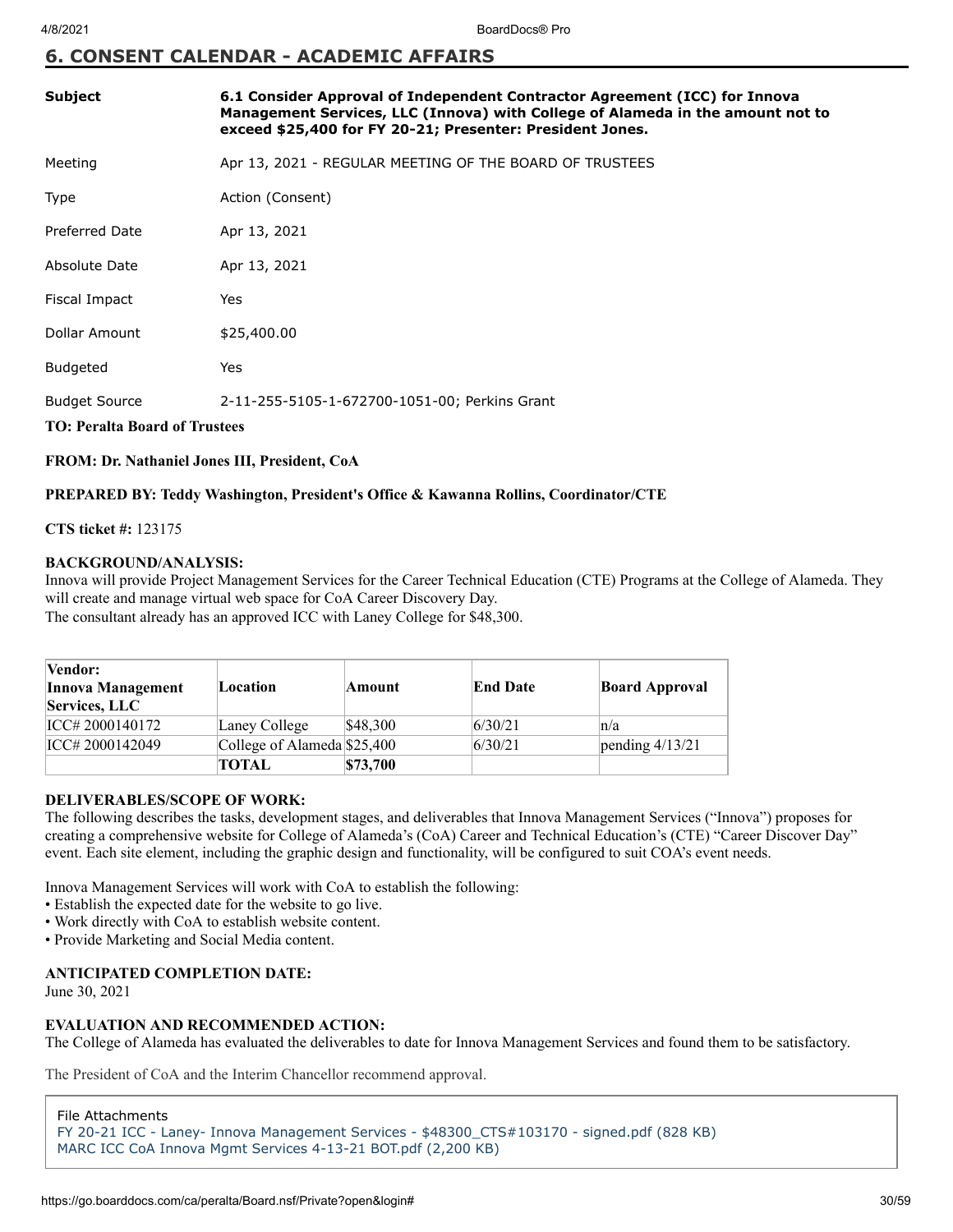#### 4/8/2021 BoardDocs® Pro

*All matters listed under the Consent Calendar are considered by the Board of Trustees to be routine or sufficiently supported by back-up information as to not require additional discussion. Consent Calendar items will be enacted by one motion. There will be no separate discussion on these items prior to the time the Board votes on them, unless a Board member requests that a specific item be removed from the Consent Calendar for action and a separate vote. Public comment on Consent Calendar items from anyone completing a card will be heard prior to the Board's vote on the Consent Calendar. All Board approved contracts are subject to final negotiation and execution by the Chancellor.*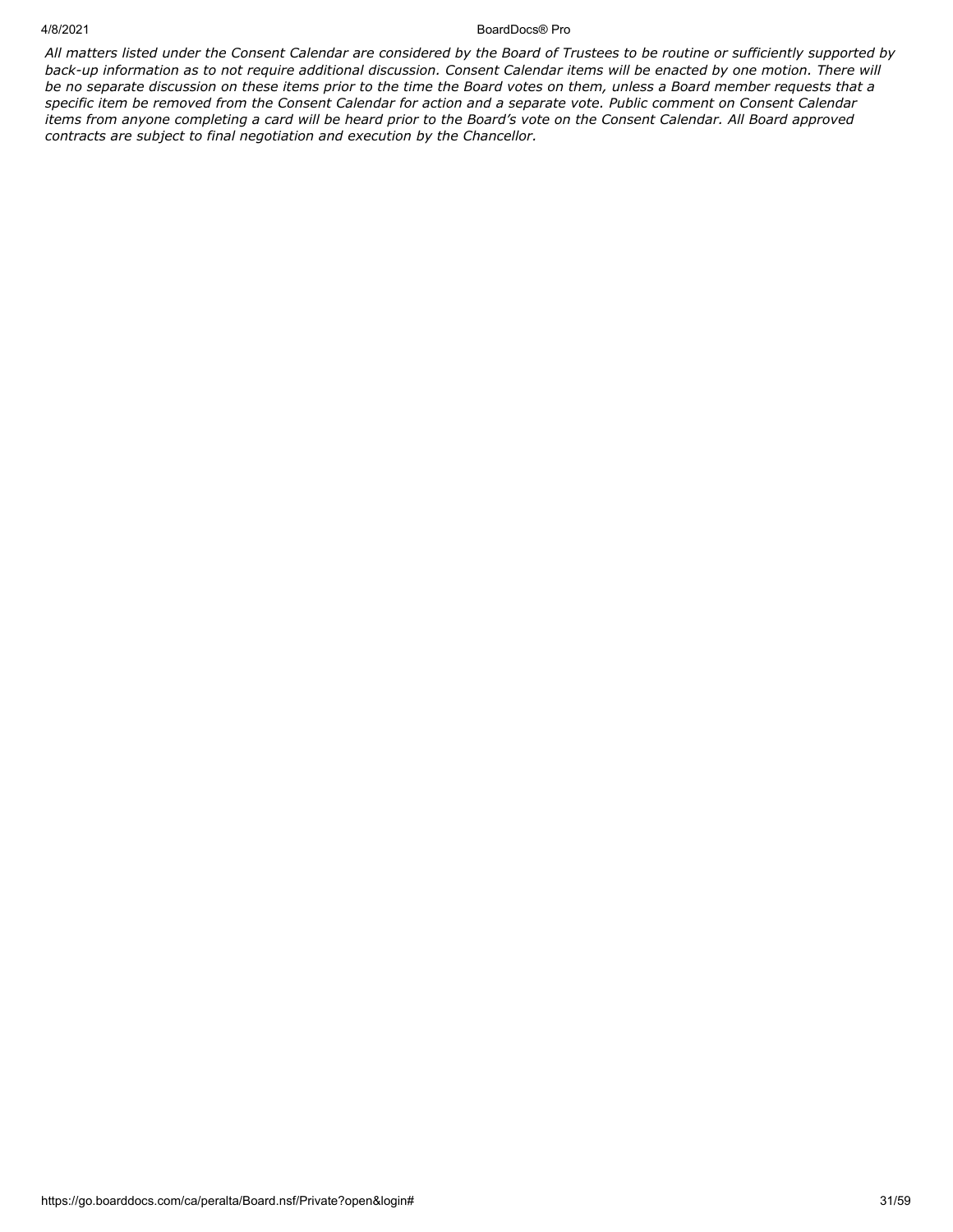## **6. CONSENT CALENDAR - ACADEMIC AFFAIRS**

| Subject                                            | 6.2 Consider Ratification of an Addendum to the Independent Contractor Agreement for<br>Jason Ho/Focus International Advertising in the amount of \$56,900.00. Presenter:<br><b>President Rudy Besikof</b> |  |  |
|----------------------------------------------------|------------------------------------------------------------------------------------------------------------------------------------------------------------------------------------------------------------|--|--|
| Meeting                                            | Apr 13, 2021 - REGULAR MEETING OF THE BOARD OF TRUSTEES                                                                                                                                                    |  |  |
| Type                                               | Action (Consent)                                                                                                                                                                                           |  |  |
| <b>Preferred Date</b>                              | Apr 13, 2021                                                                                                                                                                                               |  |  |
| Absolute Date                                      | Apr 13, 2021                                                                                                                                                                                               |  |  |
| Fiscal Impact                                      | Yes                                                                                                                                                                                                        |  |  |
| Dollar Amount                                      | \$56,900.00                                                                                                                                                                                                |  |  |
| <b>Budgeted</b>                                    | Yes                                                                                                                                                                                                        |  |  |
| <b>Budget Source</b>                               | 5-11-543-5105-732000-00-2065                                                                                                                                                                               |  |  |
| <b>TO: Peralta Board of Trustees</b>               |                                                                                                                                                                                                            |  |  |
| <b>FROM: President Rudy Besikof, Laney College</b> |                                                                                                                                                                                                            |  |  |

#### **PREPARED BY: Cassandra Upshaw and Pak Ho**

#### **BACKGROUND/ANALYSIS: Vendor Jason Ho DBA Focus International Advertising**

| <b>DESCRIPTION</b>                                                       | <b>AMOUNT</b> | <b>BOARD APPROVAL DATE</b>                             |
|--------------------------------------------------------------------------|---------------|--------------------------------------------------------|
| Independent<br>Contractor/Consultant Services<br>Contract # 2000139333   | \$5,000.00    | N/A (Board approval not<br>required)                   |
| Independent<br>Contractor/Consultant Services<br>Contract Addendum F11-1 | \$10,000.00   | N/A (Board approval not<br>required)                   |
| Independent<br>Contractor/Consultant Services<br>Contract Addendum F11-2 | \$56,900.00   | Needs Board approval at the April<br>13, 2021, meeting |

#### **DELIVERABLES/SCOPE OF WORK:**

Under this addendum, Jason Ho, DBA Focus International, will facilitate filming and arranging air time for local television stations serving English, Chinese, and Spanish-speaking populations as a marketing tool to boost enrollment. Airing the advertisements is expected to impact enrollment for the Summer and Fall 2021 terms positively.

#### **ANTICIPATED COMPLETION DATE:**

June 30, 2021

### **EVALUATION AND RECOMMENDED ACTION:**

Laney Campus's Dean of Enrollment Services has evaluated the deliverables to date for Jason Ho DBA Focus International and found them to be satisfactory.

The President of Laney College and the Interim Chancellor recommend approval.

```
File Attachments
```
[ICC - Focus International Add#2\\_CTS#122925 - signed.pdf \(2,168 KB\)](https://go.boarddocs.com/ca/peralta/Board.nsf/files/BZL3HY0704C6/$file/ICC%20-%20Focus%20International%20Add%232_CTS%23122925%20-%20signed.pdf) [EXHIBIT - A1\\_Focus Intl. 3.30.21.pdf \(104 KB\)](https://go.boarddocs.com/ca/peralta/Board.nsf/files/BZM7UK1B51CF/$file/EXHIBIT%20-%20A1_Focus%20Intl.%203.30.21.pdf)

https://go.boarddocs.com/ca/peralta/Board.nsf/Private?open&login# 32/59 *All matters listed under the Consent Calendar are considered by the Board of Trustees to be routine or sufficiently supported by back-up information as to not require additional discussion. Consent Calendar items will be enacted by one motion. There will*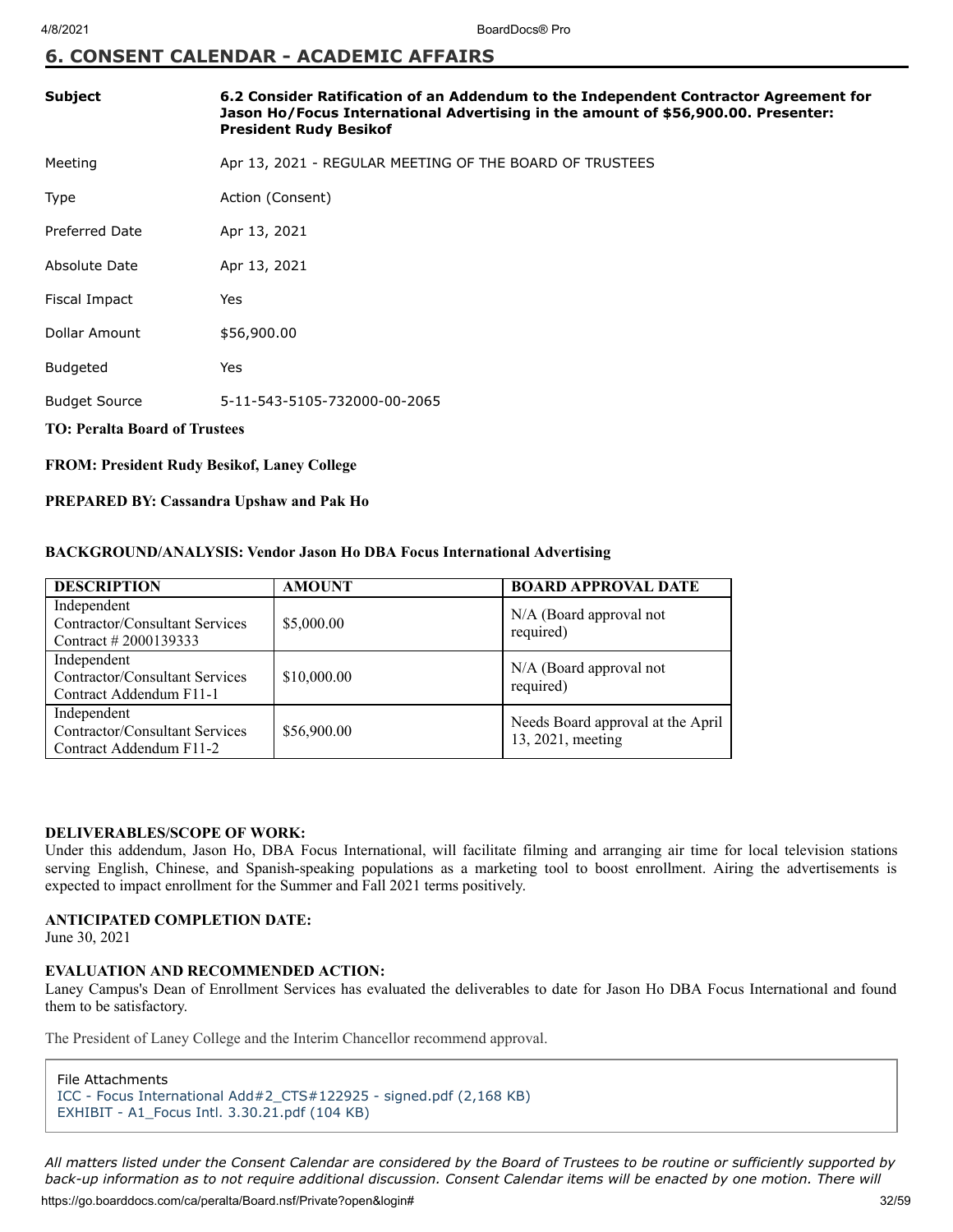#### 4/8/2021 BoardDocs® Pro

*be no separate discussion on these items prior to the time the Board votes on them, unless a Board member requests that a specific item be removed from the Consent Calendar for action and a separate vote. Public comment on Consent Calendar items from anyone completing a card will be heard prior to the Board's vote on the Consent Calendar. All Board approved contracts are subject to final negotiation and execution by the Chancellor.*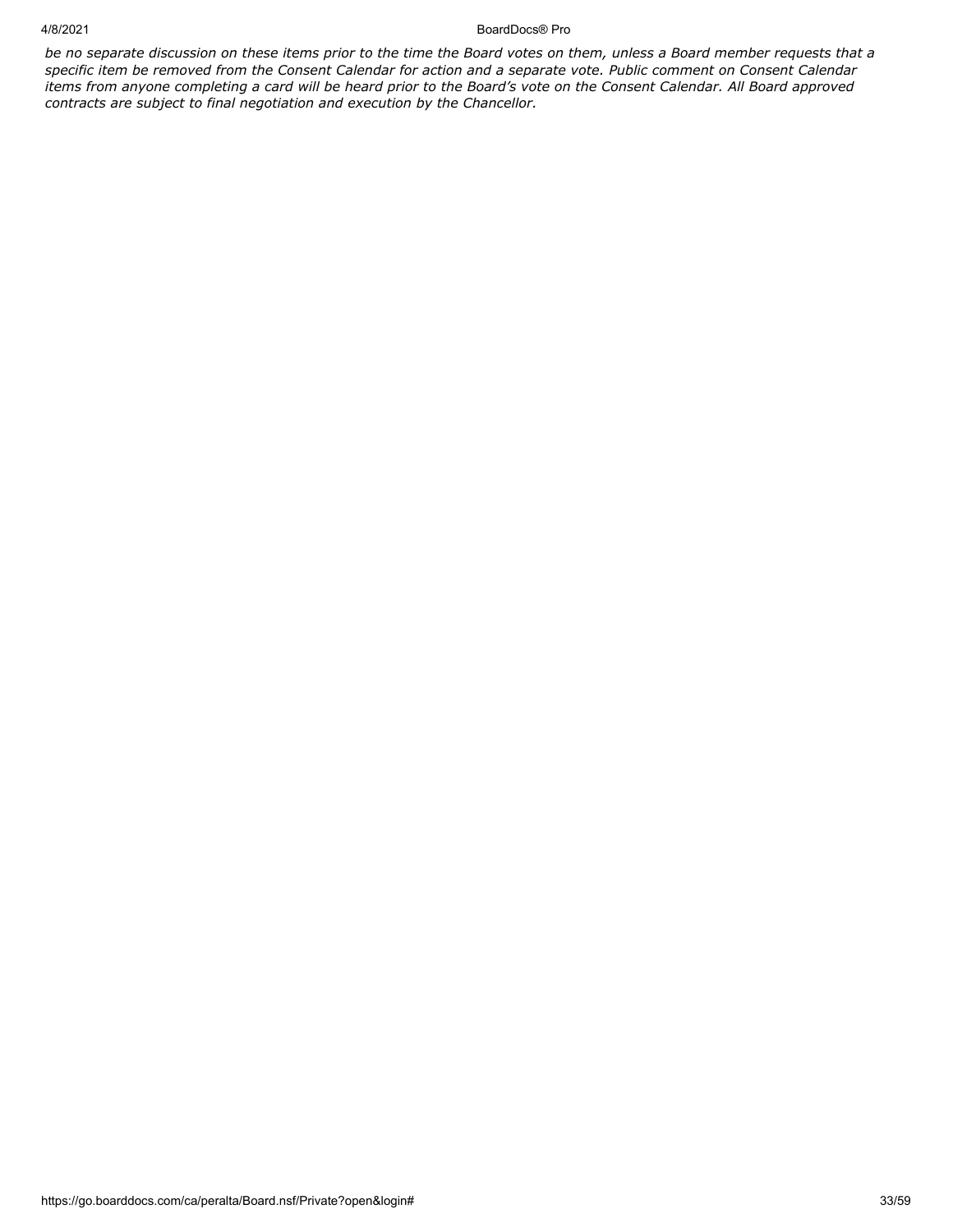## **6. CONSENT CALENDAR - ACADEMIC AFFAIRS**

| Subject                              | 6.3 Consider Approval of an Amended Grant Sub-Agreement Between Rancho Santiago<br>Community College District (fiscal agent for CCCCO) and Peralta Community College<br>District/College of Alameda. Presenter: President Jones. |  |  |
|--------------------------------------|----------------------------------------------------------------------------------------------------------------------------------------------------------------------------------------------------------------------------------|--|--|
| Meeting                              | Apr 13, 2021 - REGULAR MEETING OF THE BOARD OF TRUSTEES                                                                                                                                                                          |  |  |
| <b>Type</b>                          | Action (Consent)                                                                                                                                                                                                                 |  |  |
| <b>Preferred Date</b>                | Apr 13, 2021                                                                                                                                                                                                                     |  |  |
| Absolute Date                        | Apr 13, 2021                                                                                                                                                                                                                     |  |  |
| Fiscal Impact                        | Yes                                                                                                                                                                                                                              |  |  |
| Dollar Amount                        | \$50,000.00                                                                                                                                                                                                                      |  |  |
| <b>Budgeted</b>                      | <b>No</b>                                                                                                                                                                                                                        |  |  |
| <b>Budget Source</b>                 | Revenue Generating 2-11-255-5105-1-672700-2089-01                                                                                                                                                                                |  |  |
| <b>TO: Peralta Board of Trustees</b> |                                                                                                                                                                                                                                  |  |  |
| <b>FROM: Dr. Nathaniel Jones III</b> |                                                                                                                                                                                                                                  |  |  |

#### **PREPARED BY: Teddy Washington, President's Office & Eva D. Jennings, Dean/Career and Workforce Education**

#### **CTS Ticket** # 124071

#### **BACKGROUND/ANALYSIS:**

The California Community Colleges Chancellor's Office (CCCCO) provides grant funding for all Regional Directors working across California. College of Alameda applied for and was awarded a grant to host a Regional Director for Advanced Transportation and Logistics, specifically, Pam Gutman. Rancho Santiago Community College District is the fiscal agent for Regional Director contracts. The amendment increases the contract from \$200,000 to \$250,000 and extends the length of the contract by six months. This grant's original term was from July 1, 2020, to June 30, 2021.

#### **EVALUATION AND RECOMMENDED ACTION:**

The President of CoA and the Interim Chancellor recommend approval.

File Attachments [Grant Agreement Amend RD\\_ATL 20-453-001 Peralta CCD.pdf \(674 KB\)](https://go.boarddocs.com/ca/peralta/Board.nsf/files/BZLTPG785359/$file/Grant%20Agreement%20Amend%20RD_ATL%2020-453-001%20Peralta%20CCD.pdf)

*All matters listed under the Consent Calendar are considered by the Board of Trustees to be routine or sufficiently supported by back-up information as to not require additional discussion. Consent Calendar items will be enacted by one motion. There will be no separate discussion on these items prior to the time the Board votes on them, unless a Board member requests that a specific item be removed from the Consent Calendar for action and a separate vote. Public comment on Consent Calendar items from anyone completing a card will be heard prior to the Board's vote on the Consent Calendar. All Board approved contracts are subject to final negotiation and execution by the Chancellor.*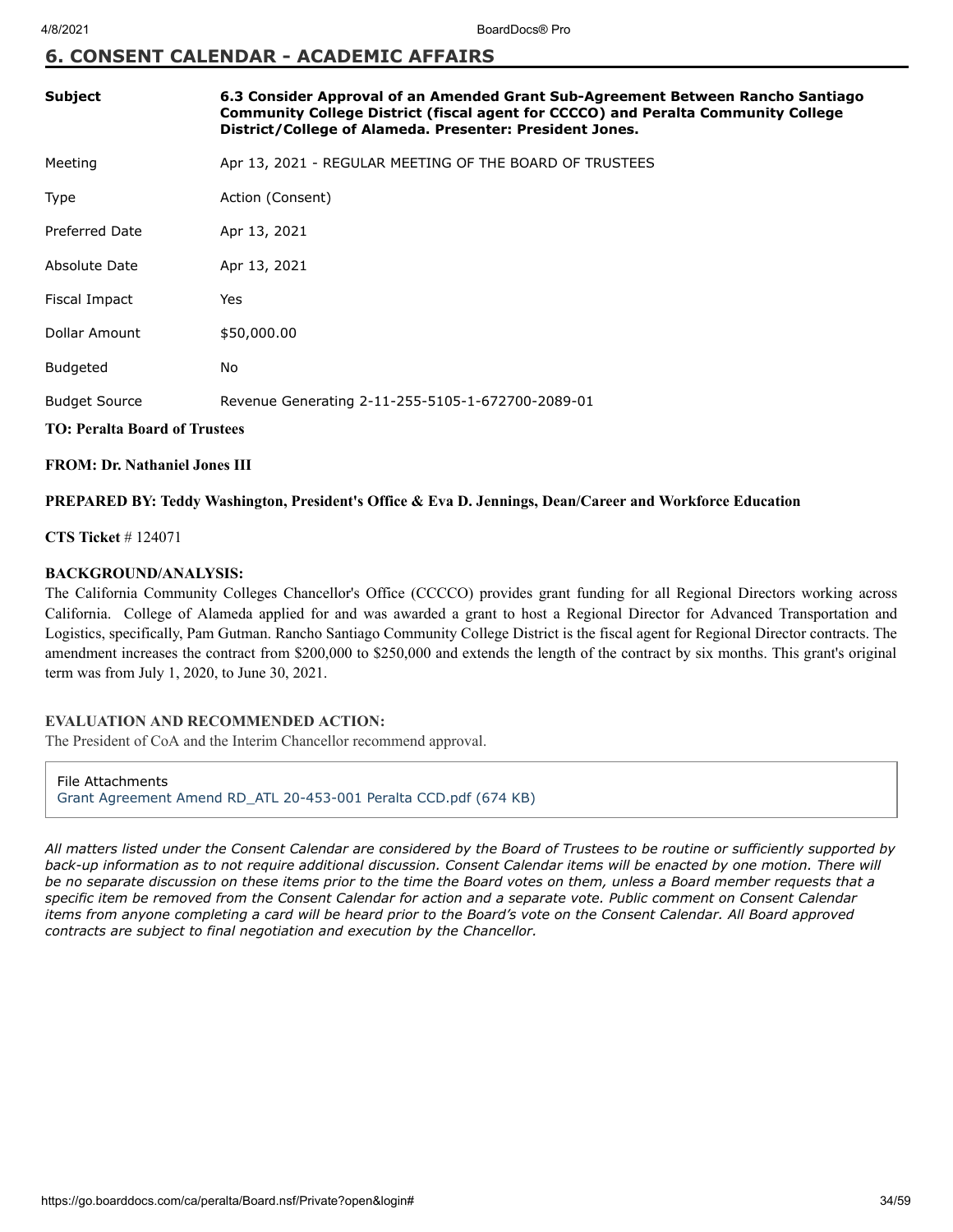## **7. CONSENT CALENDAR - FACILITIES**

| 7.1 Consider Approval of the Updated List of Firms to Provide Architectural Services<br>Districtwide. Presenter: Director of Planning and Development Atheria Smith |  |  |  |
|---------------------------------------------------------------------------------------------------------------------------------------------------------------------|--|--|--|
| Apr 13, 2021 - REGULAR MEETING OF THE BOARD OF TRUSTEES                                                                                                             |  |  |  |
| Action (Consent)                                                                                                                                                    |  |  |  |
| Apr 13, 2021                                                                                                                                                        |  |  |  |
| Apr 13, 2021                                                                                                                                                        |  |  |  |
| No                                                                                                                                                                  |  |  |  |
| <b>TO: Peralta Board of Trustees</b>                                                                                                                                |  |  |  |
|                                                                                                                                                                     |  |  |  |

#### **FROM: Department of General Services**

#### **PREPARED BY: AECOM**

#### **BACKGROUND/ANALYSIS:**

The District currently has an active program at all four sites and requires Architectural services to continue to move forward. The Department of General Services has solicited experienced and proven firms to submit their qualifications to provide full architectural planning, programming, and design services for the District's Measure A and Measure G Bond Programs.

The District has issued a Request for Qualification (RFQ) in August that defined the architectural services requirements. The District's goal in issuing the RFQ was to select a pool of experienced architectural firms that can provide planning, programming, and design services. From there, the District intends to issue a Request for Proposals (RFP) to select one or more qualified firm(s) from that pool to provide said services to the District as needed.

This list of firms will be a preferred vendor list of consultants that we have already prequalified to work on large and small projects. The fees for the services will be paid from the appropriate budget when services are required. Board approval will be requested as needed when firms are hired for specifically identified projects district-wide.

The RFQ has been publicly advertised, and qualifications were received and reviewed by a committee composed of DGS staff, the Program Manager, and the Campus Construction Management Firms. The review consisted of required experience with education sectors and state agencies for specific projects, along with additional data that was called out in the RFQ to aid in completing specific services.

A total of forty-four (44) qualified firms submitted responses to the RFQ. Because of the overwhelming response to the RFQ and the Districts' goal to expand the number of qualified vendors, we asked the Architectural firms to prioritize their interest in the following categories of services:

- A. Facility Master Planning Services
- B. Full Design Services on Traditional Design-Bid-Build Projects over \$10 million in construction value
- C. Design/Build Criteria Services (precludes the firm from joining future Design/Build Teams on future Design/Build Projects)
- D. Full Design Services on Traditional Design-Bid-Build Projects under \$10 million in construction value
- E. Full Design Services on Traditional Design-Bid-Build Projects for Infrastructure Projects

Based on the Architectural firm responses, we have created five pools that correspond to the five categories of services listed above. The committee has identified firms for each pool by using a combination of RFQ scores and the firm's prioritization responses.

All firms have a presence in the Bay Area, and all have committed to meeting the small local business criteria for work that will be completed with Peralta Colleges. The pools are composed of large and small firms. Small firms have double the opportunity to provide services within the pool categories.

#### **The table provided at the December 14, 2020, Board Meeting was unintentionally incomplete. It did not reflect the complete five categories indicated above, and the Full Design (DBB) Infrastructure bench was not included.**

| <b>Facility Master</b> | Full Design      | Design/Build      | Full Design       | <b>Full Design (DBB)</b>    |
|------------------------|------------------|-------------------|-------------------|-----------------------------|
| Planning               | (DBB) over \$10M | Criteria Services | (DBB) below \$10M | <b>Infrastructure</b>       |
| Genster                | AE3              | DLR               | Byrens Kim (SLBE) | <b>Brick (SLBE)</b>         |
| Leddy Maytun Stacy     | Brick (SLEBE)    | DSK               | Calpo             | <b>Byrens Kim (SLBE)</b>    |
| Smith                  | <b>DLR</b>       | FLAD              | CAW               | K <sub>2</sub> a (SLBE)     |
| Steinberg Hart         | <b>ELS</b>       | <b>HGA</b>        | <b>CSDA</b>       | <b>Powell SOM (SLBE)</b>    |
| <b>WRNS</b>            | <b>FLAD</b>      | IBI               | Gutierrez         | <b>Shah Kawasaki (SLBE)</b> |
|                        | Genster          | LCA               | Hamilton/Aitken   |                             |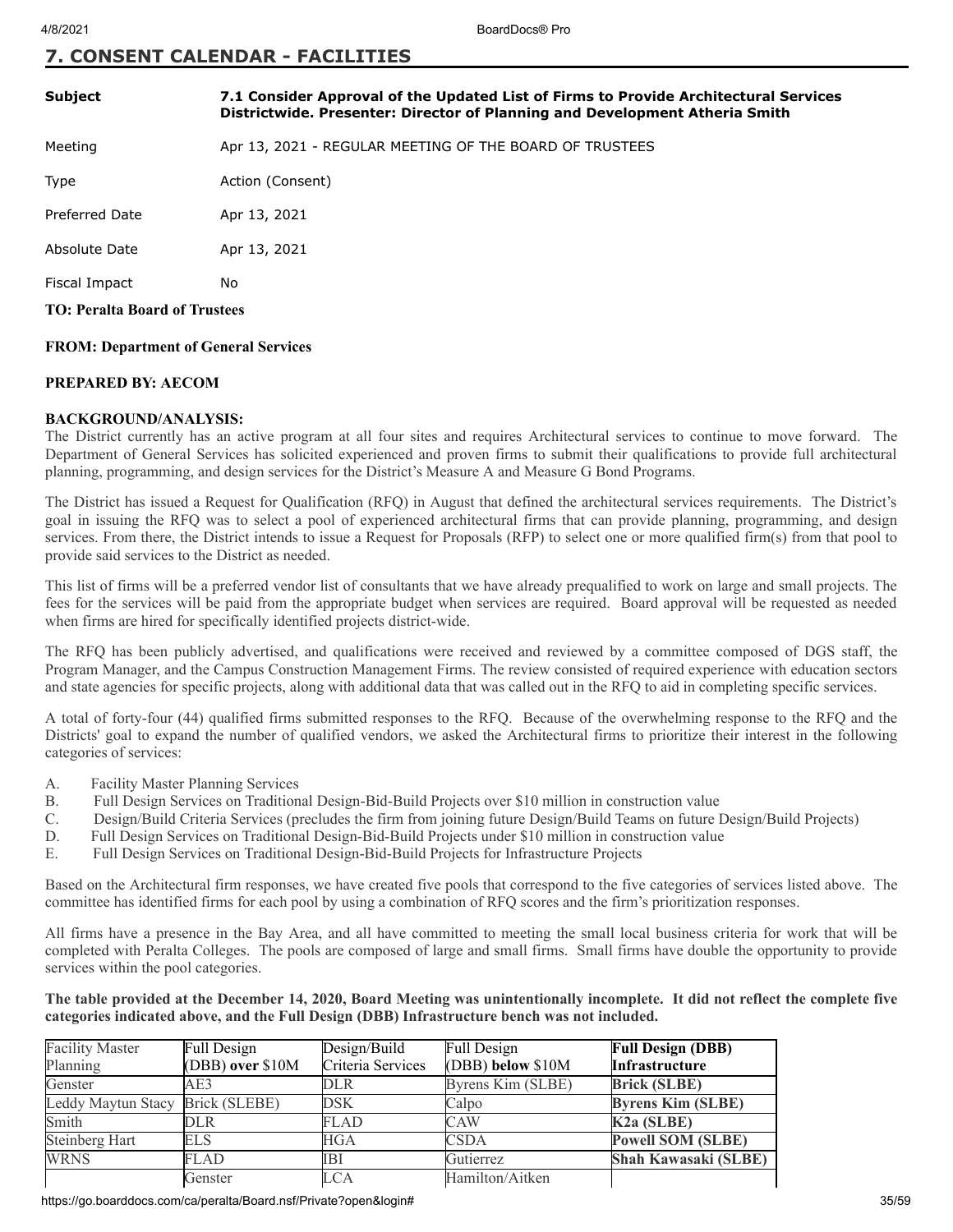4/8/2021 BoardDocs® Pro

| Gould Evans     | Mark Cavagnero | Hibser/Yamauchi      |  |
|-----------------|----------------|----------------------|--|
| HED             | Ratcliff       | <b>HKIT</b>          |  |
| HMC             | Steinberg Hart | Jordan Knighton      |  |
| Jordan Knighton | SVA            | K2a (SLBE)           |  |
| LPA             | tBP            | <b>LPAS</b>          |  |
| Mark Cavagnero  |                | Madi 19six           |  |
| Noll & Tam      |                | PBK                  |  |
| Ratcliff        |                | Perkins Eastman      |  |
| <b>SVA</b>      |                | Perkins Will         |  |
| tBP             |                | <b>PHD</b>           |  |
| <b>WLC</b>      |                | Powell SOM (SLBE)    |  |
| <b>WRNS</b>     |                | Shah Kawasaki (SLBE) |  |
|                 |                | Shelterwerk (SLBE)   |  |

#### **Contact Information:**

Peralta Community College District Department of General Services 333 East 8th Street Oakland, CA 94606 (510) 466-7346 FAX: (510) 466-7315

#### **EVALUATION AND RECOMMENDED ACTION:**

The Program Manager, Construction Managers, the Director of Planning and Development, and the Interim Chancellor recommend approval.

*All matters listed under the Consent Calendar are considered by the Board of Trustees to be routine or sufficiently supported by back-up information as to not require additional discussion. Consent Calendar items will be enacted by one motion. There will be no separate discussion on these items prior to the time the Board votes on them, unless a Board member requests that a specific item be removed from the Consent Calendar for action and a separate vote. Public comment on Consent Calendar items from anyone completing a card will be heard prior to the Board's vote on the Consent Calendar. All Board approved contracts are subject to final negotiation and execution by the Chancellor.*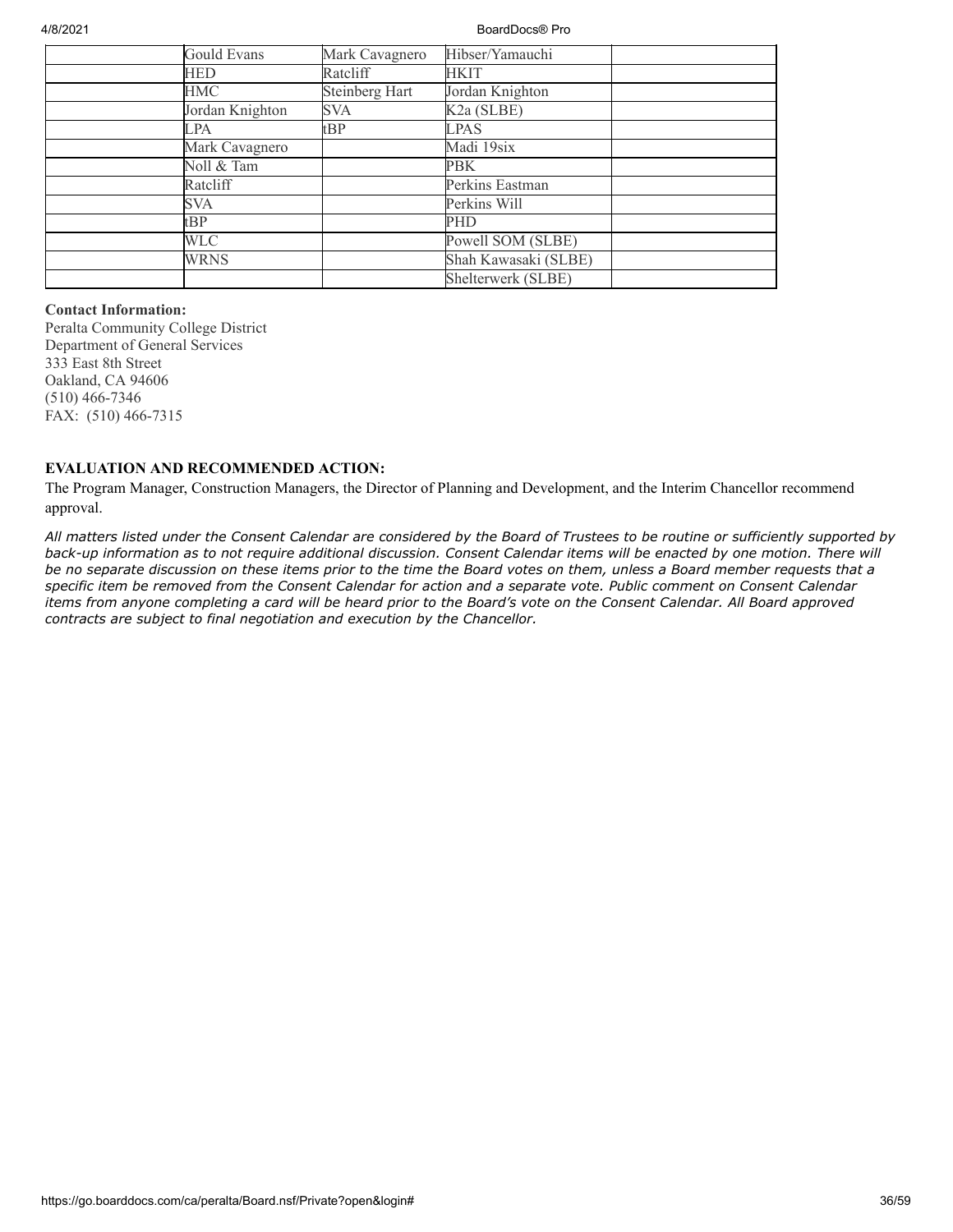## **7. CONSENT CALENDAR - FACILITIES**

| <b>Subject</b>                                               | 7.2 Consider Approval of an Agreement for Construction Services with Diablo Plumbing,<br>Inc. for the Merritt College Building D Heating Loop Repair Project in an Amount Not to<br>Exceed \$49,034.42. Presenter: Director of Planning and Development Atheria Smith |
|--------------------------------------------------------------|-----------------------------------------------------------------------------------------------------------------------------------------------------------------------------------------------------------------------------------------------------------------------|
| Meeting                                                      | Apr 13, 2021 - REGULAR MEETING OF THE BOARD OF TRUSTEES                                                                                                                                                                                                               |
| Type                                                         | Action (Consent)                                                                                                                                                                                                                                                      |
| Preferred Date                                               | Mar 23, 2021                                                                                                                                                                                                                                                          |
| Absolute Date                                                | Apr 13, 2021                                                                                                                                                                                                                                                          |
| Fiscal Impact                                                | Yes                                                                                                                                                                                                                                                                   |
| Dollar Amount                                                | \$49,034.42                                                                                                                                                                                                                                                           |
| <b>Budgeted</b>                                              | Yes                                                                                                                                                                                                                                                                   |
| <b>Budget Source</b><br><b>TO: Peralta Board of Trustees</b> | 1-43-391-6206-1-710000-2355-00, (Fund 43, Measure G Infrastructure Funds)                                                                                                                                                                                             |

### **FROM: Department of General Services**

#### **PREPARED BY: Kitchell CM**

#### **BACKGROUND/ANALYSIS:**

The Board is asked to approve an Agreement for Construction Services with Diablo Plumbing, Inc. ("Diablo") for the Merritt College Building D Heating Loop Repair Project ("Contract") to address ongoing heating issues on the campus.

This Contract replaces corroded sections of the existing steel heating piping up to Building D and includes concrete walkway removal and disposal. It also includes removing underground heating pipes, installing and welding new pre-insulated pipes, a hydro test line, and installation of joint insulation.

In the last quarter of 2020, District staff discovered that water was leaking into an underground electrical vault known as sub-station B. As part of the subsequent investigation, District staff learned that water had also filled the campus's underground heating concrete trench/vault piping system.

In response, District Maintenance staff provided information for three vendors with experience of working with the District on the campus plumbing issues. Of the three vendors contacted, only Diablo was able to respond and perform an investigation to determine the water leak source within the heating loop system. Upon completion of the investigation, it was determined that there were two leaks within the supply and return piping in Building D.

Diablo was then requested to prepare a proposal for corrective action. The cost of investigative and remedial work exceeds the CUPCCA threshold for direct negotiation of a contract. Accordingly, District staff initiated an informal bidding process pursuant to CUPCCAA. The results follow:

|--|--|--|--|

- 2. Dinelli Plumbing………………………………\$72,550.00
- 3. Diablo Plumbing …………………………..….\$49,034.42

Diablo's bid was the lowest, and the Board is being asked to approve this Contract.

A summary of the Contract follows:

| Contract          | <b>Approved Amount</b> | <b>Time Extension</b> | <b>Board Approved</b><br>Date |
|-------------------|------------------------|-----------------------|-------------------------------|
| Original Contract | \$49,034.42            | N/A                   | Pending $4/13/21$             |
| Total             | \$49,034.42            |                       |                               |

In the 2020-21 Fiscal Year, Diablo has been awarded the following contracts or contract amendments with the District: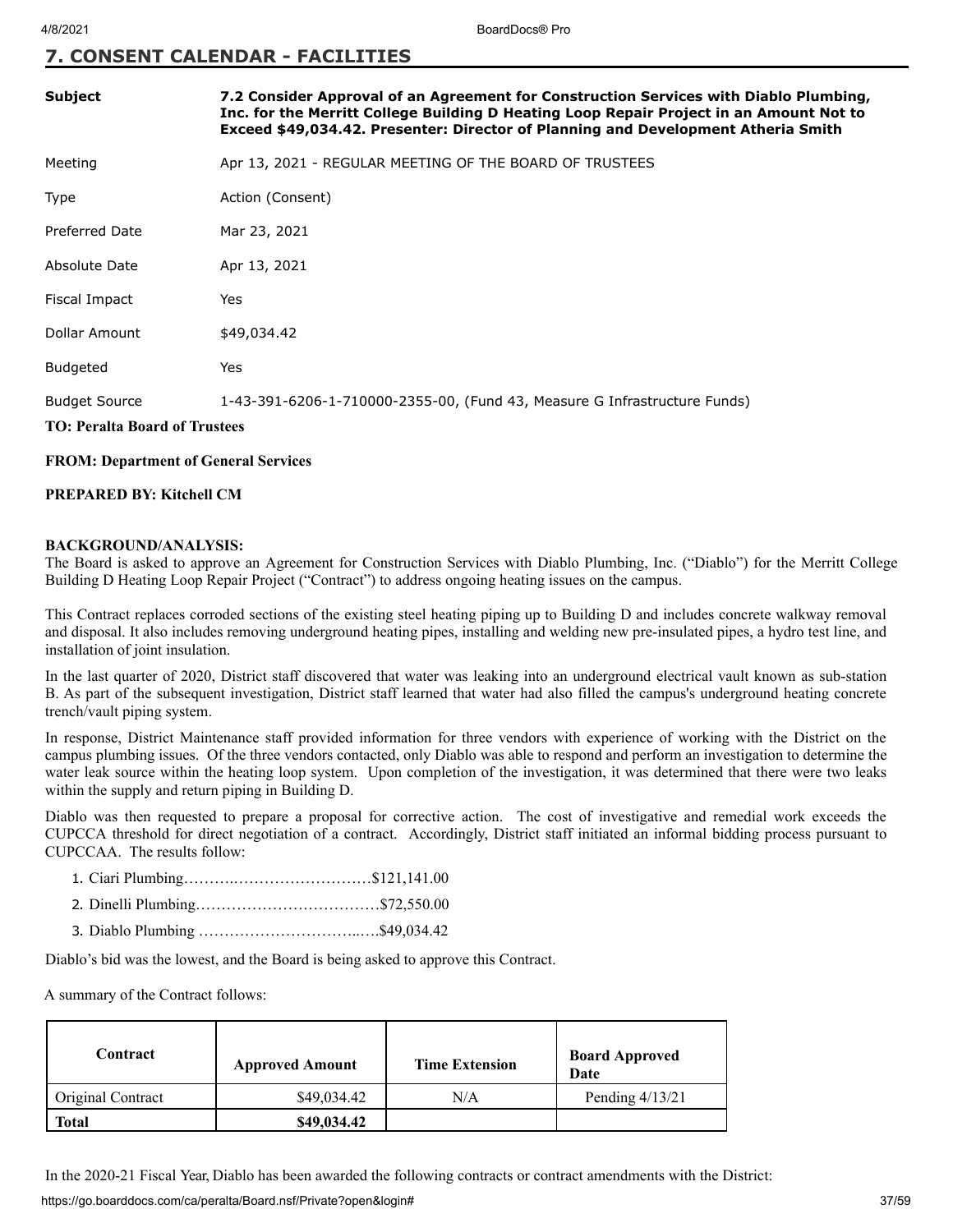| Contract                                                                                                                                                        | Amount      | <b>Board Approval</b> | <b>Complete or Ongoing</b> |
|-----------------------------------------------------------------------------------------------------------------------------------------------------------------|-------------|-----------------------|----------------------------|
| Agreement for<br>Construction Services -<br>Investigative work on the<br>underground heating<br>system from<br>the primary plant.<br><b>Contracted Services</b> | \$40,000.00 | N/A                   | Ongoing                    |
| TOTAL                                                                                                                                                           | \$40,000.00 |                       |                            |

#### **Contact Information for Diablo Plumbing, Inc.**

Daniel Sawyer, CFO Diablo Plumbing Inc. License # 570711 7074 Commerce Circle #D Pleasanton CA 94588 925.463.7900 [daniel@diabloplumbing.com](mailto:daniel@diabloplumbing.com)

#### **DELIVERABLES/SCOPE OF WORK:**

Diablo will replace appropriate sections of the existing steel supply and return heating piping up to Building D. This scope includes concrete walkway removal and disposal and removal of underground heating pipes. A detailed description of Diablo's scope of work is outlined in "Exhibit A" to the Contract.

#### **ANTICIPATED COMPLETION DATE:**

June 30, 2021.

#### **EVALUATION AND RECOMMENDED ACTION:**

Director of Planning and Development and the Interim Chancellor recommend approval.

File Attachments [Diablo Plumbing Agreement \\_Merritt College 3.9.21 - signed.pdf \(9,380 KB\)](https://go.boarddocs.com/ca/peralta/Board.nsf/files/BYZV457EC354/$file/Diablo%20Plumbing%20Agreement%20_Merritt%20College%203.9.21%20-%20signed.pdf)

*All matters listed under the Consent Calendar are considered by the Board of Trustees to be routine or sufficiently supported by back-up information as to not require additional discussion. Consent Calendar items will be enacted by one motion. There will be no separate discussion on these items prior to the time the Board votes on them, unless a Board member requests that a specific item be removed from the Consent Calendar for action and a separate vote. Public comment on Consent Calendar items from anyone completing a card will be heard prior to the Board's vote on the Consent Calendar. All Board approved contracts are subject to final negotiation and execution by the Chancellor.*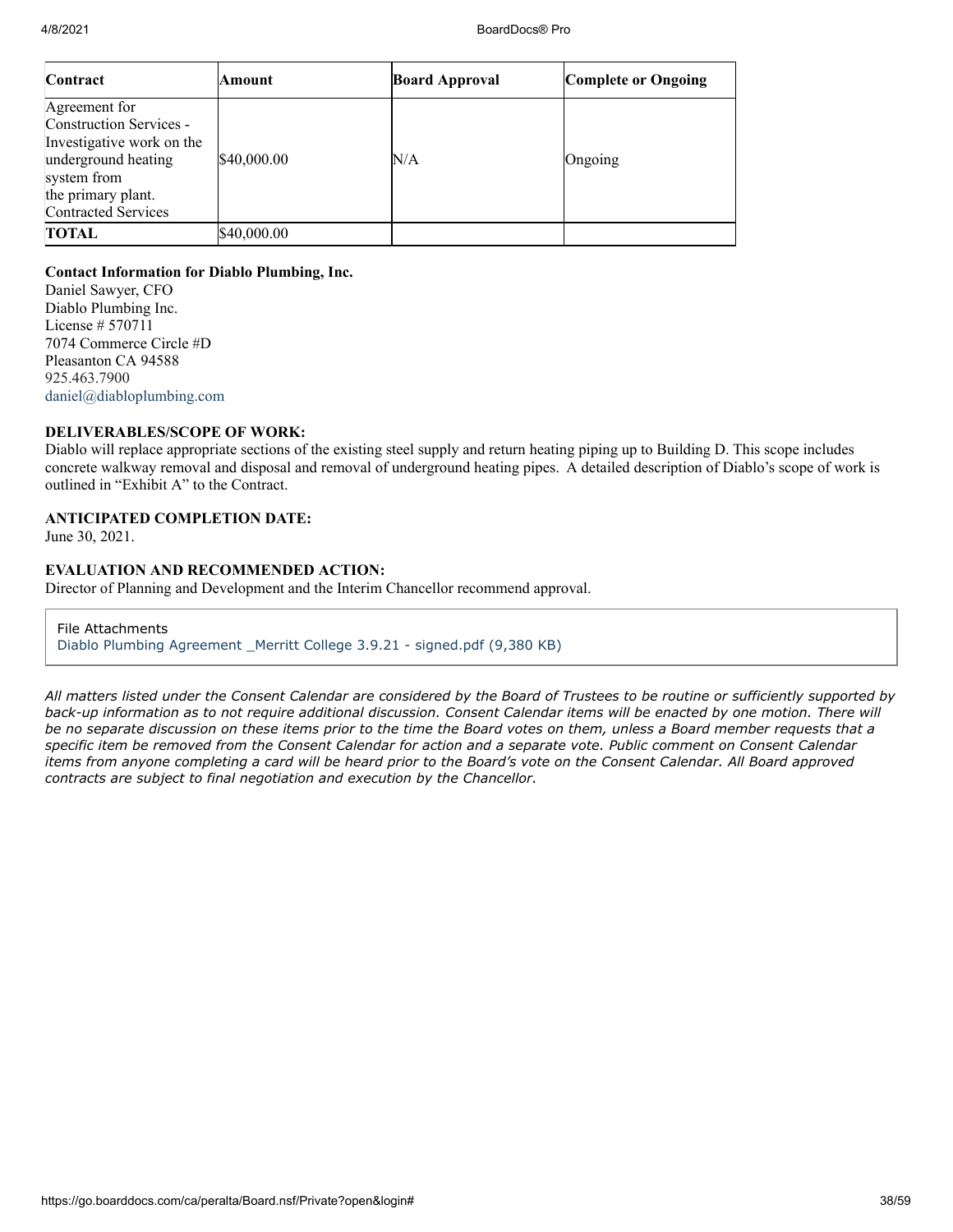## **7. CONSENT CALENDAR - FACILITIES**

| <b>Subject</b>                       | 7.3 Consider Approval of Change Order No. 1 to Agreement for Construction Services<br>with Applied Materials & Engineering, Inc. to Increase Contract Price by \$13,000 and<br>Extend Contract Time by 60 Days for an Additional Scope of Work on the College of<br>Alameda Campus NCLA Project. Presenter: Director of Planning and Development Atheria<br>Smith |  |  |
|--------------------------------------|-------------------------------------------------------------------------------------------------------------------------------------------------------------------------------------------------------------------------------------------------------------------------------------------------------------------------------------------------------------------|--|--|
| Meeting                              | Apr 13, 2021 - REGULAR MEETING OF THE BOARD OF TRUSTEES                                                                                                                                                                                                                                                                                                           |  |  |
| <b>Type</b>                          | Action (Consent)                                                                                                                                                                                                                                                                                                                                                  |  |  |
| Preferred Date                       | Mar 23, 2021                                                                                                                                                                                                                                                                                                                                                      |  |  |
| Absolute Date                        | Apr 13, 2021                                                                                                                                                                                                                                                                                                                                                      |  |  |
| Fiscal Impact                        | Yes                                                                                                                                                                                                                                                                                                                                                               |  |  |
| Dollar Amount                        | \$13,000.00                                                                                                                                                                                                                                                                                                                                                       |  |  |
| <b>Budget Source</b>                 | 1-63-391-5105-1-710000-2361-00 (Fund 63- Measure A Funds)                                                                                                                                                                                                                                                                                                         |  |  |
| <b>TO: Peralta Board of Trustees</b> |                                                                                                                                                                                                                                                                                                                                                                   |  |  |

#### **FROM: Department of General Services**

#### **PREPARED BY: Roebbelen Construction Management Services, Inc.**

#### **BACKGROUND/ANALYSIS:**

As part of the construction for the College of Alameda New Center for Liberal Arts Project ("Project"), the District contracted with Applied Materials & Engineering Inc. ("Contractor") pursuant to an Agreement for Construction Services ("Agreement") in the amount of \$43,220.00 to provide Window Water Pressure Testing. The original Agreement did not contemplate fabrication or installation of window test chambers and had assumed that a third-party contractor would provide those services. The Contractor now provides such services, and the proposed Change Order seeks to increase the existing scope of services to include such fabrication and installation of window test chambers required for the Window Water Pressure Testing for the Project and extend the contract time by 60 days to provide such additional scope of work.

The Board of Trustees approved the Agreement on October 1, 2020.

This is the first Change Order under the Agreement. See Table 1.1 below for the history of this Agreement.

| anie |  |
|------|--|
|      |  |

| Contract                            | Approved<br>Amount | <b>Board Approval</b><br>Date | <b>Contract End</b><br>Date |
|-------------------------------------|--------------------|-------------------------------|-----------------------------|
| Agreement for Construction Services | \$43,220.00        | 10/1/2020                     | 10/1/2021                   |
| Change Order No. 1 (This item)      | \$13,000.00        | <b>Pending 4/13/21</b>        |                             |
| <b>New Contract Total</b>           | \$56,220.00        |                               |                             |

In the 2020-21 Fiscal Year, the Contractor has not been awarded additional contracts, nor have any other change orders or contract amendments been brought forward to the Board for approval.

#### **Contact Information**

Armen Tajirian, Principal [armen@appmateng.com](mailto:armen@appmateng.com) Applied Materials & Engineering Inc. 980 –  $41<sup>st</sup>$  Street Oakland, CA 94606 Ph: (510) 420-8190 x14 [www.appmateng.com](http://www.appmateng.com/)

#### **DELIVERABLES/SCOPE OF WORK:**

The increase in compensation by \$13,000.00 and increase in time by 60 days allows the Contractor to perform the fabrication and installation of window test chambers, the additional scope of work, for the Project.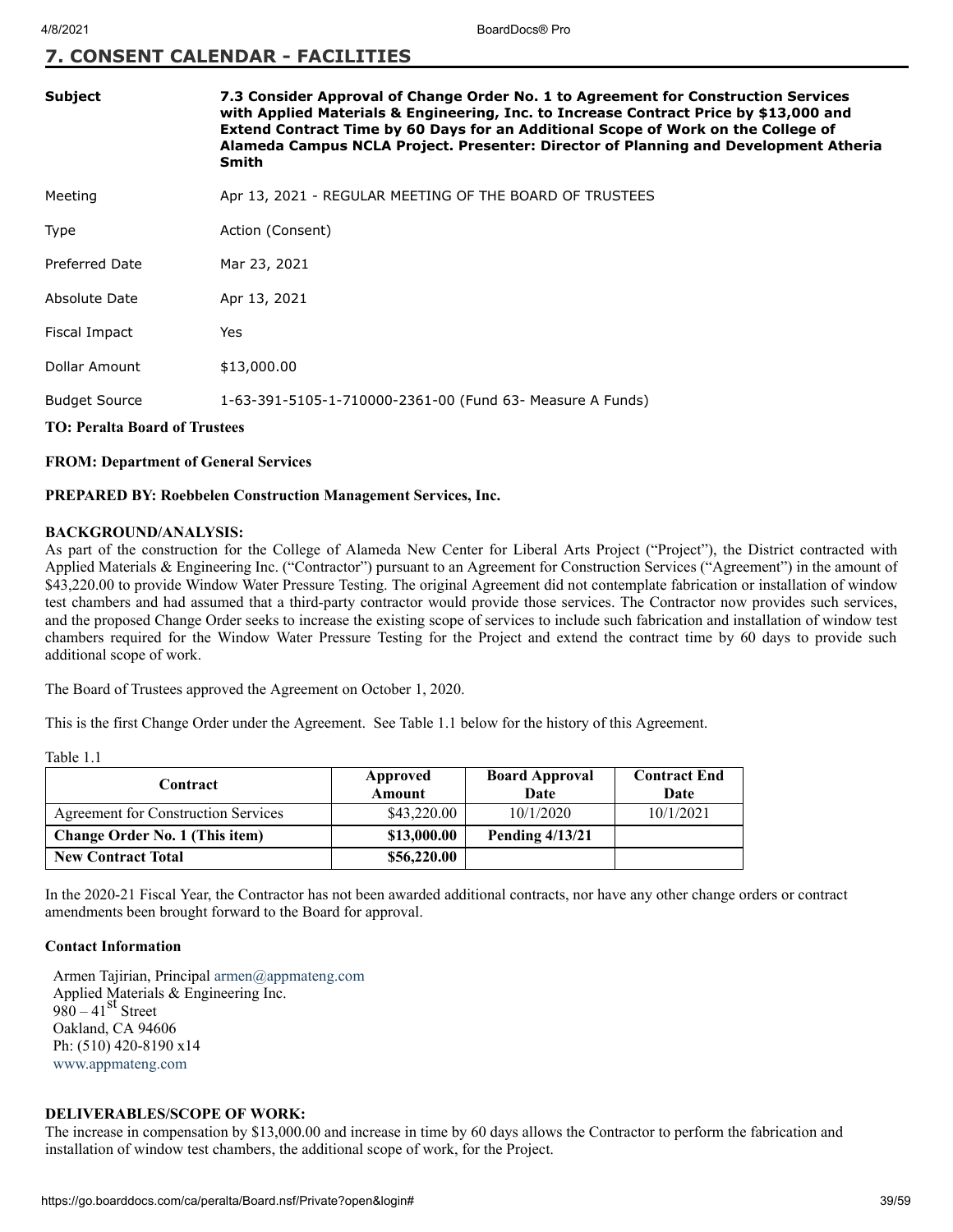#### **ANTICIPATED COMPLETION DATE:**

The contractor is expected to complete the scope of services on or before December 1, 2021.

### **EVALUATION AND RECOMMENDED ACTION:**

Director of Planning and Development and the Interim Chancellor recommend approval.

#### File Attachments

[Applied Material Packages- MARC signed.pdf \(14,862 KB\)](https://go.boarddocs.com/ca/peralta/Board.nsf/files/BZ9QJA68CE43/$file/Applied%20Material%20Packages-%20MARC%20signed.pdf)

*All matters listed under the Consent Calendar are considered by the Board of Trustees to be routine or sufficiently supported by back-up information as to not require additional discussion. Consent Calendar items will be enacted by one motion. There will be no separate discussion on these items prior to the time the Board votes on them, unless a Board member requests that a specific item be removed from the Consent Calendar for action and a separate vote. Public comment on Consent Calendar items from anyone completing a card will be heard prior to the Board's vote on the Consent Calendar. All Board approved contracts are subject to final negotiation and execution by the Chancellor.*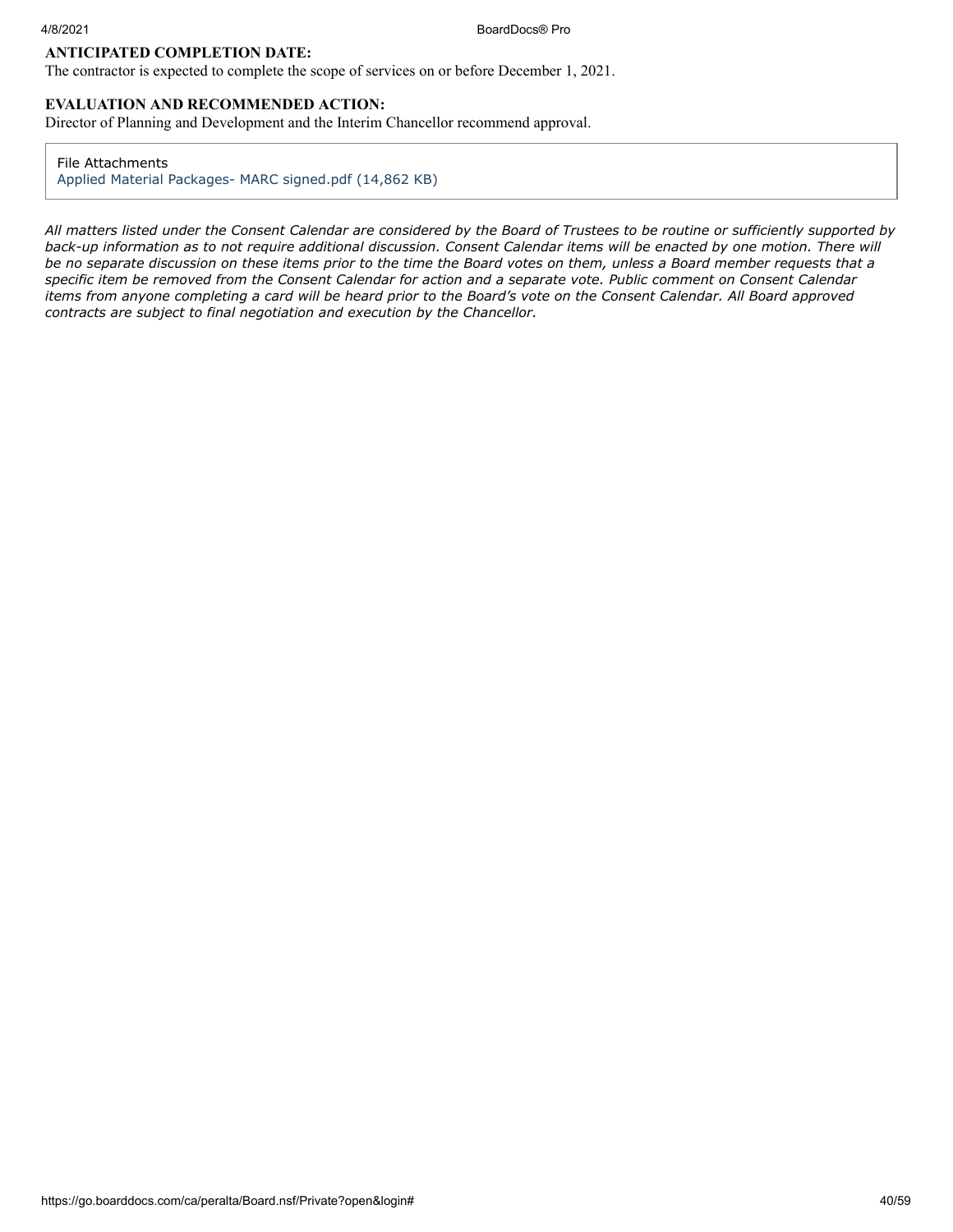### **7. CONSENT CALENDAR - FACILITIES**

| <b>Subject</b>                                               | 7.4 Consider Approval of an Addendum of the ICC for Kevin Kelly Consulting in the<br>amount not to exceed \$26,000. Presenter: Vice Chancellor Brown |
|--------------------------------------------------------------|------------------------------------------------------------------------------------------------------------------------------------------------------|
| Meeting                                                      | Apr 13, 2021 - REGULAR MEETING OF THE BOARD OF TRUSTEES                                                                                              |
| <b>Type</b>                                                  | Action (Consent)                                                                                                                                     |
| <b>Preferred Date</b>                                        | Apr 13, 2021                                                                                                                                         |
| Absolute Date                                                | Apr 13, 2021                                                                                                                                         |
| Fiscal Impact                                                | Yes                                                                                                                                                  |
| Dollar Amount                                                | \$26,000.00                                                                                                                                          |
| <b>Budgeted</b>                                              | Yes                                                                                                                                                  |
| <b>Budget Source</b><br><b>TO: Peralta Board of Trustees</b> | Fund 11-CARES and CVCOEI - see language below for budget codes                                                                                       |

#### **FROM: Department of Academic Affairs**

#### **PREPARED BY: Constance Koo**

#### **BACKGROUND/ANALYSIS:**

In July 2019, Peralta CCD was awarded an Improving Online CTE Pathways grant from the California Virtual Campus-Online Education Initiative (CVC-OEI). The one-year project was extended six months through December 2020. In Summer and Fall 2020, the Consultant completed Project 1 activities supporting this grant (Deliverables 1a, 1b & 1c).

The grant project team was required to submit a final report to CVC-OEI on January 31, 2021. As noted in the September 2020 proposal, "\*If additional funding becomes available, additional hours will be required to assist with developing final Pathways grant report for CVC-OEI." The consultant provided support in the following areas: data collection & analysis, report authoring, and coordination.

In Spring 2021, the Consultant will continue to support and advance Peralta's Distance Education efforts. Activities have increased in scope and importance, with most courses being taught online in FY 2020-21 due to the COVID-19 pandemic and campus closures.

| <b>ORIGINAL CONTRACT AMOUNT</b> | 31.500.00 |
|---------------------------------|-----------|
| <b>ADDENDUM AMOUNT</b>          | 26,000.00 |
| <b>GRAND TOTAL</b>              | 57,500.00 |

CARES (\$12K) Budget Code: 1-11-121-obj code-660300-1-1932-00 CVCOEI (\$14K): 1-11-121-obj code-672700-1-2083-00

#### **Deliverables and Scope of Work:**

Complete PCCD's Pathways grant final report to the CVC-OEI, including data collection & analysis. Provide a written update of the District's Distance Education Plan.

#### **Anticipated Completion Date:**

June 30, 2021

#### **Evaluation and Recommended Action:**

The District's Academic Affairs has evaluated the deliverables to date for Kevin Kelly Consulting and found them to be satisfactory.

Vice-Chancellor of Academic Affairs and the Interim Chancellor recommend approval.

File Attachments [KKELLY ADDENDUM MARC and supporting docs.pdf \(990 KB\)](https://go.boarddocs.com/ca/peralta/Board.nsf/files/BZGN3X5E0778/$file/KKELLY%20ADDENDUM%20MARC%20and%20supporting%20docs.pdf)

*All matters listed under the Consent Calendar are considered by the Board of Trustees to be routine or sufficiently supported by back-up information as to not require additional discussion. Consent Calendar items will be enacted by one motion. There will be no separate discussion on these items prior to the time the Board votes on them, unless a Board member requests that a*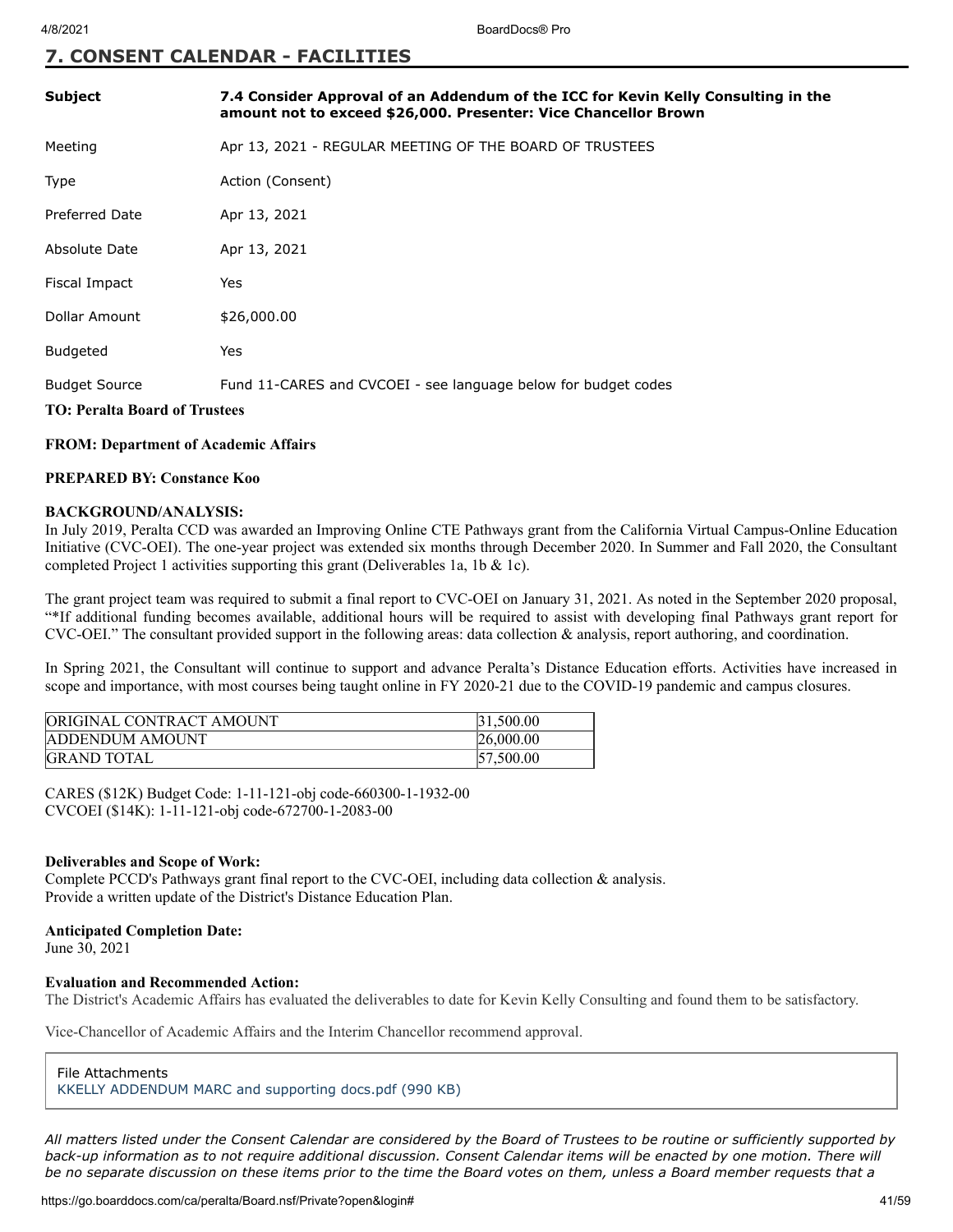4/8/2021 BoardDocs® Pro

*specific item be removed from the Consent Calendar for action and a separate vote. Public comment on Consent Calendar items from anyone completing a card will be heard prior to the Board's vote on the Consent Calendar. All Board approved contracts are subject to final negotiation and execution by the Chancellor.*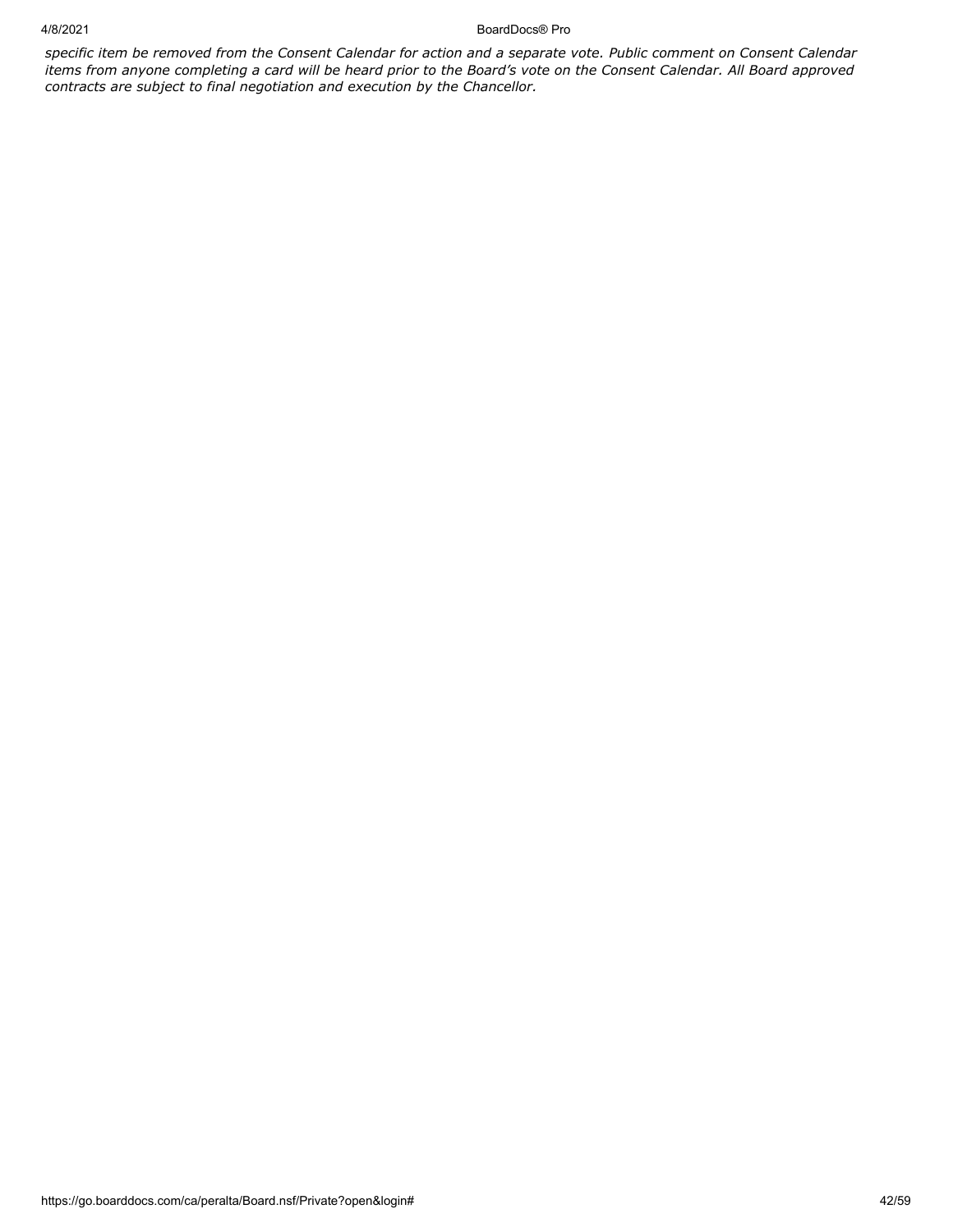#### **7. CONSENT CALENDAR - FACILITIES**

| <b>Subject</b>        | 7.5 Consider Approval of the New Cingular Wireless Lease Agreement. Presenter:<br><b>President David M. Johnson</b>                             |
|-----------------------|-------------------------------------------------------------------------------------------------------------------------------------------------|
| Meeting               | Apr 13, 2021 - REGULAR MEETING OF THE BOARD OF TRUSTEES                                                                                         |
| Type                  | Action (Consent)                                                                                                                                |
| <b>Preferred Date</b> | Apr 13, 2021                                                                                                                                    |
| Absolute Date         | Apr 13, 2021                                                                                                                                    |
| Fiscal Impact         | No.                                                                                                                                             |
| Dollar Amount         | \$168,000.00                                                                                                                                    |
| Budgeted              | No                                                                                                                                              |
| <b>Budget Source</b>  | N/A                                                                                                                                             |
| Goals                 | D: Strengthen Accountability, Innovation and Collaboration<br>B: Engage and Leverage Partners<br>A: Advance Student Access, Equity, and Success |
|                       |                                                                                                                                                 |

#### **TO: Peralta Board of Trustees**

#### **FROM: President David M. Johnson**

#### **PREPARED BY: President David M. Johnson**

#### **BACKGROUND/ANALYSIS:**

In March 2011, Peralta Community College District entered into a Structure Lease Agreement with New Cingular Wireless that allowed Cell Tower No. CCL04765 at Merritt College.

We request that the terms of the Agreement be extended for five years commencing on April 1, 2021. The terms of the Agreement have been updated to reflect a rental amount of \$2800.00 per month (with a 3% annual rent increase). Over the next five years, this lease will generate revenue of \$178,368 for the College/District.

#### **DELIVERABLES/SCOPE OF WORK:**

Commencing on April 1, 2021, the rent payable under the Agreement shall be \$2,800.00 per month and shall continue during the lease term. In the event of any overpayment of rent before or after the Effective Date, the tenant shall have the right to deduct any future rent payments an amount equal to the overpayment amount. The Agreement is amended to provide that commencing on April 1, 2022, rent shall increase by three percent (3%) over the rent paid during the previous year and on an annual basis thereafter.

#### **ANTICIPATED COMPLETION DATE:**

April 1, 2026

#### **EVALUATION AND RECOMMENDED ACTION:**

The District's Legal Department has evaluated the deliverables to date for New Cingular Wireless and found them to be satisfactory.

The President of Merritt College and the Interim Chancellor recommend approval.

File Attachments [New Cingular Wireless 3.30.21.pdf \(350 KB\)](https://go.boarddocs.com/ca/peralta/Board.nsf/files/BZPLCD54FFBF/$file/New%20Cingular%20Wireless%203.30.21.pdf)

*All matters listed under the Consent Calendar are considered by the Board of Trustees to be routine or sufficiently supported by back-up information as to not require additional discussion. Consent Calendar items will be enacted by one motion. There will be no separate discussion on these items prior to the time the Board votes on them, unless a Board member requests that a specific item be removed from the Consent Calendar for action and a separate vote. Public comment on Consent Calendar*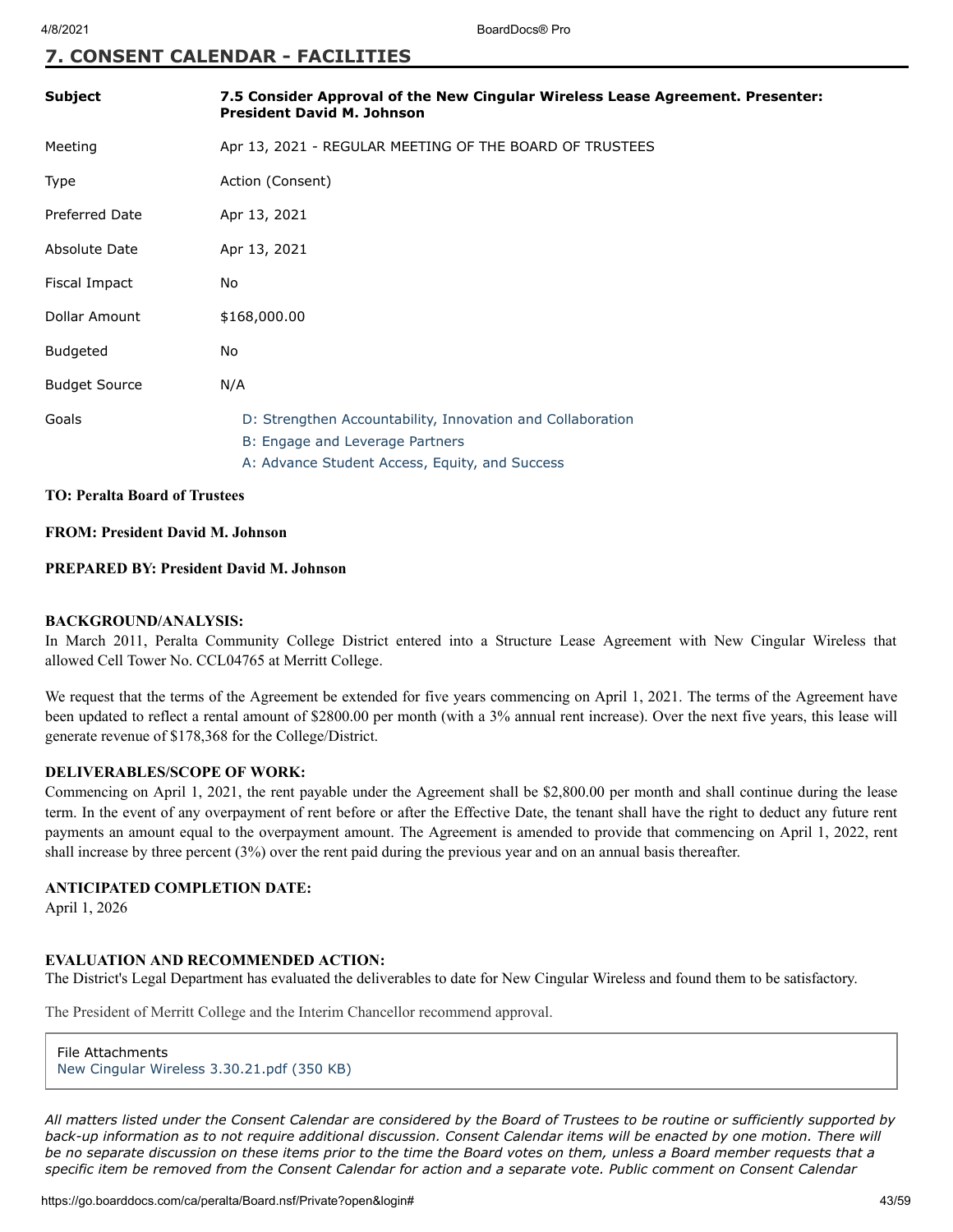4/8/2021 BoardDocs® Pro

*items from anyone completing a card will be heard prior to the Board's vote on the Consent Calendar. All Board approved contracts are subject to final negotiation and execution by the Chancellor.*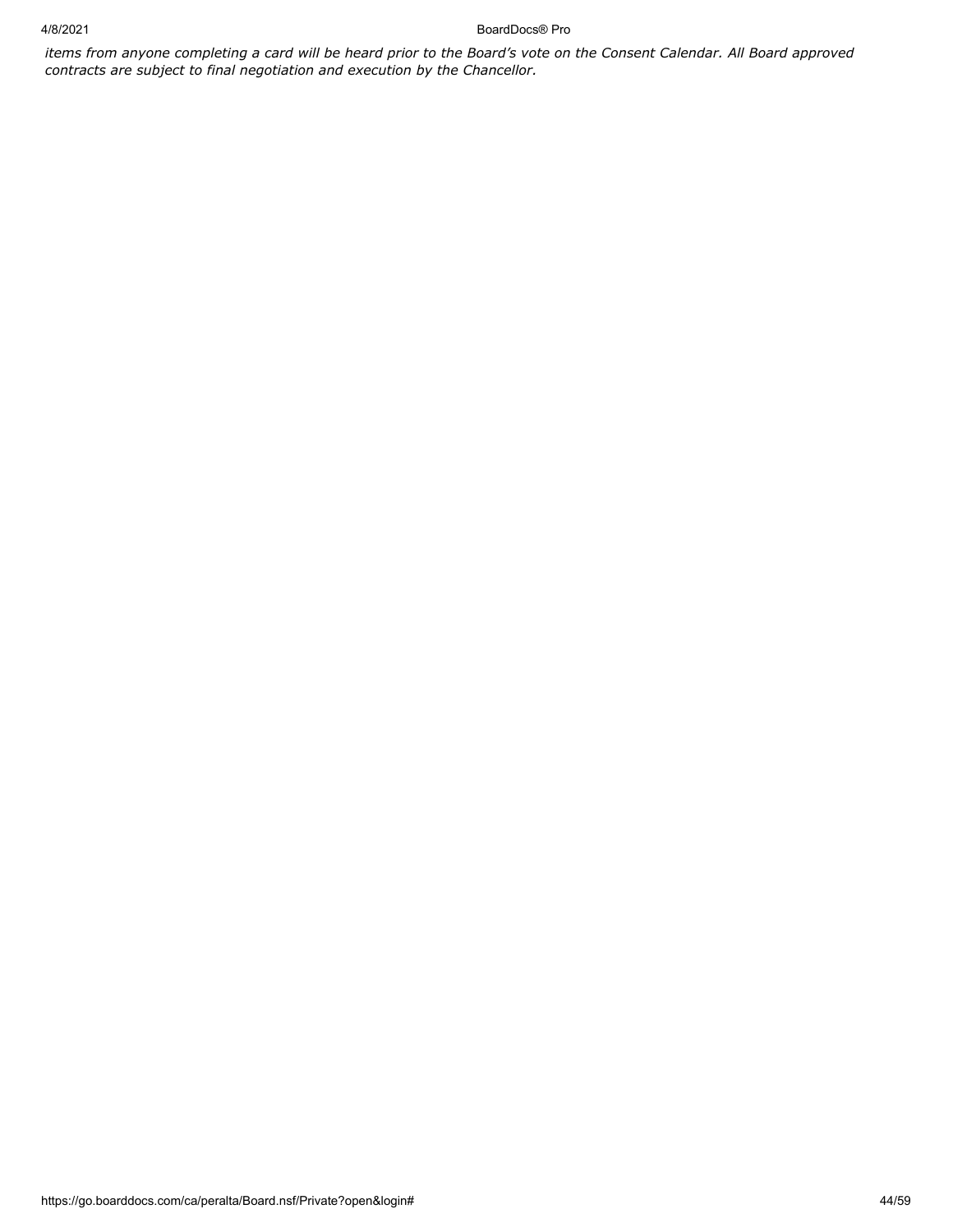## **7. CONSENT CALENDAR - FACILITIES**

| Subject              | 7.6 Consider Approval of the Release of Remaining Retention on the Laney College<br>Children's Center Construction and Modernization Project to JPB Designs, Inc., in the<br>Amount of \$881.93. Presenter: Director of Planning and Development Atheria Smith |
|----------------------|----------------------------------------------------------------------------------------------------------------------------------------------------------------------------------------------------------------------------------------------------------------|
| Meeting              | Apr 13, 2021 - REGULAR MEETING OF THE BOARD OF TRUSTEES                                                                                                                                                                                                        |
| Type                 | Action (Consent)                                                                                                                                                                                                                                               |
| Preferred Date       | Mar 23, 2021                                                                                                                                                                                                                                                   |
| Absolute Date        | Apr 13, 2021                                                                                                                                                                                                                                                   |
| Fiscal Impact        | Yes                                                                                                                                                                                                                                                            |
| Dollar Amount        | \$881.93                                                                                                                                                                                                                                                       |
| <b>Budgeted</b>      | Yes                                                                                                                                                                                                                                                            |
| <b>Budget Source</b> | Fund 68, Childcare Development Funds                                                                                                                                                                                                                           |

**TO: Peralta Board of Trustees**

**FROM: Department of General Services**

**PREPARED BY: Swinerton CM**

#### **BACKGROUND/ANALYSIS:**

The Board is asked to approve the release of the remaining retention on the Laney College Children's Center Construction and Modernization Project to JPB Designs, Inc. On July 28, 2020, the Board of Trustees previously approved the release of retention. However, the stated amount of retention (\$8,019.02) was incorrect. The District held \$8,900.95 in retention, which is 5% of the modified contract sum of \$178,019.02. The District has released the previously authorized amount of retention (\$8,019.02) to JPB Designs, Inc., and now seeks approval to release the remaining \$881.93 in retention.

JPB Designs, Inc. was approved to perform construction services at the Laney College Children's Center ("Project") in an amount not to exceed \$170,000.00 at the Board of Trustees meeting on January 22, 2019. The scope of work included the installation of ornamental fencing and chain link fence, replacement of door hardware, replacement of carpet with new VCT tiles, painting, landscaping, and installation of new modular partitions and furniture in three (3) offices. The Project was intended to partially fulfill the need to modernize the Children's Center to meet code compliance requirements and sustain general campus beautification efforts. All work was performed during off-hours not to impact the childcare center operations.

Subsequent to the executed Agreement and during construction, the Center requested additional work, including installation of additional VCT flooring, replacement of one (1) children's toilet and two (2) adult toilets, repairs at two (2) doors and fence adjacent to rear patio, provision and installation of additional ceiling tile, minor sink repairs, and the purchase and installation of miscellaneous office furniture. The cost of the additional work was processed via Change Order No. 1 for \$8,019.02. Change Order No. 1 also included a contract time extension of 362 days.

JPB Designs, Inc., has completed all work for the Project per the original agreement and plans and specifications issued by the District. The Project scope of work, including all change order work, punch list, and/or project-related work, has been completed.

See below for the history of Board approvals of this contract and associated change order.

| Contract          | <b>Approved Amount</b> | <b>Time Extension</b> | <b>Board Approval Date</b> |
|-------------------|------------------------|-----------------------|----------------------------|
| Original Contract | \$170,000.00           | N/A                   | January 22, 2019           |
| Change Order $#1$ | \$8.019.02             | $362$ days            | January 07, 2020           |
| <b>TOTAL</b>      | \$178,019.02           |                       |                            |

following is a breakdown of the Budget Strings used for the contract:

| - Budget<br>String | noun | adur<br>Adde | $\mathbf{r}$<br>Total |  |
|--------------------|------|--------------|-----------------------|--|
|--------------------|------|--------------|-----------------------|--|

https://go.boarddocs.com/ca/peralta/Board.nsf/Private?open&login# 45/59

The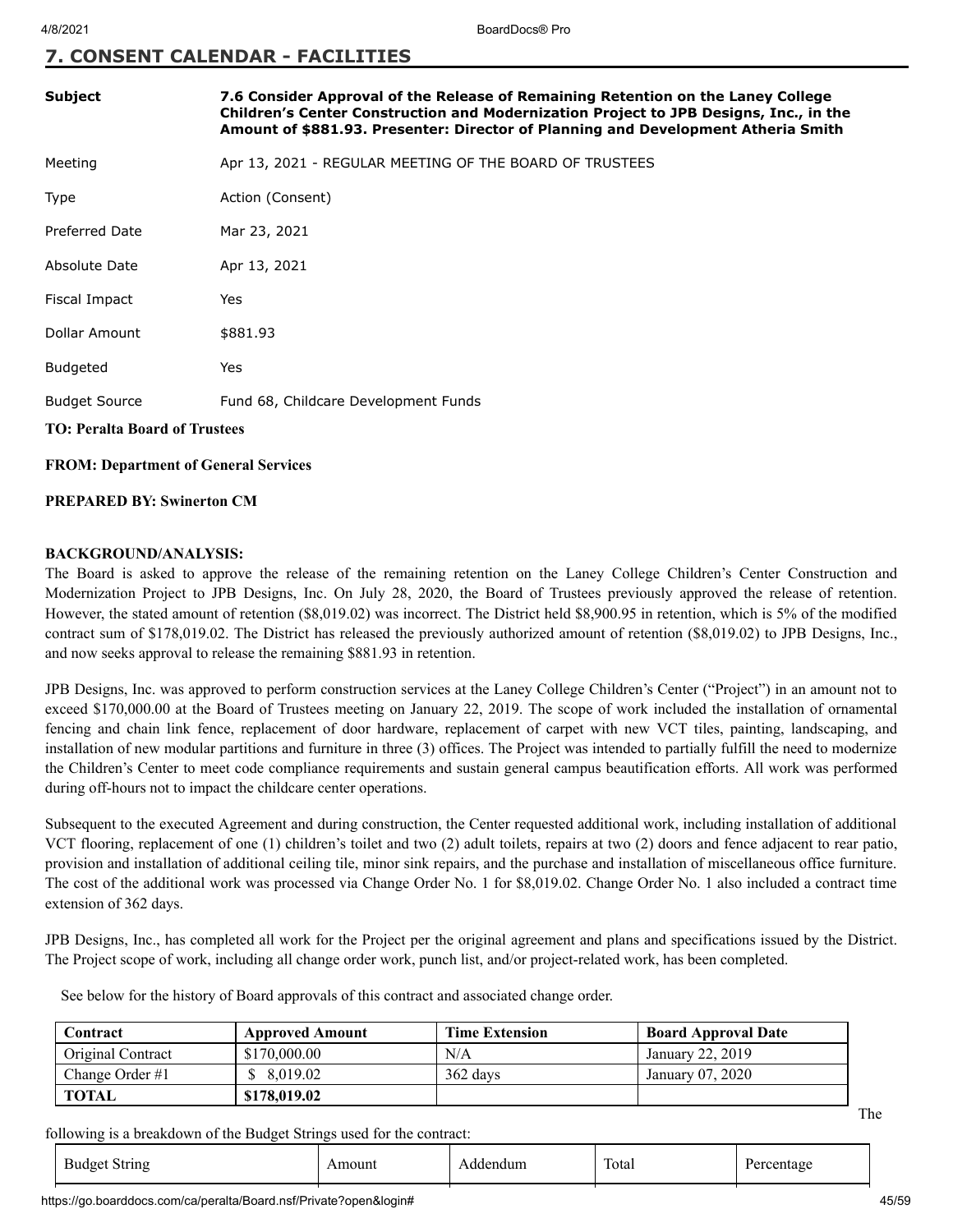4/8/2021 BoardDocs® Pro

| 5-68-411-6206-1-692200-1204-00 | \$78,000.00 | \$8,019.02 | \$86,019.02  | 48% |
|--------------------------------|-------------|------------|--------------|-----|
| 5-68-411-5881-1-692200-1204-00 | \$92,000.00 | \$0.00     | \$92,000.00  | 52% |
| Contract Amount                |             |            | \$178,019.02 |     |

#### **Contact Information:**

JPB Designs, Inc. 5650 Main Street Orangevale, CA 95662 (916)549-6259

#### **DELIVERABLES/SCOPE OF WORK:**

JPB Designs, Inc. has fulfilled its contractual obligations by completing the project scope outlined in the construction agreement. The Project was completed on April 20, 2020. The Notice of Completion (NOC) was recorded with the Office of County Recorder on August 11, 2020.

#### **ANTICIPATED COMPLETION DATE:**

The Project was completed on April 20, 2020, and the NOC was recorded on August 11, 2020.

#### **EVALUATION AND RECOMMENDED ACTION:**

The Facilities Project Manager, Director of Planning and Development, and Interim Chancellor recommend approval.

File Attachments [JPB Designs MARC signed.pdf \(25,854 KB\)](https://go.boarddocs.com/ca/peralta/Board.nsf/files/BZKUQK7D170D/$file/JPB%20Designs%20MARC%20signed.pdf)

*All matters listed under the Consent Calendar are considered by the Board of Trustees to be routine or sufficiently supported by back-up information as to not require additional discussion. Consent Calendar items will be enacted by one motion. There will be no separate discussion on these items prior to the time the Board votes on them, unless a Board member requests that a specific item be removed from the Consent Calendar for action and a separate vote. Public comment on Consent Calendar items from anyone completing a card will be heard prior to the Board's vote on the Consent Calendar. All Board approved contracts are subject to final negotiation and execution by the Chancellor.*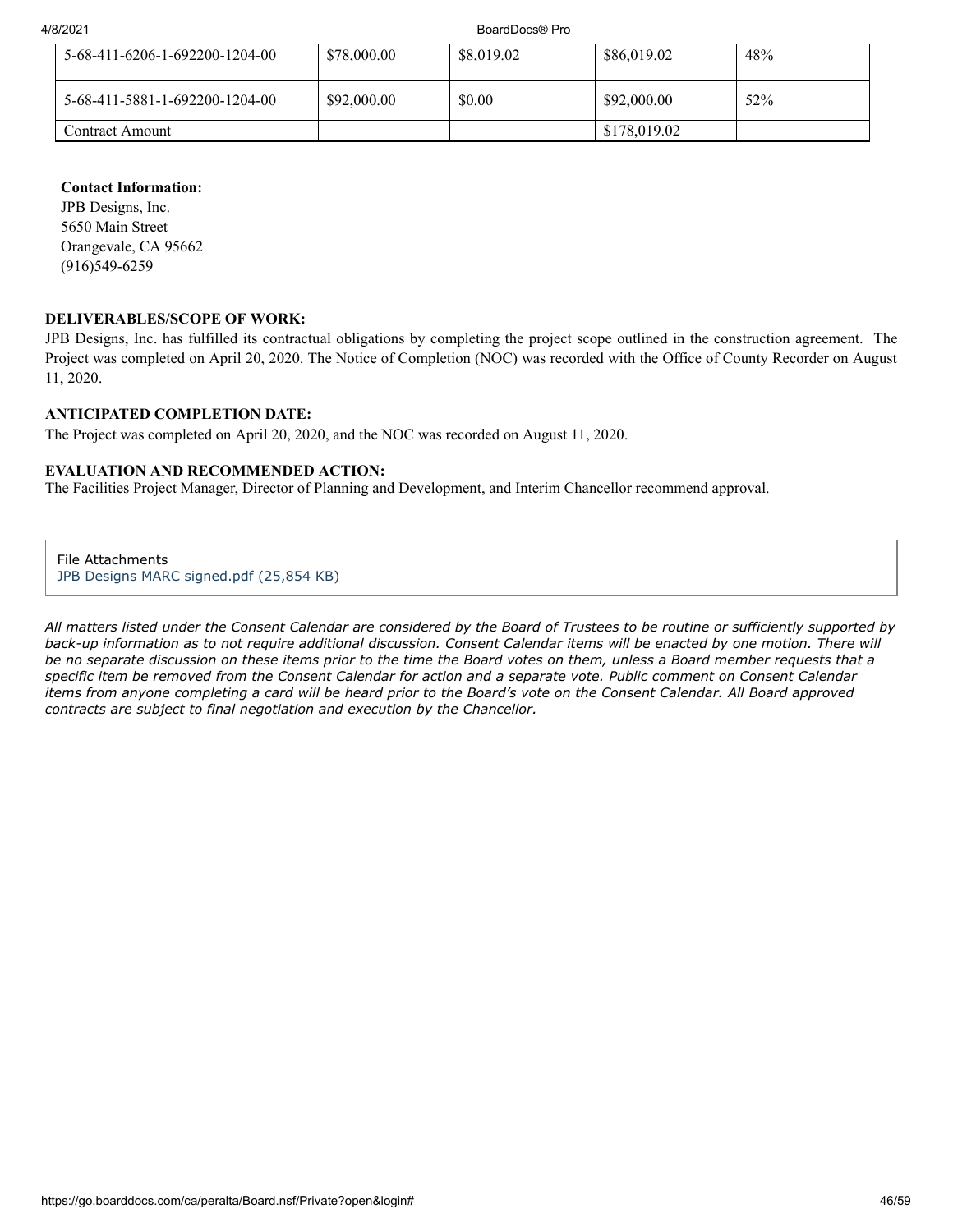## **8. CONSENT CALENDAR - HUMAN RESOURCES**

| <b>Subject</b>                       | 8.1 Consider Approval of an Academic (Faculty) Personnel Item (Retirement). Presenter:<br><b>Acting Vice Chancellor Ronald McKinley</b> |  |
|--------------------------------------|-----------------------------------------------------------------------------------------------------------------------------------------|--|
| Meeting                              | Apr 13, 2021 - REGULAR MEETING OF THE BOARD OF TRUSTEES                                                                                 |  |
| Type                                 | Action (Consent)                                                                                                                        |  |
| <b>Preferred Date</b>                | Apr 13, 2021                                                                                                                            |  |
| Absolute Date                        | Apr 13, 2021                                                                                                                            |  |
| Fiscal Impact                        | No                                                                                                                                      |  |
| <b>Budgeted</b>                      | No                                                                                                                                      |  |
| <b>TO: Peralta Board of Trustees</b> |                                                                                                                                         |  |

 **FROM: Dr. Ronald McKinley, Acting Vice Chancellor for Human Resources & Employee Relations**

#### **PREPARED BY: Socorro Taylor**

**BACKGROUND/ANALYSIS: (Please discuss this item. If a Vendor is Involved, please include the company name as well as the individual.)**

## **APPROVAL OF ACADEMIC (FACULTY) PERSONNEL ITEMS**

New employment; changes in assignment, compensation, and placement; leaves of absence; changes in staff allocation and classification of academic personnel; retirements, phase-in retirements and resignations; and equivalence of minimum qualifications for academic positio

#### **A. ACADEMIC (FACULTY) EMPLOYMENT**

 $(NP = New Position * = New Employee)$ 

| <b>Name</b>                                   | <b>Location</b>              | <b>Department/Reports to:</b> |
|-----------------------------------------------|------------------------------|-------------------------------|
| None                                          | <b>Berkeley City College</b> |                               |
|                                               | <b>College of Alameda</b>    |                               |
|                                               | <b>District Office</b>       |                               |
| None                                          | <b>Laney College</b>         |                               |
| None                                          |                              |                               |
|                                               | <b>Merritt College</b>       |                               |
| None                                          |                              |                               |
| <b>B. PHASE-IN RETIREMENT</b>                 |                              |                               |
| None                                          |                              |                               |
| <b>C. LEAVE OF ABSENCE</b>                    |                              |                               |
| None                                          |                              |                               |
| D. PUBLIC EMPLOYEE RETIREMENT AND RESIGNATION |                              |                               |
| 1. Retirement                                 |                              |                               |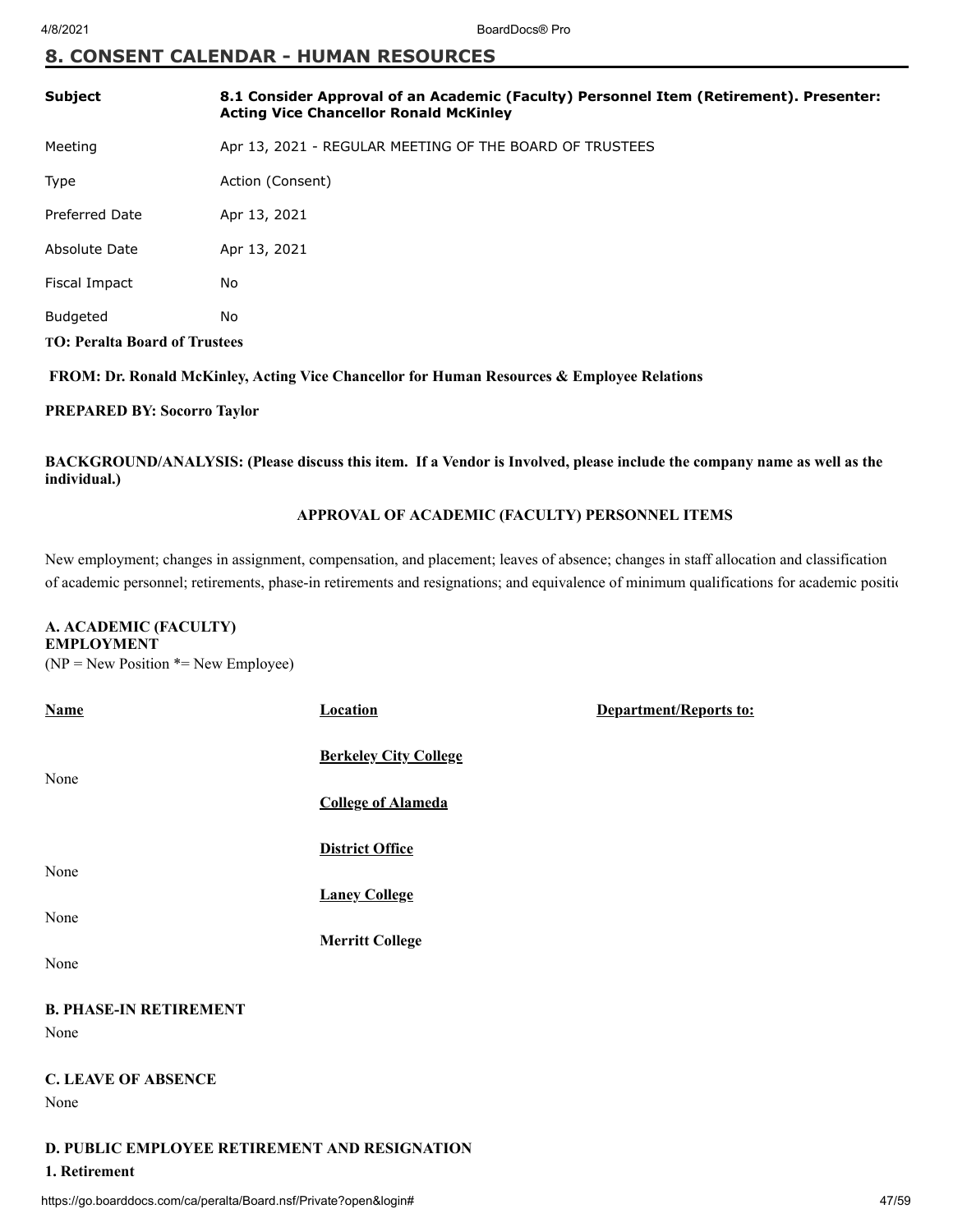| 4/8/2021                                   |                              | BoardDocs® Pro |                                        |
|--------------------------------------------|------------------------------|----------------|----------------------------------------|
| <b>Name</b>                                | <b>Location</b>              |                | Department/Reports to:                 |
|                                            | <b>Berkeley City College</b> |                |                                        |
| None                                       |                              |                |                                        |
|                                            | <b>College of Alameda</b>    |                |                                        |
| None                                       | <b>District Office</b>       |                |                                        |
| None                                       |                              |                |                                        |
|                                            | <b>Laney College</b>         |                |                                        |
| In H. Park                                 |                              |                |                                        |
| Faculty retirement effective July 31, 2021 | Full-time faculty            |                | Applied Technology/Dean Tarek ElJrrari |
|                                            | <b>Merritt College</b>       |                |                                        |
| None                                       |                              |                |                                        |
| 2. Resignation                             |                              |                |                                        |
|                                            | <b>Berkeley City College</b> |                |                                        |
| None                                       |                              |                |                                        |
|                                            | <b>College of Alameda</b>    |                |                                        |
| None                                       |                              |                |                                        |
|                                            | <b>District Office</b>       |                |                                        |
| None                                       |                              |                |                                        |
| None                                       | <b>Laney College</b>         |                |                                        |
|                                            | <b>Merritt College</b>       |                |                                        |
| None                                       |                              |                |                                        |

#### **EVALUATION AND RECOMMENDED ACTION:**

The Acting Vice-Chancellor and the Interim Chancellor recommend approval.

*All matters listed under the Consent Calendar are considered by the Board of Trustees to be routine or sufficiently supported by back-up information as to not require additional discussion. Consent Calendar items will be enacted by one motion. There will be no separate discussion on these items prior to the time the Board votes on them, unless a Board member requests that a specific item be removed from the Consent Calendar for action and a separate vote. Public comment on Consent Calendar items from anyone completing a card will be heard prior to the Board's vote on the Consent Calendar. All Board approved contracts are subject to final negotiation and execution by the Chancellor.*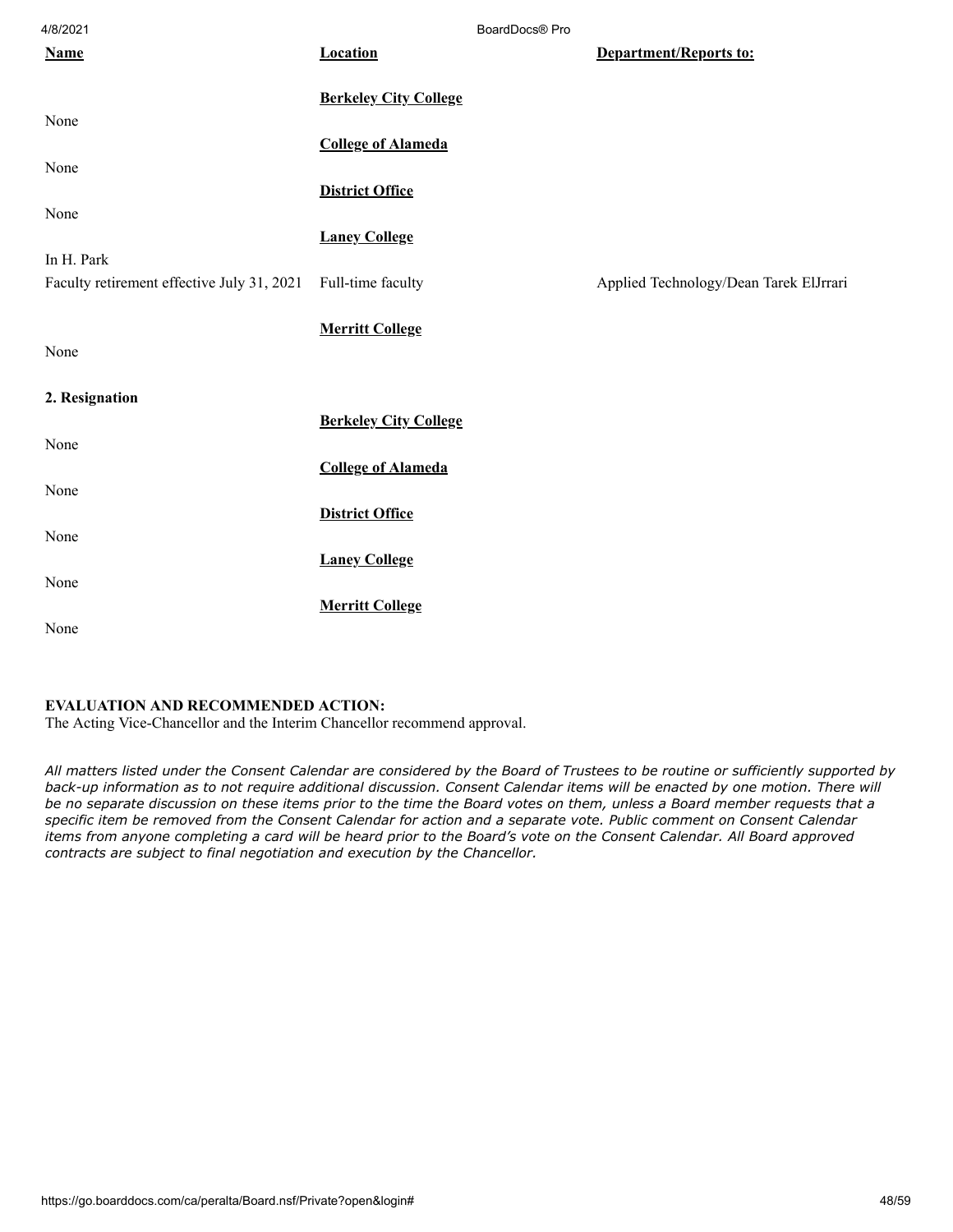## **8. CONSENT CALENDAR - HUMAN RESOURCES**

| Subject                              | 8.2 Consider Approval of Classified Personnel Items. Presenter: Acting Vice Chancellor<br><b>Ronald McKinley</b> |
|--------------------------------------|------------------------------------------------------------------------------------------------------------------|
| Meeting                              | Apr 13, 2021 - REGULAR MEETING OF THE BOARD OF TRUSTEES                                                          |
| Type                                 | Action (Consent)                                                                                                 |
| <b>Preferred Date</b>                | Apr 13, 2021                                                                                                     |
| Absolute Date                        | Apr 13, 2021                                                                                                     |
| Fiscal Impact                        | Yes                                                                                                              |
| <b>Budgeted</b>                      | Yes                                                                                                              |
| <b>Budget Source</b>                 | Grant (Fund 11) for Classified Employment                                                                        |
| <b>TO: Peralta Board of Trustees</b> |                                                                                                                  |
| <b>FROM: Dr. Ronald McKinley</b>     |                                                                                                                  |
| <b>PREPARED BY: Socorro Taylor</b>   |                                                                                                                  |

**BACKGROUND/ANALYSIS: (Please discuss this item. If a Vendor is Involved, please include the company name as well as the individual.)**

### **APPROVAL OF CLASSIFIED PERSONNEL ITEMS**

New employment; changes in assignment, compensation, and placement; leaves of absence; changes in staff allocation and classification of classified personnel; retirements, phase-in retirements and resignations; and short-term temporary classified positions.

#### **A. CLASSIFIED EMPLOYMENT**

 $(NP = New Position * = New Employee)$ 

| <b>Name</b>                                      | <b>Location</b>                                          | Department/Reports to:                         |
|--------------------------------------------------|----------------------------------------------------------|------------------------------------------------|
|                                                  | <b>Berkeley City College</b>                             |                                                |
| None                                             |                                                          |                                                |
|                                                  | <b>College of Alameda</b>                                | Student Services/Associate Dean Paula Armsteac |
| Kawanna Rollins                                  | Project Manager/Transitions Liaison (Adult<br>Education) |                                                |
| Classified promotion effective April 14,<br>2021 |                                                          |                                                |
|                                                  | <b>District Office</b>                                   |                                                |
| None                                             |                                                          |                                                |
|                                                  | <b>Laney College</b>                                     |                                                |
| None                                             |                                                          |                                                |
| <b>B. PHASE-IN RETIREMENT</b>                    |                                                          |                                                |
| None                                             |                                                          |                                                |
|                                                  |                                                          |                                                |

## **C. LEAVE OF ABSENCE**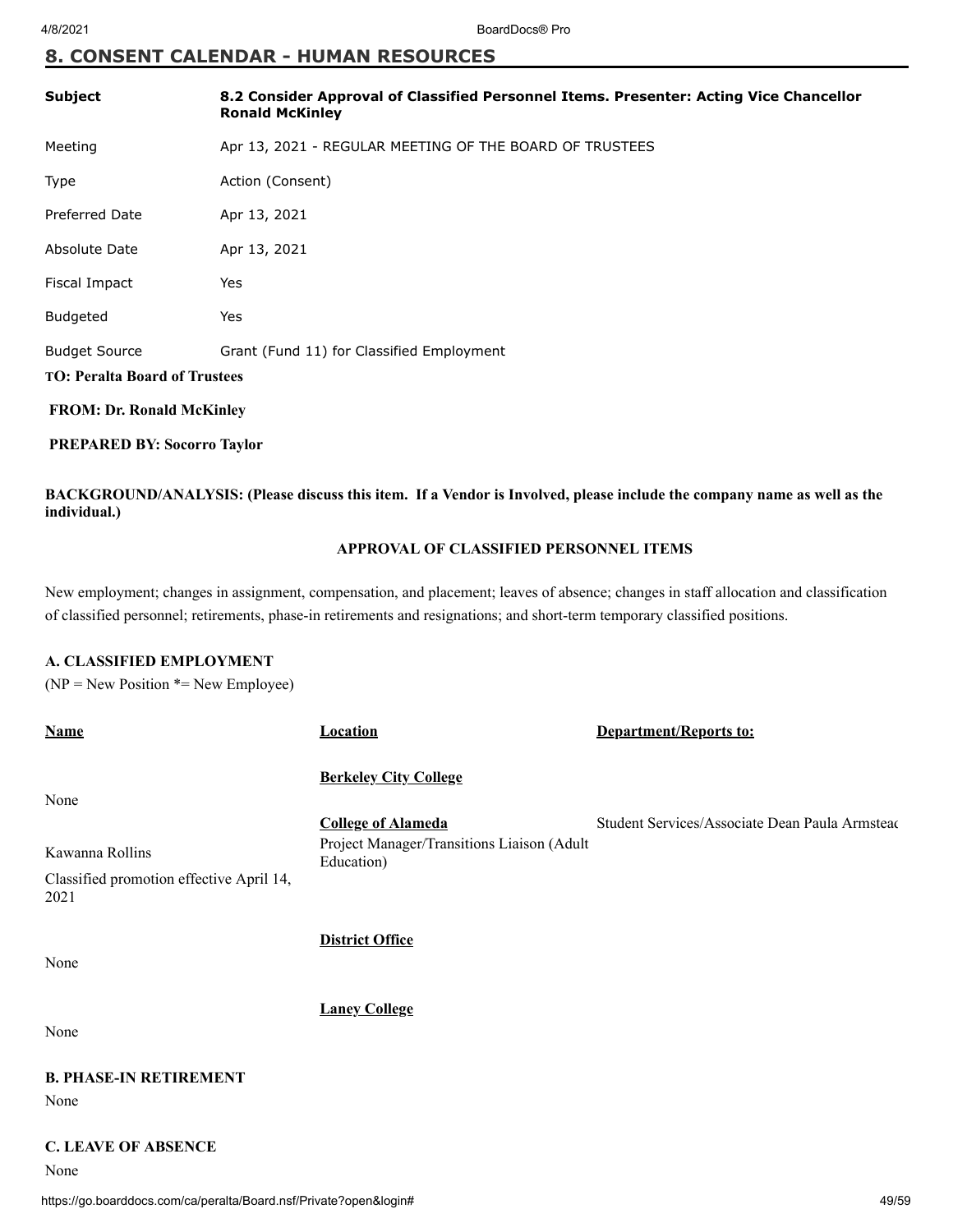|  |  |  |  |  |  |  | D. PUBLIC EMPLOYEE RETIREMENT AND RESIGNATION |
|--|--|--|--|--|--|--|-----------------------------------------------|
|--|--|--|--|--|--|--|-----------------------------------------------|

| 1. Retirement                                                       |                                                                        |                                                 |
|---------------------------------------------------------------------|------------------------------------------------------------------------|-------------------------------------------------|
| <b>Name</b>                                                         | <b>Location</b>                                                        | <b>Department/Reports to:</b>                   |
| Loretta Newsom<br>Classified retirement effective March 16,<br>2021 | <b>Berkeley City College</b><br>Senior Admissions & Records Specialist | Student Services/Dean Brenda Johnson            |
| Cheryl Peel                                                         | <b>College of Alameda</b>                                              |                                                 |
| Classified retirement effective June 2, 2021 Library Tech II        |                                                                        | Office of Instruction/Vice President Don Miller |
| None                                                                | <b>District Office</b>                                                 |                                                 |
|                                                                     | <b>Laney College</b>                                                   |                                                 |
| None<br>None                                                        | <b>Merritt College</b>                                                 |                                                 |
|                                                                     |                                                                        |                                                 |
| 2. Resignation                                                      |                                                                        |                                                 |
|                                                                     | <b>Berkeley City College</b>                                           |                                                 |
| None<br>None                                                        | <b>College of Alameda</b>                                              |                                                 |
|                                                                     | <b>District Office</b>                                                 |                                                 |
| None                                                                | <b>Laney College</b>                                                   |                                                 |
| None                                                                |                                                                        |                                                 |
| None                                                                | <b>Merritt College</b>                                                 |                                                 |
| E. SHORT-TERM NON-CONTINUING POSITIONS                              |                                                                        |                                                 |
| <b>Name</b>                                                         | <b>Location</b>                                                        | <b>Department/Reports to:</b>                   |
| None                                                                | <b>Berkeley City College</b>                                           |                                                 |
|                                                                     | <b>College of Alameda</b>                                              |                                                 |
| None                                                                |                                                                        |                                                 |
|                                                                     | <b>District Office</b>                                                 |                                                 |
| None                                                                |                                                                        |                                                 |
| None                                                                | <b>Laney College</b><br><b>Merritt College</b>                         |                                                 |
| None                                                                |                                                                        |                                                 |

## **EVALUATION AND RECOMMENDED ACTION:**

The Acting Vice-Chancellor and the Interim Chancellor recommend approval.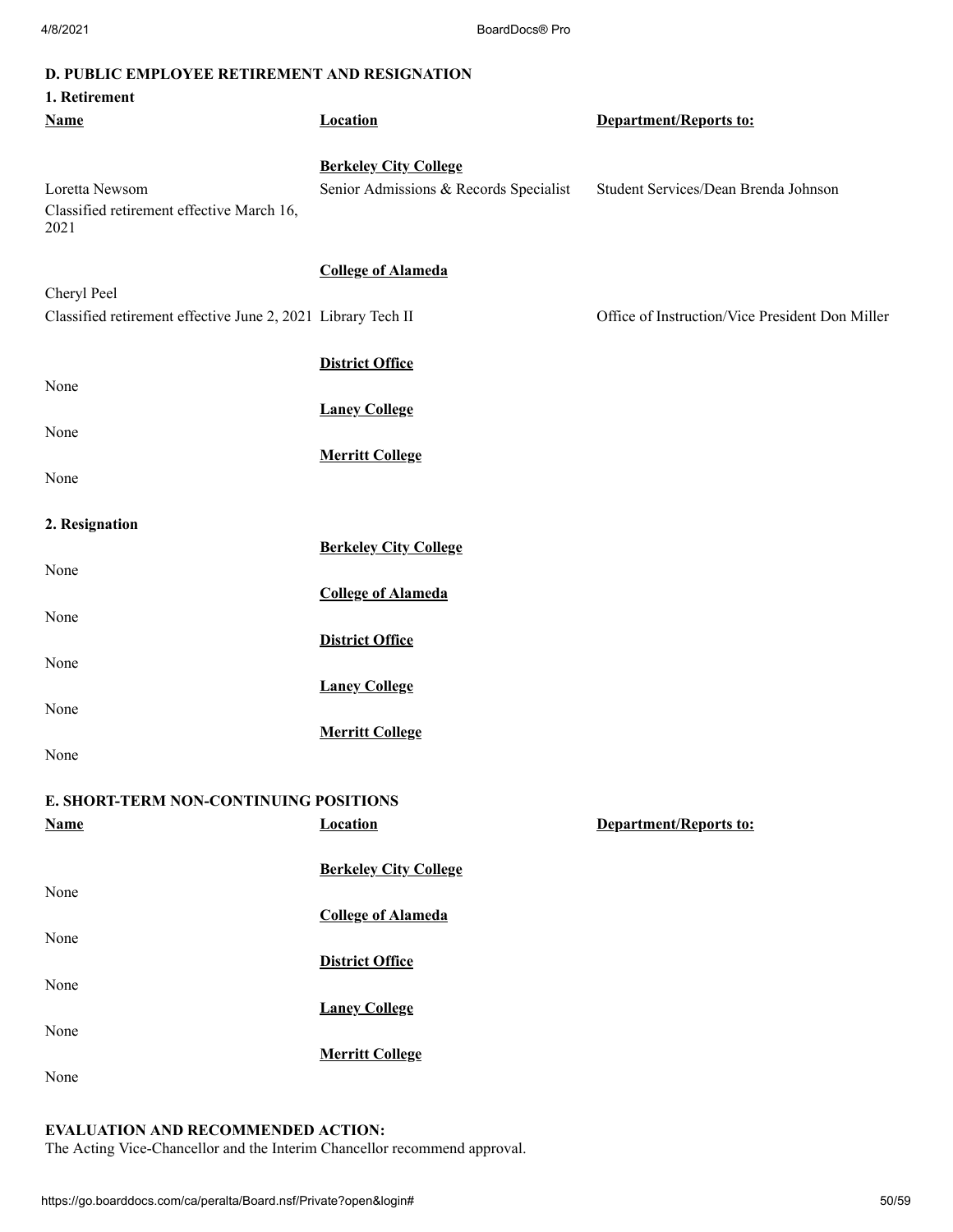#### 4/8/2021 BoardDocs® Pro

*All matters listed under the Consent Calendar are considered by the Board of Trustees to be routine or sufficiently supported by back-up information as to not require additional discussion. Consent Calendar items will be enacted by one motion. There will be no separate discussion on these items prior to the time the Board votes on them, unless a Board member requests that a specific item be removed from the Consent Calendar for action and a separate vote. Public comment on Consent Calendar items from anyone completing a card will be heard prior to the Board's vote on the Consent Calendar. All Board approved contracts are subject to final negotiation and execution by the Chancellor.*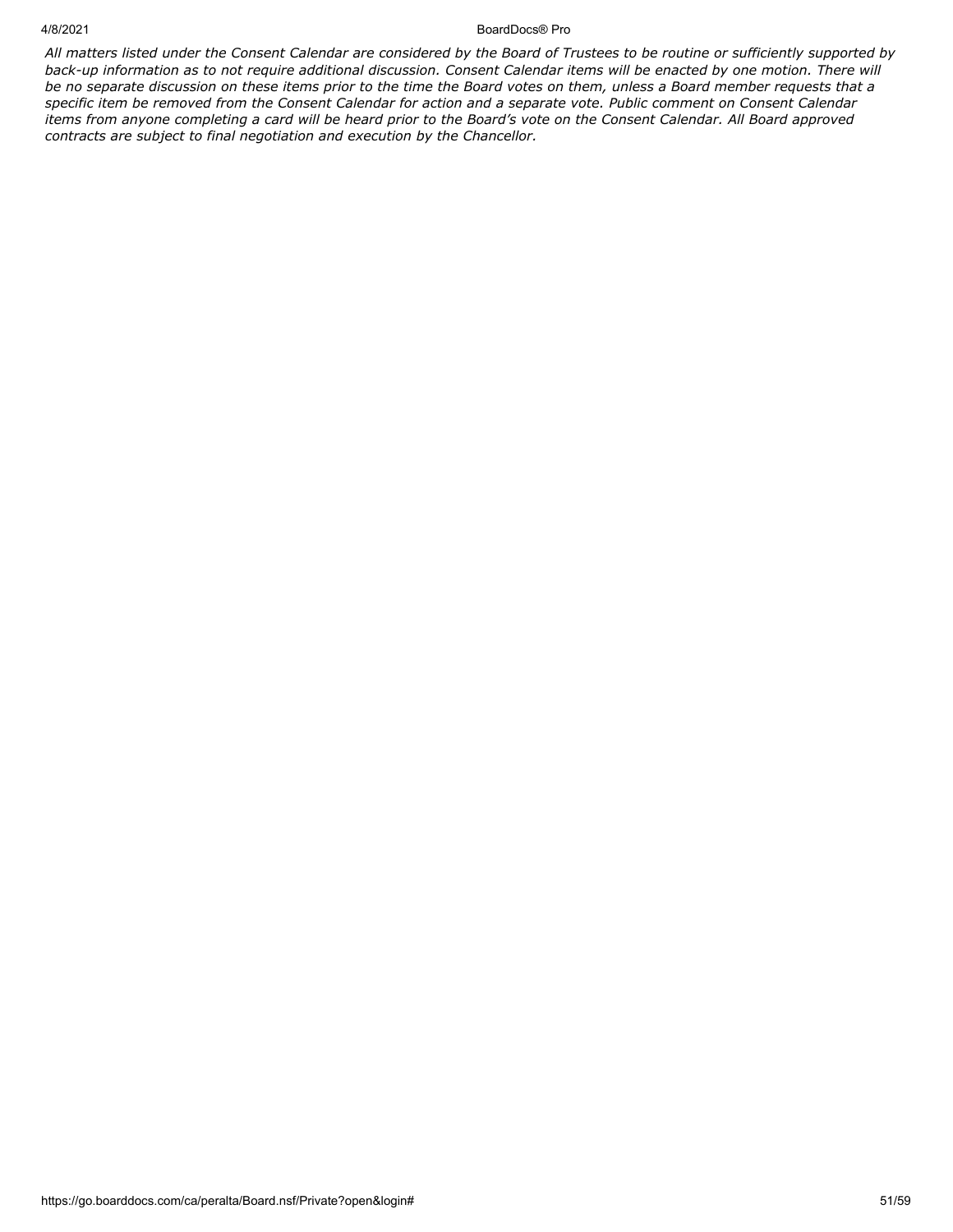#### **9. ACTION ITEMS**

| <b>Subject</b>                       | 9.1 Consider Board Vote for the CCCT Board Elections. Presenters: Vice President<br><b>Gonzalez-Yuen and Trustee Withrow (5 minutes)</b>                                                                                                                                                                                         |
|--------------------------------------|----------------------------------------------------------------------------------------------------------------------------------------------------------------------------------------------------------------------------------------------------------------------------------------------------------------------------------|
| Meeting                              | Apr 13, 2021 - REGULAR MEETING OF THE BOARD OF TRUSTEES                                                                                                                                                                                                                                                                          |
| <b>Type</b>                          | Action                                                                                                                                                                                                                                                                                                                           |
| Preferred Date                       | Apr 13, 2021                                                                                                                                                                                                                                                                                                                     |
| Absolute Date                        | Apr 13, 2021                                                                                                                                                                                                                                                                                                                     |
| Fiscal Impact                        | No.                                                                                                                                                                                                                                                                                                                              |
| <b>TO: Peralta Board of Trustees</b> |                                                                                                                                                                                                                                                                                                                                  |
|                                      | $FDMW''$ $\mathbf{D}$ $\mathbf{D}$ $\mathbf{D}$ $\mathbf{D}$ $\mathbf{D}$ $\mathbf{D}$ $\mathbf{D}$ $\mathbf{D}$ $\mathbf{D}$ $\mathbf{D}$ $\mathbf{D}$ $\mathbf{D}$ $\mathbf{D}$ $\mathbf{D}$ $\mathbf{D}$ $\mathbf{D}$ $\mathbf{D}$ $\mathbf{D}$ $\mathbf{D}$ $\mathbf{D}$ $\mathbf{D}$ $\mathbf{D}$ $\mathbf{D}$ $\mathbf{D}$ |

**FROM: Vice President Gonzalez-Yuen and Trustee Withrow**

#### **PREPARED BY: Vice President Gonzalez- Yuen and Trustee Withrow**

#### **BACKGROUND/ANALYSIS:**

Included in Trustee packets for consideration and action is a list of candidates for the CCCT Board of the Community College League of California, due April 25. This year there are seven (7) seats up for re-election on the board, with one incumbent running and 6 vacancies. The candidates are listed below for your consideration. Please nominate a slate of no more than seven candidates for consideration.

#### VOTE FOR NO MORE THAN SEVEN (7) CANDIDATES

- 1. Yvette Davis, Glendale CCD
- 2. Tina Arias Miller, Rancho Santiago CCD
- 3. Marguerite Bulkin, Yosemite CCD
- 4. Edralin Maduli, Chabot- Las Positas CCD
- 5. Bernardo Perez, Ventura County CCD
- 6. Gregory Pensa, Allan Hancock Joint CCD\*
- 7. Kendall Pierson, Shasta-Tehama-Trinity Joint CCD
- 8. Mary Strobridge, San Luis Obispo County CCD
- 9. Alan Siemer, Lassen CCD
- 10. Cindi Reiss, Peralta CCD
- 11. Mark Edney, Imperial CCD
- 12. Barbara Calhoun, Compton CCD
- 13. Nan Gomez-Heitzeberg, Kern CCD
- 14. Margaret Fishman, Sonoma County Junior College District
- 15. Mary Lombardo, Copper Mountain CCD
- 16. Michele Jenkins, Santa Clarita CCD
- 17. Carolyn Inmon, South Orange County CCD
- 18. Deborah Ikeda, State Center CCD
- \* Incumbent

#### **EVALUATION AND RECOMMENDED ACTION:**

Vice President Gonzalez-Yuen and Trustee Withrow recommend approval.

File Attachments [2021 CCCT Board Election Packet.pdf \(1,995 KB\)](https://go.boarddocs.com/ca/peralta/Board.nsf/files/BZTFVM40FA6D/$file/2021%20CCCT%20Board%20Election%20Packet.pdf)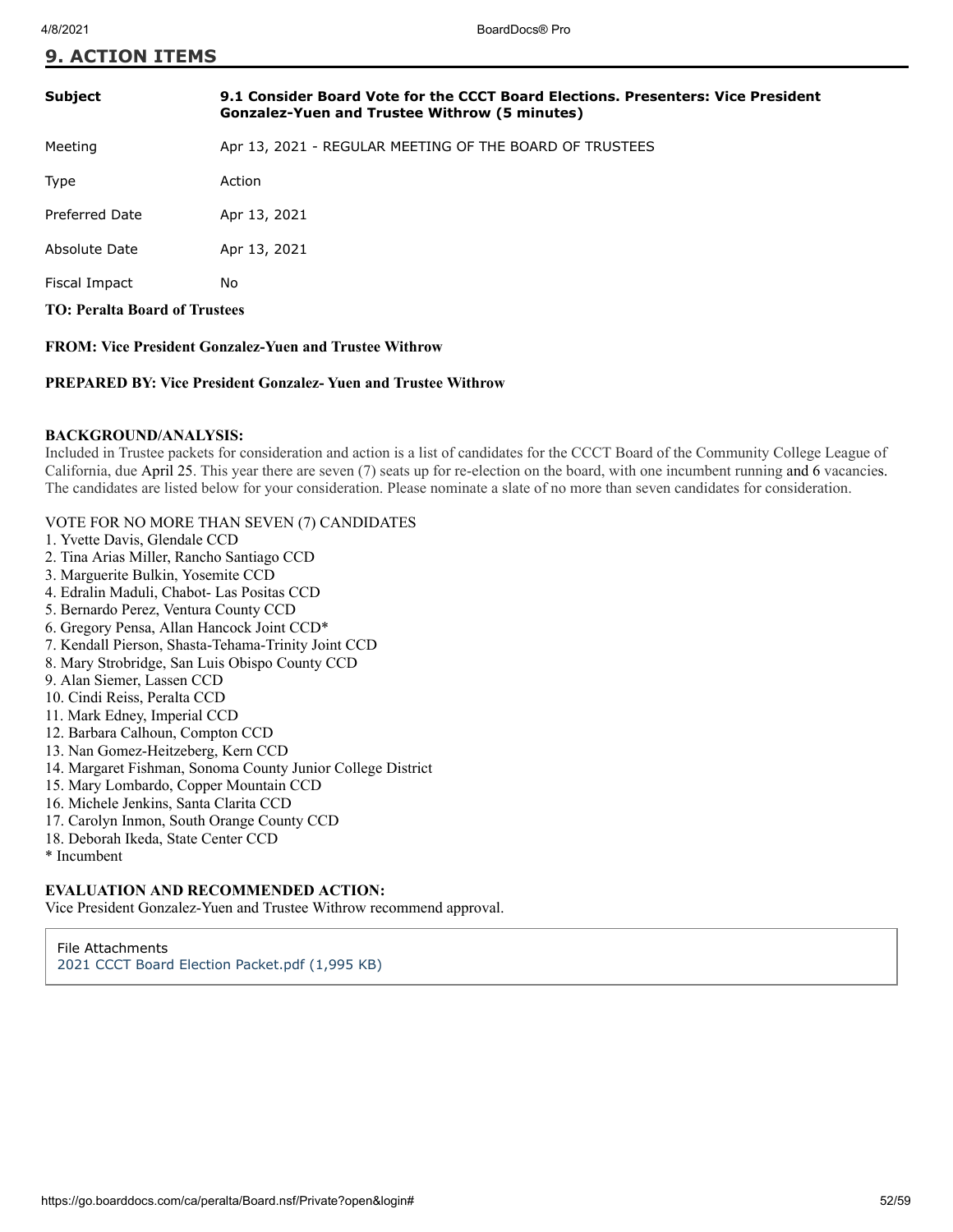#### **9. ACTION ITEMS**

| <b>Subject</b>                                               | 9.2 Consider Adoption of Resolution No. 20/21-26 Supporting the Award of the Design-<br>Build Contract for the Laney College Central Utility Plant Upgrade Project to Gilbane<br><b>Building Company. Presenter: Director of Planning and Development Atheria Smith (10</b><br>minutes) |
|--------------------------------------------------------------|-----------------------------------------------------------------------------------------------------------------------------------------------------------------------------------------------------------------------------------------------------------------------------------------|
| Meeting                                                      | Apr 13, 2021 - REGULAR MEETING OF THE BOARD OF TRUSTEES                                                                                                                                                                                                                                 |
| Type                                                         | Action                                                                                                                                                                                                                                                                                  |
| Preferred Date                                               | Apr 13, 2021                                                                                                                                                                                                                                                                            |
| Absolute Date                                                | Apr 13, 2021                                                                                                                                                                                                                                                                            |
| Fiscal Impact                                                | Yes                                                                                                                                                                                                                                                                                     |
| Dollar Amount                                                | \$1,453,115.00                                                                                                                                                                                                                                                                          |
| <b>Budgeted</b>                                              | Yes                                                                                                                                                                                                                                                                                     |
| <b>Budget Source</b><br><b>TO: Peralta Board of Trustees</b> | Fund 63 Measure A and Fund 43 Measure G                                                                                                                                                                                                                                                 |

#### **FROM: Atheria Smith, Director of Planning and Development**

#### **PREPARED BY: Atheria Smith, Director of Planning and Development**

#### **BACKGROUND/ANALYSIS:**

At the December 14, 2020, Board meeting, the Board was asked to consider the Design-Build Contract's approval between the District and Gilbane for the project's design and construction services. The project's design and construction services only constitute a portion of the scope of work to deliver the Project. When the design for work trade packages is completed, that trade will be bid, and once approved by the District team; an amendment will be submitted to the Board for approval. The cumulative total for all amendments shall fall under the Target Maximum Price of \$12,000,000.00.

The project's scope of work includes design and construction services for the modernizing Project, consisting of replacing the existing chillers and boilers and the relocation of the existing cooling towers. It also includes repair or replacement of associated pumps, piping, valves, and the existing Building Automation System. The new chillers and boilers will be located in the current Central Plant in Building E. The cooling towers will move to a new enclosure south of Building F. New underground utility piping will be included from the new cooling tower location to Building E.

The project is currently underway, and its schedule is critical for the Bond Program since it must be completed to begin the Laney College Library Resource Center "LRC" construction.

On 7/29/2020, per Public Contract Code, the District ran public advertisements soliciting Request for Qualifications (District RFQ/RFP 19-20/12) for the Central Utility Plant Upgrade "CUP" Project. On 8/18/2020, the District received a total of nine (9) submissions in response to the RFQ. The RFQ/RFP selection committee evaluated all nine submissions based on best value and completed a scoring matrix to determine the three highest-scoring proposals. On 9/1/2020, the District notified the three highest-scoring teams that they were shortlisted and would move on to the Request for Proposals ("RFP") phase.

On 9/10/2020, the District released the RFP documents to the three shortlisted teams from the RFQ phase. The RFP documents included detailed criteria documents prepared by Architect Noll & Tam Architects, a sample agreement, and multiple reference documents. On 10/12/2020, the District received three (3) proposals in response to the RFP, and on 10/15/2020, conducted individual interviews with the three teams. On 10/15/2020, the selection committee met and completed the best value scoring matrix for all three teams, with Gilbane being the winning proposal.

| <b>DBE</b>               | General<br><b>Conditions</b> | Design    | <b>Fee Percentage</b> |
|--------------------------|------------------------------|-----------|-----------------------|
| Gilbane Building Company | \$514,665                    | \$938,450 | 4% of the design and  |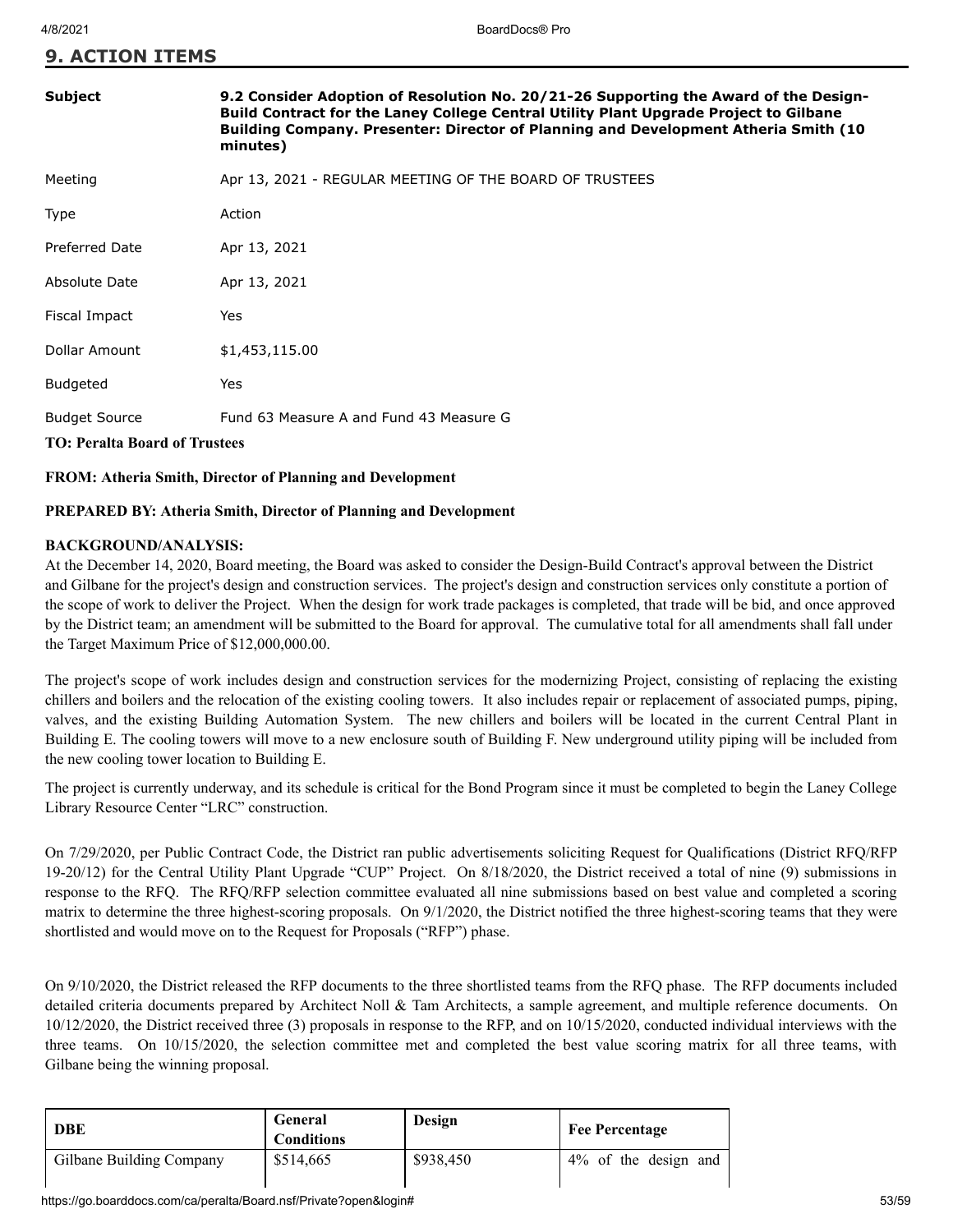| 4/8/2021 | BoardDocs® Pro |              |       |     |
|----------|----------------|--------------|-------|-----|
|          |                | construction | costs | for |
|          |                | the Project. |       |     |

This amount includes the lump sum amounts for design and construction services, plus fixed percentages for fees, mark-ups and taxes, insurance, and bonds. When the work trade packages are completed, that trade will be bid. Once approved by the District team, an amendment with all applicable account codes will be submitted to the Board for approval. Any additional amendments will be brought to balance the costs associated with delivering the Project, including but not limited to major equipment costs and permit fees, as they arise.

The general conditions and design scopes of work for the Project will be funded as follows:

|      | Project Account Codes |                                       |              |              |                |                              |
|------|-----------------------|---------------------------------------|--------------|--------------|----------------|------------------------------|
| Line | Description           | Account Code                          | Design       | Gen. Cond.   | Total          | $\frac{0}{0}$<br>of<br>Total |
|      | General<br>Conditions | $01-43-391-6206-1-$<br>710000-2493-00 |              | \$514,665.00 | \$514,665.00   | 35.4%                        |
| 2    | Design Services       | $01-43-391-5105-1-$<br>710000-2493-00 | \$938,450.00 |              | \$938,450.00   | 64.6%                        |
|      |                       |                                       |              |              | \$1,453,115.00 | 100.0%                       |

#### **EVALUATION AND RECOMMENDED ACTION:**

The Director of Planning and Development and the Interim Chancellor recommend approval.

#### File Attachments

[Resolution Supporting Award of Design-Build Contract - Laney CUP Project\\_3686448\\_1\(DMS\).pdf \(58 KB\)](https://go.boarddocs.com/ca/peralta/Board.nsf/files/BZDUFV7BE701/$file/Resolution%20Supporting%20Award%20of%20Design-Build%20Contract%20-%20Laney%20CUP%20Project_3686448_1(DMS).pdf)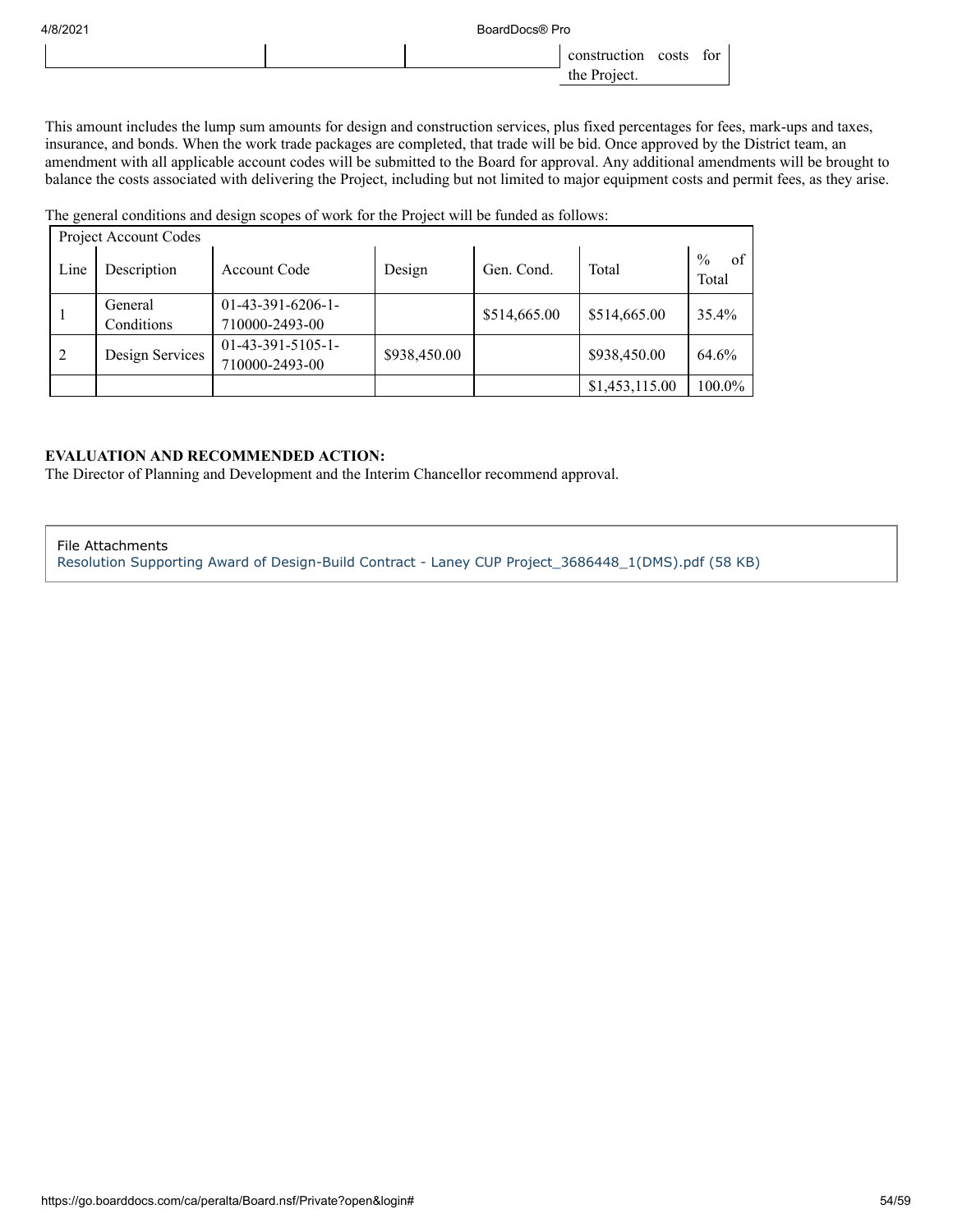| <b>9. ACTION ITEMS</b> |  |
|------------------------|--|
|------------------------|--|

#### **Subject 9.3 Consider Approval of Resolution 20/21-17 Authorizing Election Under the Public Contract Code Sections 20101 and 20621.5 to Adopt a Contractor and Subcontractor Prequalification Process for the District's Public Works Contracts. Presenter: Director of Planning and Development Atheria Smith. (5 minutes)**

Meeting **Apr 13, 2021 - REGULAR MEETING OF THE BOARD OF TRUSTEES** 

Type **Action** Preferred Date Apr 13, 2021 Absolute Date Apr 13, 2021

Fiscal Impact No

**TO: Peralta Board of Trustees**

#### **FROM: Purchasing Department and Department of General Services**

#### **PREPARED BY: Brian Slaughter, Purchasing Director, and AECOM**

#### **BACKGROUND/ANALYSIS:**

The Board is asked to adopt Resolution No. 20/21-17 to authorize the District to require prospective prime contractors and subcontractors to submit a standardized questionnaire and financial statement (collectively "Prequalification Package") before submitting a bid to perform a public project for the District. Public Contract Code sections 20101 and 20651.5 authorize the Prequalification Package submission requirement provided the District adopts and applies a uniform system of rating contractors based upon completed Prequalification Packages ("Prequalification Process"). District staff have worked with consultants. They have evaluated the proposed questionnaire and rating system prepared by Quality Bidders. District staff recommends the District adopt the basic questionnaire and a uniform system of rating potential prime contractors and subcontractors based upon the completed questionnaires in accordance with Public Contract Code sections 20101 and 20651.5 attached hereto as Exhibit "A" ("Questionnaire" and "Rating System"). Through this resolution, the District shall implement the Prequalification Process and pre-qualify contractors on an ongoing basis. Any contractor prequalification shall be valid for one calendar year following the initial prequalification date.

This process is intended to create a responsible and responsive pool of contractors while preserving competition and fostering a level playing field. In addition, by ensuring that the potential contractors all meet minimum requirements designated by the District, this process also decreases the District's exposure to undue risk, e.g., contractor default, defective work, claims, and skewed bid results.

This Prequalification Process will be required for capital construction projects from the Bond Program and maintenance work as defined in Public Contract Code section 20656 and repairs. On July 14, 2020, the Board approved Resolution No. 20/21-01 authorizing the use of design-build project delivery for six capital projects under the Bond Program. In accordance with Education Code section 81703.3(b), the District established a procedure to prequalify design-build entities for those projects. That process is separate and distinct from the above-discussed Prequalification Process.

#### **DELIVERABLES/SCOPE OF WORK:**

Approval of Resolution 20/21-17 authorizes the District to require prime contractors and subcontractors to submit a Prequalification Package prior to submitting a bid to perform work on a public project for the District and requires the District to adopt a standardized and uniform system of rating potential prime contractors and subcontractors for construction work in accordance with the applicable Public Contract Code requirements.

#### **EVALUATION AND RECOMMENDED ACTION:**

The Director of Planning and Development and the Interim Chancellor recommend approval.

File Attachments [PCCD - Prequal Resolution 20 21-17.pdf \(310 KB\)](https://go.boarddocs.com/ca/peralta/Board.nsf/files/BZLT55742859/$file/PCCD%20-%20Prequal%20Resolution%2020%2021-17.pdf)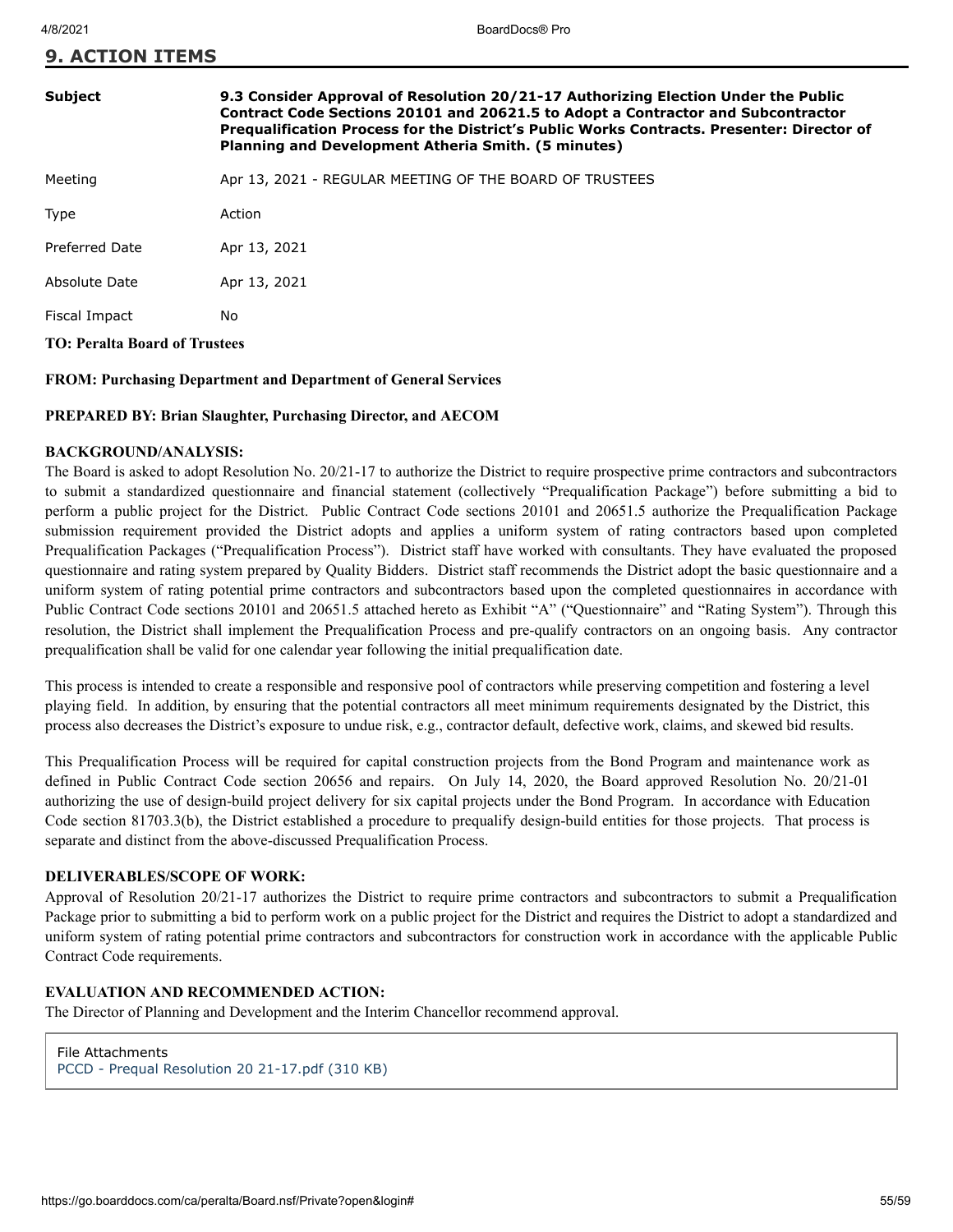## **9. ACTION ITEMS**

## **Subject 9.4 Consider Approval of the Attached Memorandum of Understanding (MOU) Between the District and the Peralta Federation of Teachers (PFT) Regarding Part-Time Parity Pay. Presenter: Acting Vice Chancellor Ronald McKinley (5 minutes)**

| Apr 13, 2021 - REGULAR MEETING OF THE BOARD OF TRUSTEES<br>Meeting |
|--------------------------------------------------------------------|
|--------------------------------------------------------------------|

| Type                  | Action                              |
|-----------------------|-------------------------------------|
| <b>Preferred Date</b> | Apr 13, 2021                        |
| Absolute Date         | Apr 13, 2021                        |
| Fiscal Impact         | Yes                                 |
| Dollar Amount         | \$350,000.00                        |
| Budgeted              | Yes                                 |
| <b>Budget Source</b>  | Fund 08 (See budget strings below). |

### **TO: Peralta Board of Trustees**

#### **FROM: Dr. Ronald McKinley, Acting Vice Chancellor for Human Resources & Employee Relations**

#### **PREPARED BY: Socorro Taylor**

#### **BACKGROUND/ANALYSIS:**

The District and the Peralta Federation of Teachers entered into the attached Memorandum of Understanding regarding part-time parity pay. Effective Fall 2020, the PF75 Salary Schedule shall reflect full parity across all steps and columns. The new Salary Schedule is attached. The fiscal impact is \$350,000, and listed below are the budget strings:

| Location | Fund | <b>Cost Center</b> | <b>Object Code</b> | <u>Program</u> | <b>Activity Suffix</b> |      | <b>Project</b> Acct Line |
|----------|------|--------------------|--------------------|----------------|------------------------|------|--------------------------|
|          | 08   | 252                | 1351               |                | 040100                 | 0000 | 00                       |
|          | 08   | 542                | 1351               |                | 040100                 | 0000 | 00                       |
|          | 08   | 652                | 1351               |                | 040100                 | 0000 | 00                       |
|          | 08   | 851                | 1351               |                | 040100                 | 0000 | 00                       |

### **EVALUATION AND RECOMMENDED ACTION:**

Acting Vice Chancellor and the Interim Chancellor recommend approval.

| File Attachments |                                               |  |
|------------------|-----------------------------------------------|--|
|                  | MOU on Part-time Parity - signed.pdf (198 KB) |  |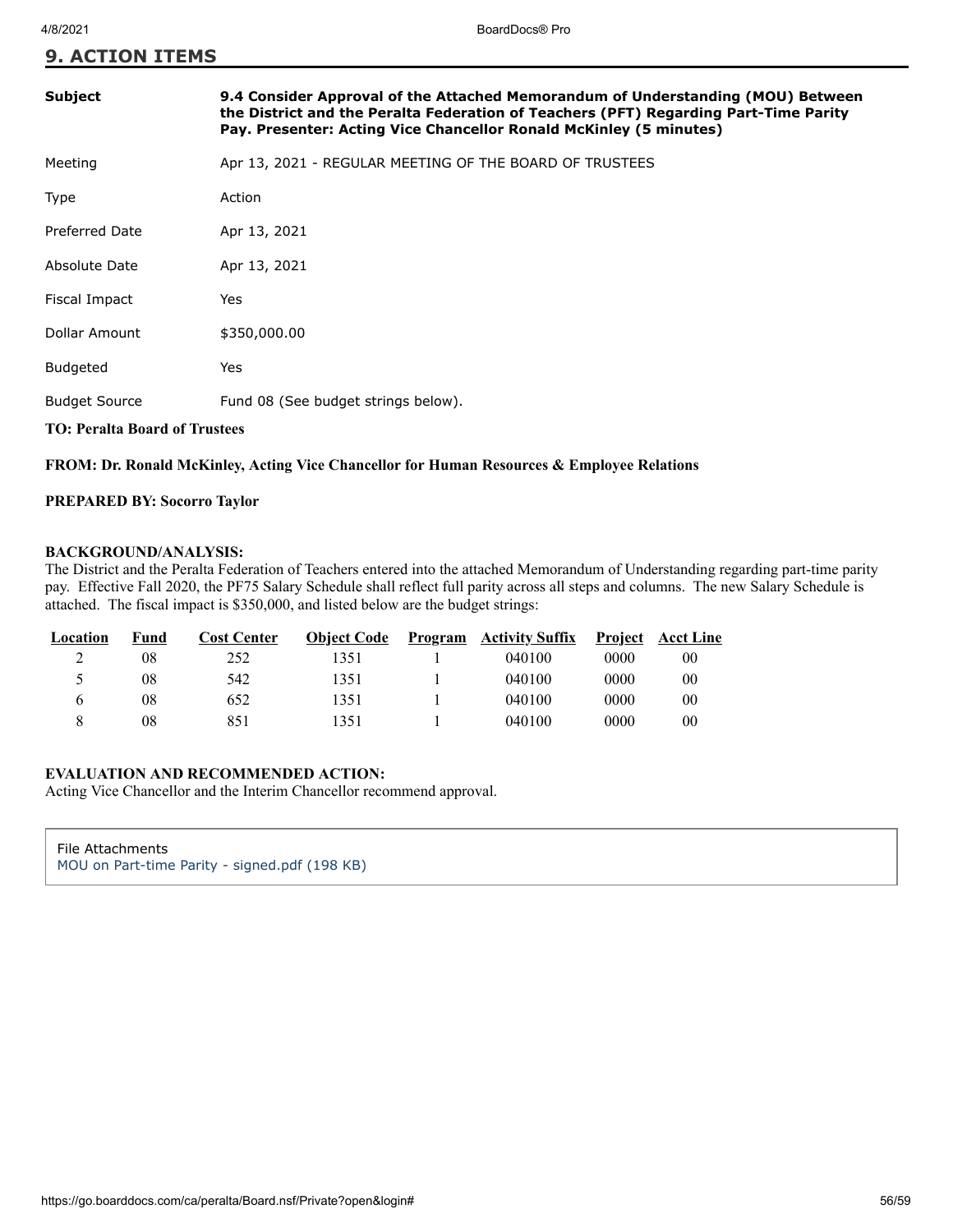## **9. ACTION ITEMS**

| <b>Subject</b>                       | 9.5 Consider Approval of the Employment Agreement with Dr. Jannett N. Jackson.<br>Presenter: President Napoli-Abella Reiss (5 minutes) |  |
|--------------------------------------|----------------------------------------------------------------------------------------------------------------------------------------|--|
| Meeting                              | Apr 13, 2021 - REGULAR MEETING OF THE BOARD OF TRUSTEES                                                                                |  |
| Type                                 | Action                                                                                                                                 |  |
| Preferred Date                       | Apr 13, 2021                                                                                                                           |  |
| Absolute Date                        | Apr 13, 2021                                                                                                                           |  |
| Fiscal Impact                        | Yes                                                                                                                                    |  |
| <b>Budgeted</b>                      | Yes                                                                                                                                    |  |
| <b>Budget Source</b>                 | <b>General Funds</b>                                                                                                                   |  |
| <b>TO: Peralta Board of Trustees</b> |                                                                                                                                        |  |

#### **FROM: Board President Napoli-Abella Reiss**

#### **PREPARED BY: Socorro Taylor, Executive Assistant**

#### **BACKGROUND/ANALYSIS:**

Consider approval of the Employment Agreement with Dr. Jannett N. Jackson to serve as Peralta Community College District's Interim Chancellor. The term of the Agreement is from April 16, 2021, to June 30, 2021, at an annual base salary of \$350,000. The terms have been agreed to by Dr. Jannett N. Jackson, and the Employment Agreement is presented here for the Board's consideration.

## **EVALUATION AND RECOMMENDED ACTION:**

The Interim Chancellor recommends approval.

File Attachments [PCCD Interim Chancellor Agreement - Jackson April 2021.pdf \(96 KB\)](https://go.boarddocs.com/ca/peralta/Board.nsf/files/BZPTBD768E3C/$file/PCCD%20Interim%20Chancellor%20Agreement%20-%20Jackson%20April%202021.pdf)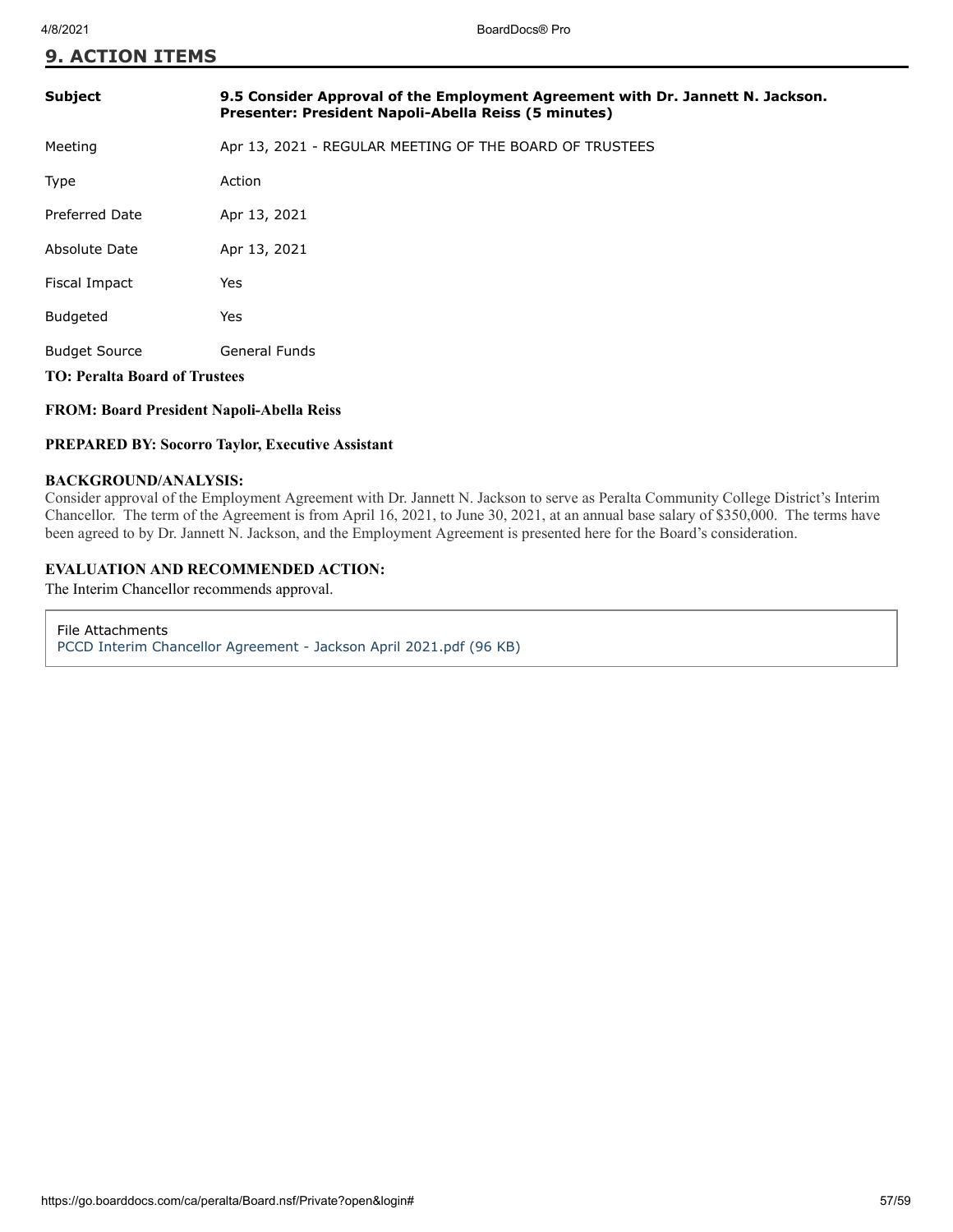# **10. REPORTS Subject 10.1 Board of Trustees' Reports (20 minutes)**

Meeting Apr 13, 2021 - REGULAR MEETING OF THE BOARD OF TRUSTEES

Type Information